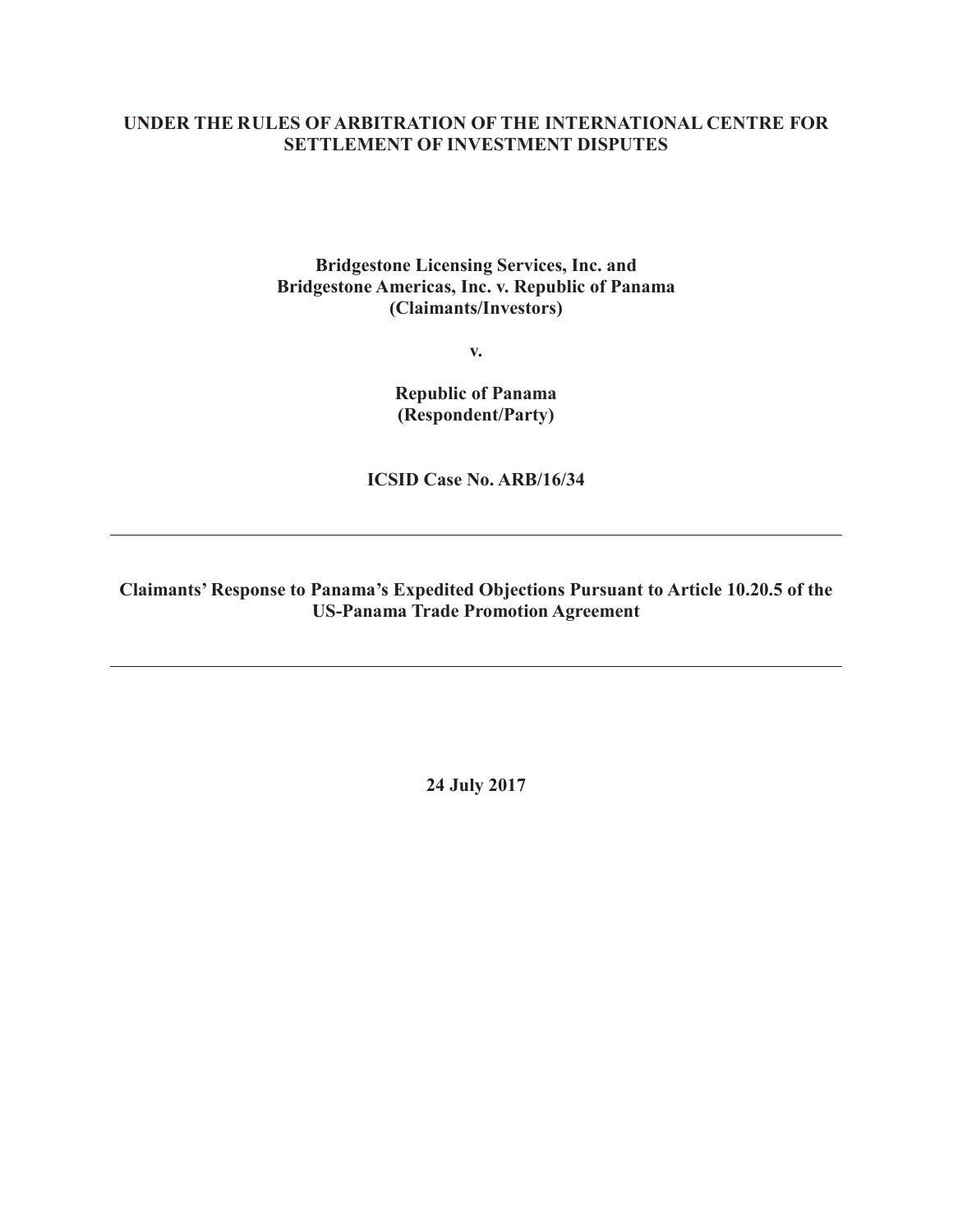## **TABLE OF CONTENTS**

| I.        |                                                                                   |  |  |
|-----------|-----------------------------------------------------------------------------------|--|--|
| II.       |                                                                                   |  |  |
| Ш.        |                                                                                   |  |  |
| IV.       |                                                                                   |  |  |
| V.        |                                                                                   |  |  |
| VI.       |                                                                                   |  |  |
| VII.      |                                                                                   |  |  |
| VIII.     | DEEMED TRUTH OF THE CLAIMANTS' PLEADED FACTUAL                                    |  |  |
|           |                                                                                   |  |  |
|           | A.                                                                                |  |  |
|           | <b>B.</b>                                                                         |  |  |
|           | $C$ .                                                                             |  |  |
|           | D.                                                                                |  |  |
|           | Ε.                                                                                |  |  |
|           | F.                                                                                |  |  |
| IX.       | PANAMA'S FIRST OBJECTION: BSAM DOES NOT HAVE A "COVERED                           |  |  |
|           |                                                                                   |  |  |
|           | A.                                                                                |  |  |
|           | If BSAM's Pleaded Allegations of Fact are Deemed to be True, Then on<br><b>B.</b> |  |  |
|           | the Respondent's own case BSAM's Assets are Covered Investments 29                |  |  |
|           | $\mathcal{C}$ .                                                                   |  |  |
|           | D.<br>Ε.                                                                          |  |  |
|           | F.                                                                                |  |  |
|           | G.                                                                                |  |  |
|           | H.                                                                                |  |  |
|           | PANAMA'S SECOND OBJECTION: BSAM'S DISPUTE DOES NOT                                |  |  |
| <b>X.</b> |                                                                                   |  |  |
| XI.       | PANAMA'S THIRD OBJECTION: PANAMA PURPORTS TO DENY THE                             |  |  |
|           |                                                                                   |  |  |
|           | A.                                                                                |  |  |
|           | <b>B.</b>                                                                         |  |  |
|           | C.                                                                                |  |  |
|           | D.                                                                                |  |  |
|           |                                                                                   |  |  |
| XII.      | PANAMA'S FOURTH OBJECTION: BSLS'S ALLEGED ABUSE OF                                |  |  |
|           |                                                                                   |  |  |
| XIII.     | PANAMA'S FIFTH OBJECTION: JURISDICTIONAL BASIS FOR                                |  |  |
|           |                                                                                   |  |  |
| XIV.      |                                                                                   |  |  |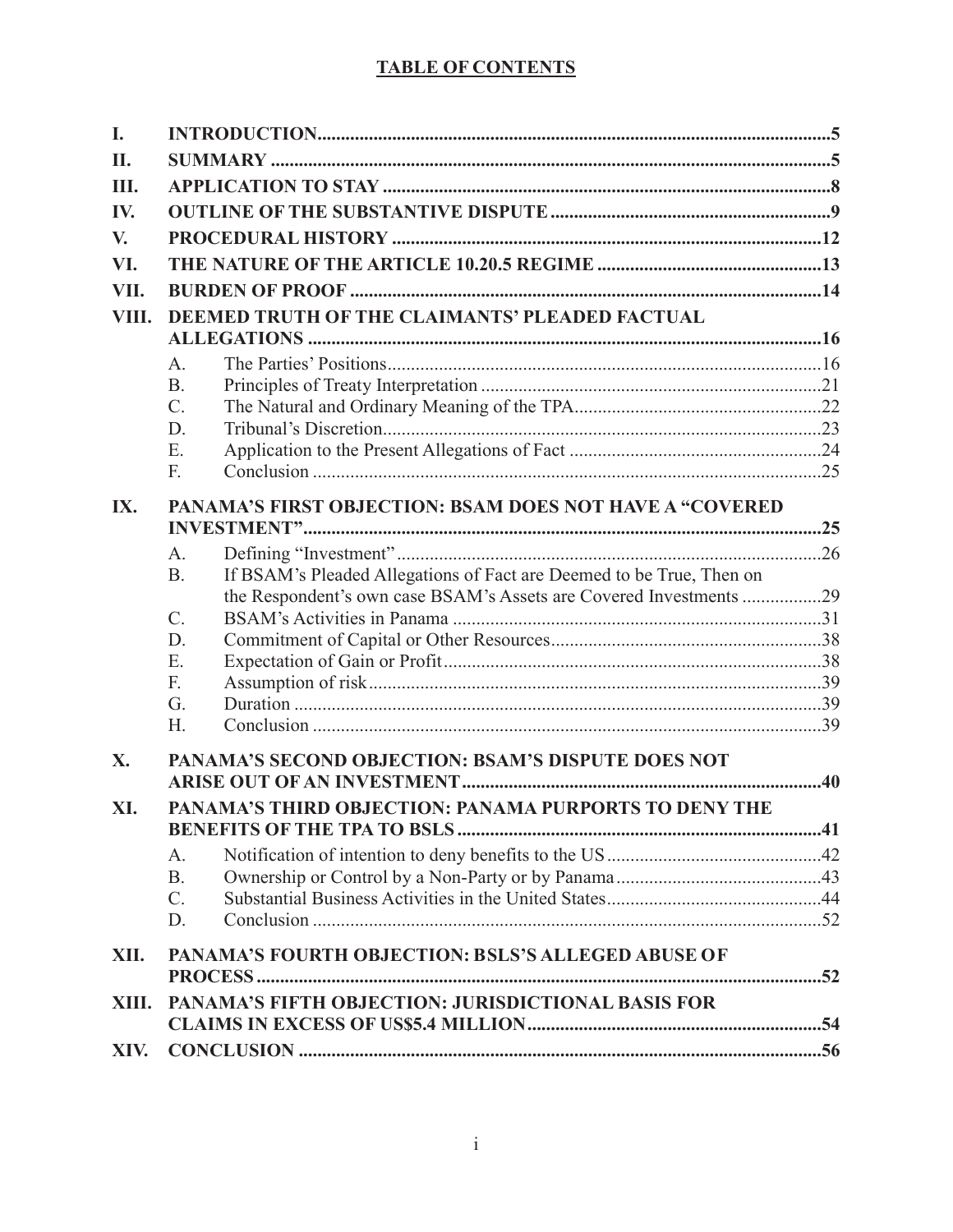## **TABLE OF AUTHORITIES**

# *Awards and Legal Decisions*

| <b>File Reference</b> | <b>Full Citation</b>                                                                                                                                               | <b>Short Citation</b>                     |
|-----------------------|--------------------------------------------------------------------------------------------------------------------------------------------------------------------|-------------------------------------------|
| <b>CLA-0001</b>       | Anatolie Stati, Gabriel Stati, Ascom Group S.A. and Terra Raf<br>Trans Traiding Ltd. v. Republic of Kazakhstan, SCC Case No.<br>V116/2010, Award, 19 December 2013 | Ascom v. Kazakhstan                       |
| <b>CLA-0002</b>       | Arbitral Award of 31 July 1989 (Guinea-Bissau v Senegal), I.C.J.<br>Reports 1950, Advisory Opinion, 12 November 1991                                               | Guinea-Bissau v. Senegal                  |
| <b>CLA-0003</b>       | Bayindir v. Pakistan, Award, ICSID Case No. ARB/03/29,<br>Decision on Jurisdiction dated 14 November 2005                                                          | Bayindir v. Pakistan                      |
| <b>CLA-0004</b>       | Bell Atl. Corp. v. Twombly, 550 U.S. 544 (2007)                                                                                                                    | Twombly, 550 U.S. 544<br>(2007)           |
| <b>CLA-0005</b>       | Ceskoslovenska Obchodni Banka, a.s. v. The Slovak Republic,<br>ICSID Case No. ARB/97/4, Decision on Jurisdiction, 24 May<br>1999                                   | CSOB v. Slovak Republic                   |
| <b>CLA-0006</b>       | Corona Materials, LLC v. Dominican Republic, ICSID Case No.<br>ARB(AF)/14/3, Award on the Respondent's Expedited<br>Preliminary Objections, 31 May 2016            | Corona Materials v.<br>Dominican Republic |
| <b>CLA-0007</b>       | Deutsche Bank AG v. Democratic Socialist Republic of Sri<br>Lanka, ICSID Case No. ARB/09/2, Award, 31 October 2012                                                 | Deutsche Bank v. Sri<br>Lanka             |
| <b>CLA-0008</b>       | FEDAX N.V. v. The Republic of Venezuela, ICSID Case No.<br>ARB/96/3, Decision on Jurisdiction, 11 July 1997                                                        | FEDAX v. Venezuela                        |
| <b>CLA-0009</b>       | Case Concerning Gabčíkovo-Nagymaros Project<br>(Hungary/Slovakia), Judgment, I.C.J. Reports 97/10, 25<br>September 1997                                            | Hungary v. Slovakia                       |
| <b>CLA-0010</b>       | Joseph Charles Lemire v. Ukraine, ICSID Case No. ARB/06/18,<br>Award, 28 March 2011                                                                                | Joseph Lemire v. Ukraine                  |
| <b>CLA-0011</b>       | Joy Mining Machinery Limited v. Arab Republic of Egypt, ICSID<br>Case No. ARB/03/11, Decision on Jurisdiction, 6 August 2004                                       | Joy Mining v. Egypt                       |
| <b>CLA-0012</b>       | Case Concerning Kasikili/Sedudu Island (Botswana/Namibia),<br>Judgment, I.C.J. Reports, 3 December 1999                                                            | Botswana v. Namibia                       |
| <b>CLA-0013</b>       | Limited Liability Company Amto v. Ukraine, SCC Case No.<br>080/2005, Award, 25 March 2008                                                                          | Amto v. Ukraine                           |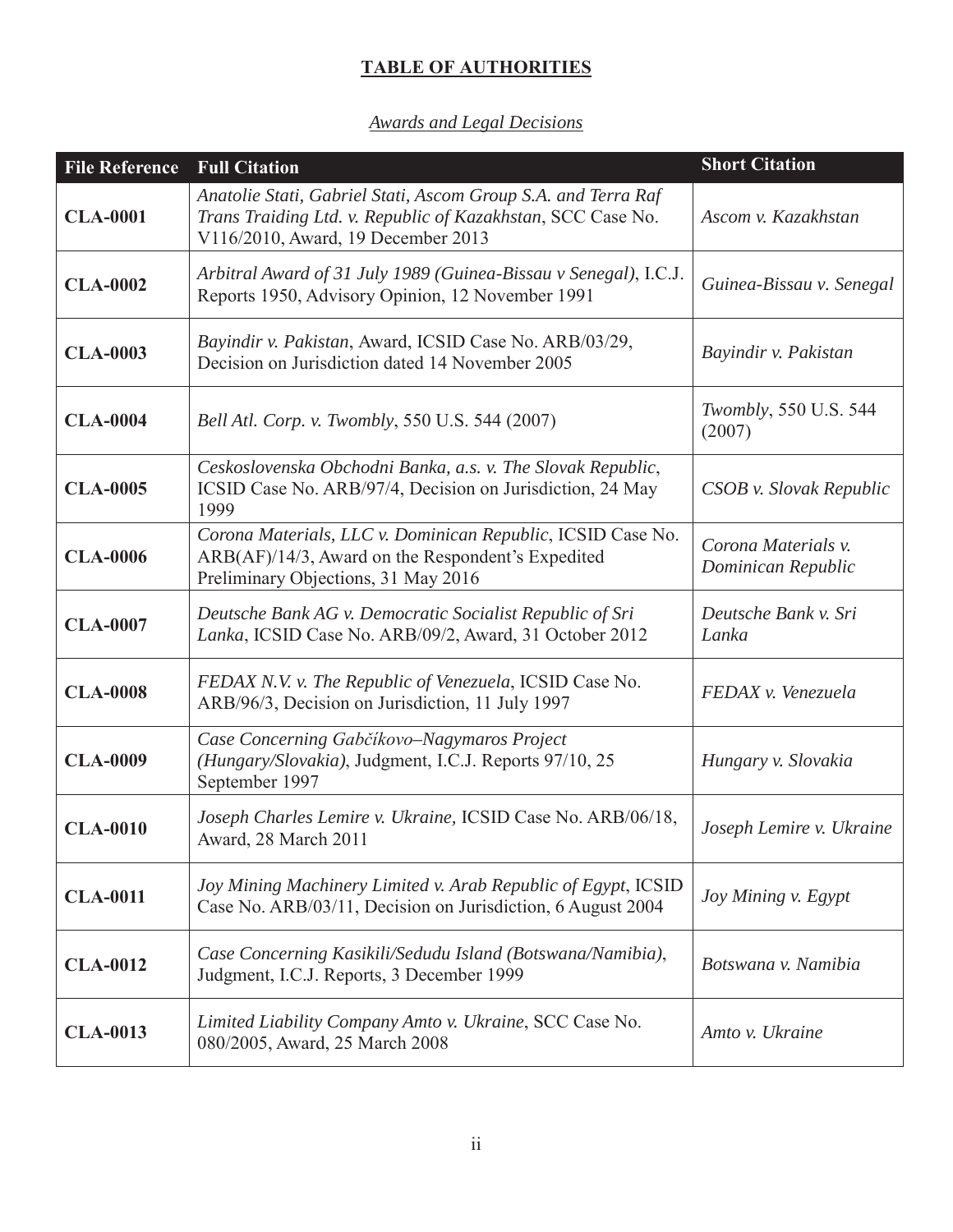## **TABLE OF AUTHORITIES**

| <b>File Reference</b> | <b>Full Citation</b>                                                                                                                                                                         | <b>Short Citation</b>                                                        |
|-----------------------|----------------------------------------------------------------------------------------------------------------------------------------------------------------------------------------------|------------------------------------------------------------------------------|
| <b>CLA-0014</b>       | Malaysian Historical Salvors Sdn. Bhd. v. Malaysia, ICSID Case<br>No. ARB/05/10, Decision on the Application for Annulment, 16<br>April 2009                                                 | <b>Malaysian Historical</b><br>Salvors v. Malaysia,<br>Decision on Annulment |
| <b>CLA-0015</b>       | Marco Gavazzi and Stefano Gavazzi v. Romania, ICSID Case<br>No. ARB/12/25, Decision on Jurisdiction Admissibility and<br>Liability, 21 April 2015                                            | Gavazzi v. Romania                                                           |
| <b>CLA-0016</b>       | Methanex Corporation v. United States of America,<br>NAFTA/UNCITRAL, Partial Award, 7 August 2002                                                                                            | Methanex v. United<br><b>States</b>                                          |
| <b>CLA-0017</b>       | Opel Austria GmbH v. Council of the European Union, [1997]<br>E.C.R. II-00039                                                                                                                | Opel v. EU Council                                                           |
| <b>CLA-0018</b>       | Pac Rim Cayman LLC v. Republic of El Salvador, ICSID Case<br>No. ARB/09/12, Decision on the Respondent's Jurisdictional<br>Objections, 1 June 2012                                           | Pac Rim v. El Salvador,<br>Jurisdictional Objections                         |
| <b>CLA-0019</b>       | Pac Rim Cayman LLC v. Republic of El Salvador, ICSID Case<br>No. ARB/09/12, Decision on the Respondent's Preliminary<br>Objections under CAFTA Article 10.20.4 and 10.20.5, 2 August<br>2010 | Pac Rim v. El Salvador,<br>Preliminary Objections                            |
| <b>CLA-0020</b>       | Pantechniki S.A. Contractors & Engineers v. Republic of<br>Albania, ICSID Case No. ARB/07/21, Award dated 30 July 2009                                                                       | Pantechniki v. Albania                                                       |
| <b>CLA-0021</b>       | Patrick Mitchell v. Democratic Republic of the Congo, ICSID<br>Case No. ARB/99/7, Decision on the Application for Annulment<br>of the Award, 1 November 2006                                 | Patrick Mitchell v. Congo                                                    |
| <b>CLA-0022</b>       | Philip Morris Asia Limited v. The Commonwealth of Australia,<br>PCA Case No. 2012-12, Award on Jurisdiction and<br>Admissibility, 17 December 2015                                           | Philip Morris v. Australia                                                   |
| <b>CLA-0023</b>       | Philip Morris v. Uruguay, ICSID Case No. ARB/10/7, Decision<br>on Jurisdiction, 2 July 2003                                                                                                  | Philip Morris v. Uruguay                                                     |
| <b>CLA-0024</b>       | Phoenix Action, Ltd. v. Czech Republic, ICSID Case No.<br>ARB/06/5, Award, 15 April 2009                                                                                                     | Phoenix v. Czech<br>Republic                                                 |
| <b>CLA-0025</b>       | Quiborax S.A., Non-Metallic Minerals S.A. v. Plurinational State<br>of Bolivia, ICSID Case No. ARB/06/2, Decision on Jurisdiction,<br>27 September 2012                                      | Quiborax v. Bolivia                                                          |
| <b>CLA-0026</b>       | Railroad Development Corporation v. Republic of Guatemala,<br>ICSID Case No. ARB/07/23 Second Decision on Objections to<br>Jurisdiction, 18 May 2010                                         | RDC v. Guatemala                                                             |
| <b>CLA-0027</b>       | Robert Azinian, Kenneth Davitian, & Ellen Baca v. The United<br>Mexican States, ICSID Case No. ARB (AF)/97/2, Award, 1<br>November 1999                                                      | Azinian and others v.<br>Mexico                                              |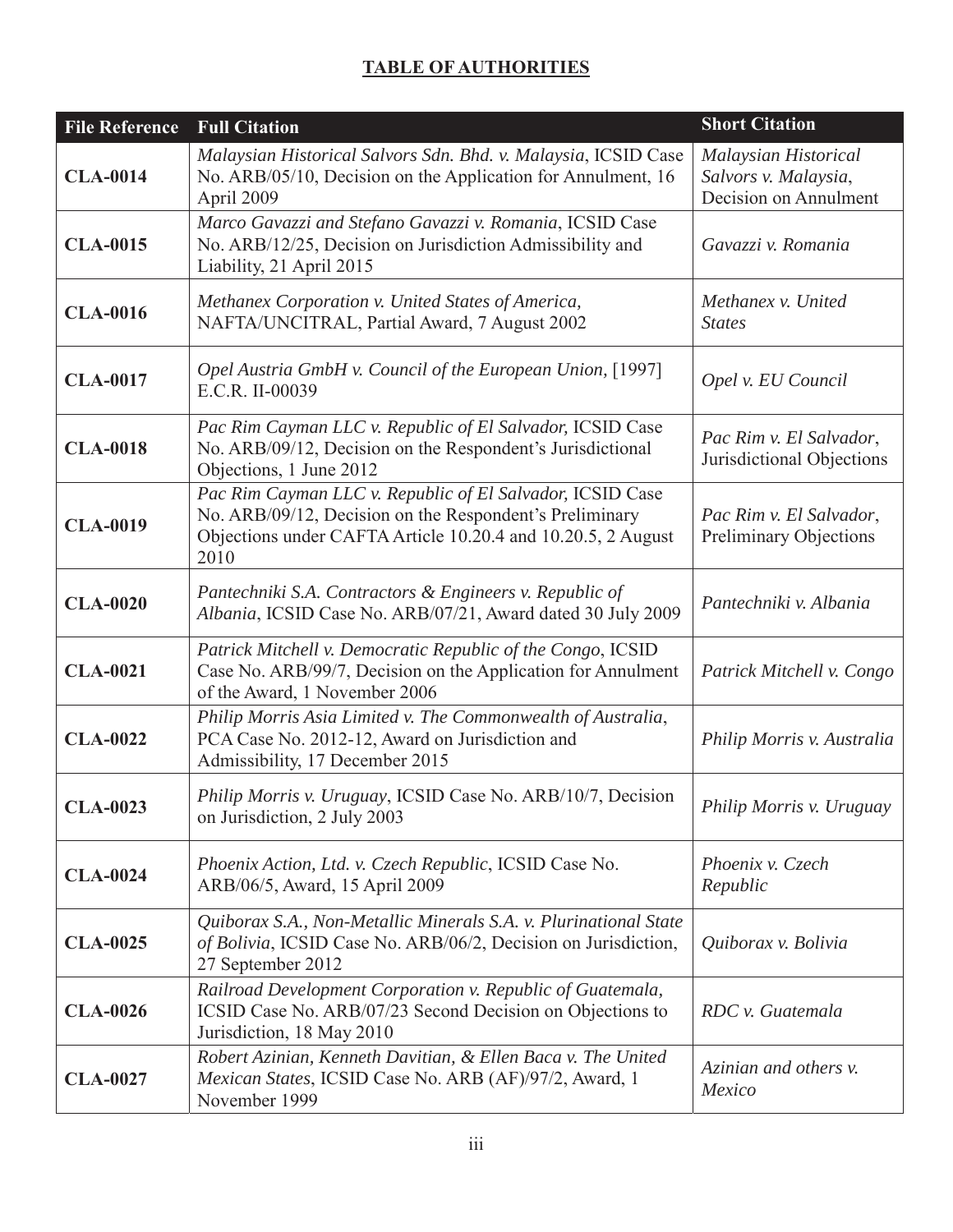## **TABLE OF AUTHORITIES**

| <b>File Reference</b> Full Citation |                                                                                                                                              | <b>Short Citation</b>                                              |
|-------------------------------------|----------------------------------------------------------------------------------------------------------------------------------------------|--------------------------------------------------------------------|
| <b>CLA-0028</b>                     | Saipem S.p.A. v. People's Republic of Bangladesh, ICSID Case<br>No. ARB/05/7, Award, 30 June 2009                                            | Saipem v. Bangladesh                                               |
| <b>CLA-0029</b>                     | Sale v. Haitian Centers Council, Inc., 509 U.S. 155 (1993)                                                                                   | <i>Sale,</i> 509 U.S. 155<br>(1993)                                |
| <b>CLA-0030</b>                     | Salini Costruttori S.p.A. and Italstrade S.p.A. v. Kingdom of<br>Morocco, ICSID Case No. ARB/00/4, Decision on Jurisdiction,<br>31 July 2001 | Salini v. Morocco                                                  |
| <b>CLA-0031</b>                     | S.D. Myers, Inc. v. Government of Canada, UNCITRAL, Second<br>Partial Award, 21 October 2002                                                 | S.D. Myers v. Canada                                               |
| <b>CLA-0032</b>                     | Swierkiewicz v. Sorema N. A., 534 U.S. 506 (2002)                                                                                            | Swierkiewicz, 534 U.S.<br>506 (2002)                               |
| <b>CLA-0033</b>                     | The Renco Group, Inc. v. Republic of Peru, ICSID Case No.<br>UNCT/13/1, Submission of the United States of America, 10<br>September 2014     | Renco Group vs. Peru,<br>Submission of the United<br><b>States</b> |

## *Books and Articles*

| <b>File Reference</b> Full Citation |                                                                                                                                                                                   | <b>Short Citation</b>                                                           |
|-------------------------------------|-----------------------------------------------------------------------------------------------------------------------------------------------------------------------------------|---------------------------------------------------------------------------------|
| <b>CLA-0034</b>                     | Andrew Sinclair, Substance of Nationality Planning in Investor-<br>State Arbitration.                                                                                             | Sinclaire, Substance of<br><b>Nationality Planning</b>                          |
| <b>CLA-0035</b>                     | Dolzer and Schreuer, <i>Principles of International Investment Law</i><br>(2d. ed. 2008)                                                                                          | Dolzer and Schreuer,<br>Principles of<br><b>International Investment</b><br>Law |
| <b>CLA-0036</b>                     | International Law Commission (ILC), Yearbook of the<br>International Law Commission 2001                                                                                          | ILC, Yearbook                                                                   |
| <b>CLA-0037</b>                     | Jan Paulsson, Jurisdiction and Admissibility, in Global<br>Reflections on International Law, Commerce and Dispute<br>Resolution, Liber Amicorum in Honour of Robert Briner (2005) | Paulsson, <i>Jurisdiction</i><br>and Admissibility                              |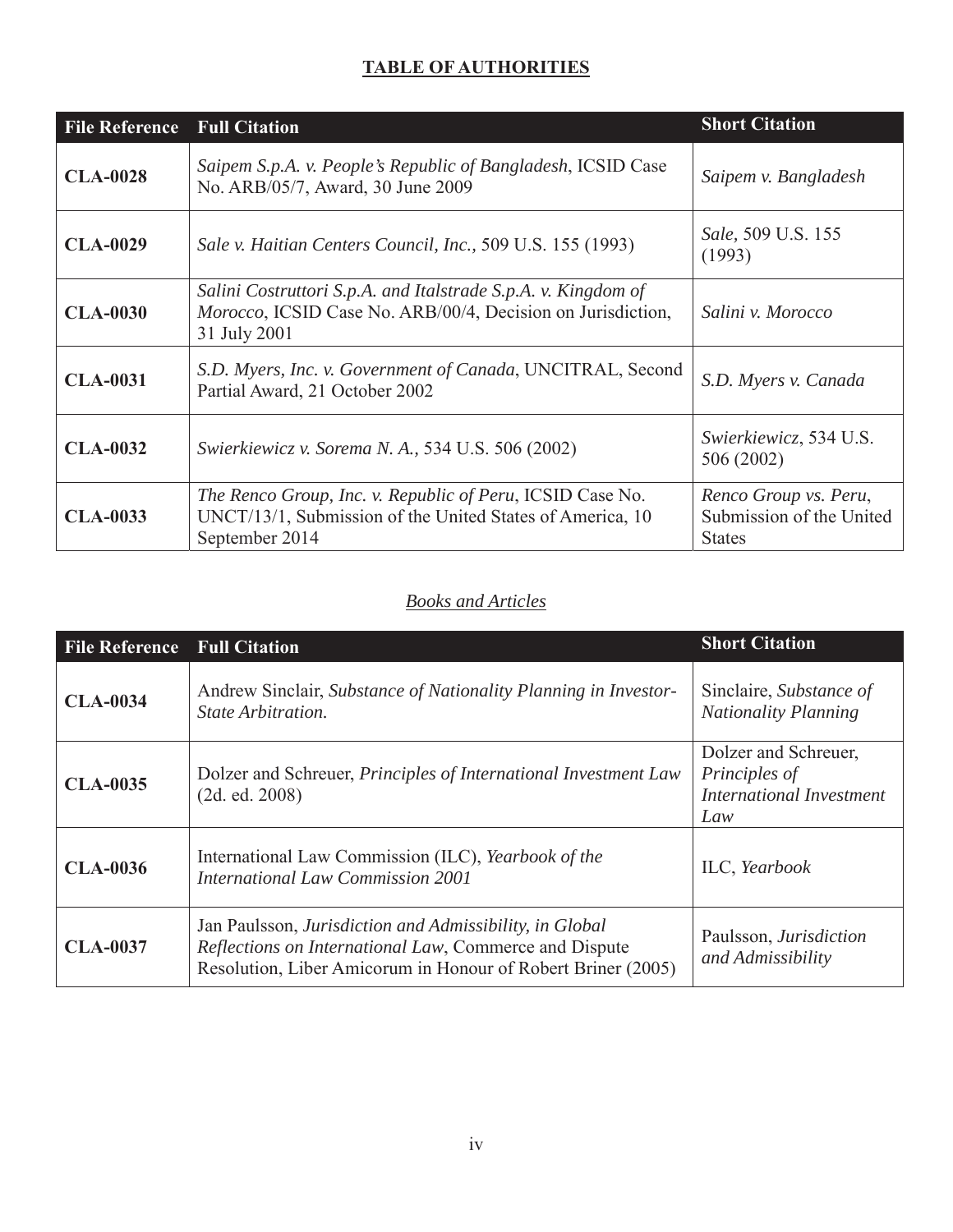| <b>Exhibit Number</b> | <b>Description</b>                                                             |
|-----------------------|--------------------------------------------------------------------------------|
| <b>Exhibit C-0051</b> | US-Panama TPA Final Environmental Review dated September 2011                  |
| <b>Exhibit C-0052</b> | Trademark License Agreement dated 1 December 2001                              |
| <b>Exhibit C-0053</b> | Certificate of Amendment to Certificate of Formation dated 21 June 2005        |
| <b>Exhibit C-0054</b> | Certificate of Name Change dated 18 December 2008                              |
| <b>Exhibit C-0055</b> | Assistant Secretary's Certificate                                              |
| <b>Exhibit C-0056</b> | Certificate of Amendment to the Amended and Restated Articles of Incorporation |
| <b>Exhibit C-0057</b> | Certificate of Amendment to Articles of Incorporation                          |
| <b>Exhibit C-0058</b> | Sales Director Job Description [SP/ENG]                                        |
| <b>Exhibit C-0059</b> | Roger Hidalgo Curriculum Vitae                                                 |
| <b>Exhibit C-0060</b> | Licensing Agreement for Bridgestone and Firestone Trademarks                   |
| <b>Exhibit C-0061</b> | Trip Authorization Records 2013-2016 [SP/ENG]                                  |
| <b>Exhibit C-0062</b> | <b>Employment Contract for Sales Services in Panama</b>                        |
| <b>Exhibit C-0063</b> | <b>Tambor Distribution Agreement</b>                                           |
| <b>Exhibit C-0064</b> | Franchise Agreement between Rodelag, S.A. and Bandag Inc.                      |
| <b>Exhibit C-0065</b> | Assignment of Franchise Agreement                                              |
| Exhibit C-0066        | Articles of Conversion                                                         |
| Exhibit C-0067        | Marketing Manager Job Description [SP/ENG]                                     |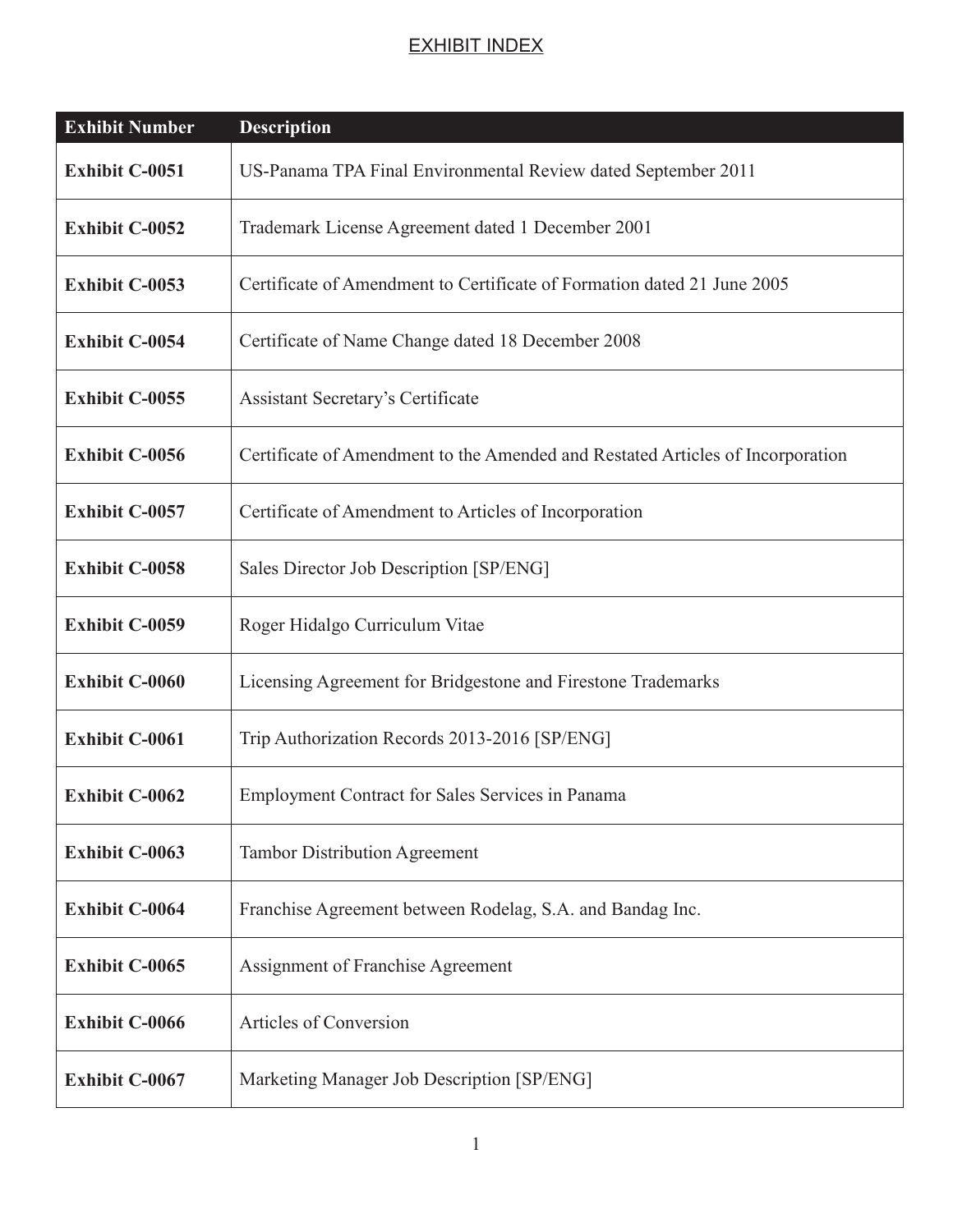| <b>Exhibit Number</b> | <b>Description</b>                                            |
|-----------------------|---------------------------------------------------------------|
| <b>Exhibit C-0068</b> | Panama-specific Advertisements                                |
| <b>Exhibit C-0069</b> | Web-based Marketing                                           |
| <b>Exhibit C-0070</b> | Christmas Marketing Campaign Materials                        |
| <b>Exhibit C-0071</b> | Copa Libertadores Marketing Materials                         |
| <b>Exhibit C-0072</b> | Bridgestone Expert Campaign Marketing Materials               |
| <b>Exhibit C-0073</b> | Road Rescue Warranty Marketing Materials                      |
| <b>Exhibit C-0074</b> | <b>PriceSmart Advertisements</b>                              |
| <b>Exhibit C-0075</b> | Latin American Tyre Expo Information                          |
| <b>Exhibit C-0076</b> | <b>Brand Study [SP/ENG]</b>                                   |
| <b>Exhibit C-0077</b> | Support Services Agreement between BSLS and BFAH              |
| <b>Exhibit C-0078</b> | Articles of Incorporation for BSLS                            |
| <b>Exhibit C-0079</b> | BSLS Board Resolution from 21 December 2016                   |
| <b>Exhibit C-0080</b> | BSLS Board Resolution from 31 May 2016                        |
| <b>Exhibit C-0081</b> | BSLS Board Resolution from 1 October 2015                     |
| <b>Exhibit C-0082</b> | BSLS Board Resolution from 10 August 2015                     |
| <b>Exhibit C-0083</b> | BSLS Board of Directors Resolution from 23 November 2016      |
| Exhibit C-0084        | Passport Copies for Thomas R. Kingsbury and James C. Crothers |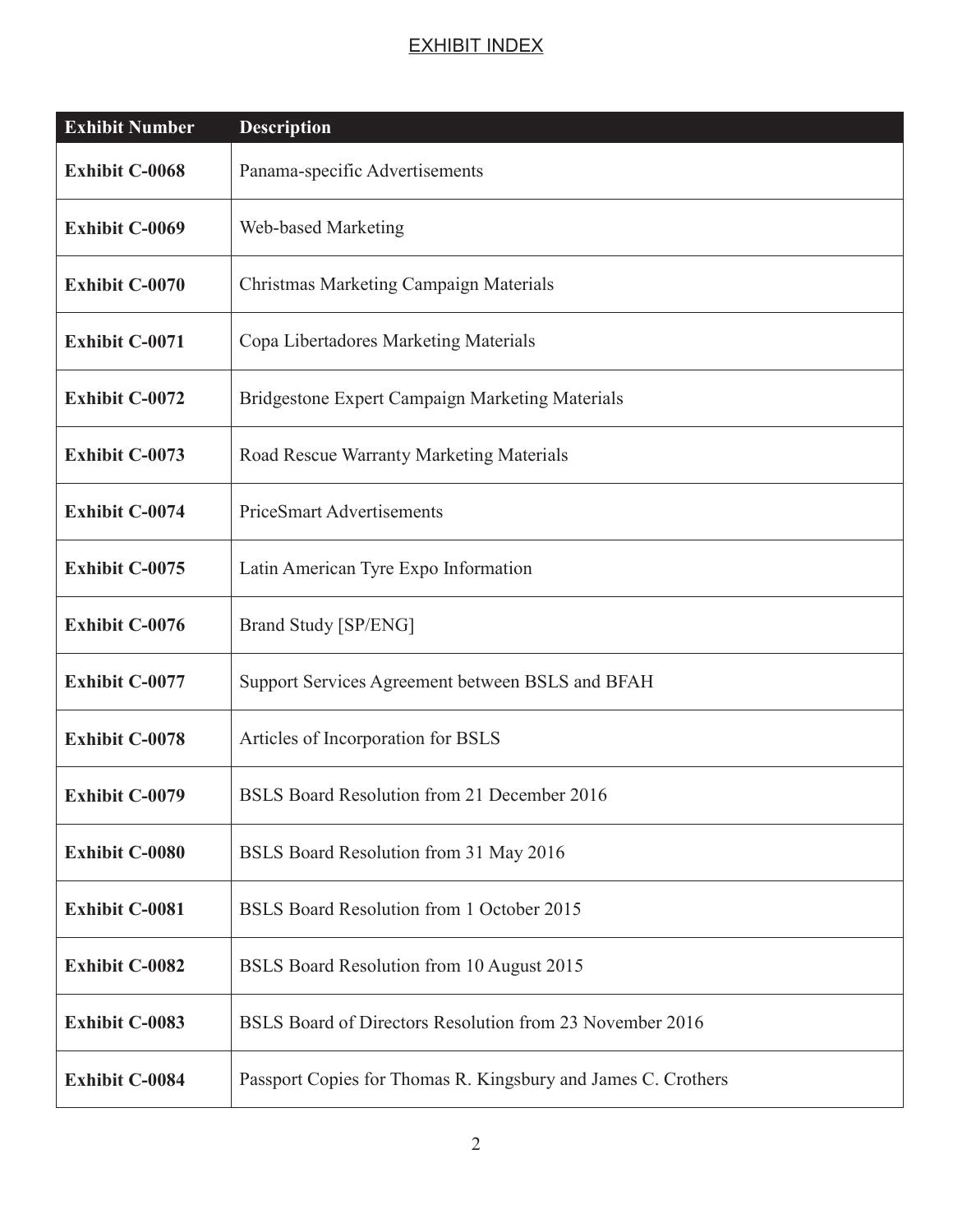| <b>Exhibit Number</b> | <b>Description</b>                                                   |
|-----------------------|----------------------------------------------------------------------|
| <b>Exhibit C-0085</b> | Invoices from Pillsbury Winthrop Shaw Pittman LLP                    |
| <b>Exhibit C-0086</b> | Legal Representation Agreements for Mallory Smith                    |
| <b>Exhibit C-0087</b> | <b>Ulmer Berne Agreement</b>                                         |
| <b>Exhibit C-0088</b> | Ladas & Parry Payment Documentation                                  |
| <b>Exhibit C-0089</b> | Licensing Agreements                                                 |
| <b>Exhibit C-0090</b> | Microsoft Licensing Agreement                                        |
| <b>Exhibit C-0091</b> | <b>Mattel Licensing Agreement</b>                                    |
| <b>Exhibit C-0092</b> | BSLS Financial Statements for 2014 to 2016                           |
| <b>Exhibit C-0093</b> | JP Morgan Chase Bank Statement                                       |
| <b>Exhibit C-0094</b> | BSLS Corporate Tax Declaration (Form 8453-C)                         |
| <b>Exhibit C-0095</b> | Delaware Annual Franchise Tax Report                                 |
| <b>Exhibit C-0096</b> | Tennessee Corporation Annual Report Form for 2016                    |
| <b>Exhibit C-0097</b> | Firestone Global Brand Position Funding Proposal                     |
| <b>Exhibit C-0098</b> | Letter from ICSID dated 8 May 2017                                   |
| <b>Exhibit C-0099</b> | Letter from ICSID dated 26 May 2017                                  |
| <b>Exhibit C-0100</b> | Transcript of First Session, 13:4-9                                  |
| <b>Exhibit C-0101</b> | Letter from Arnold & Porter Kaye Scholer to ICSID dated 26 June 2017 |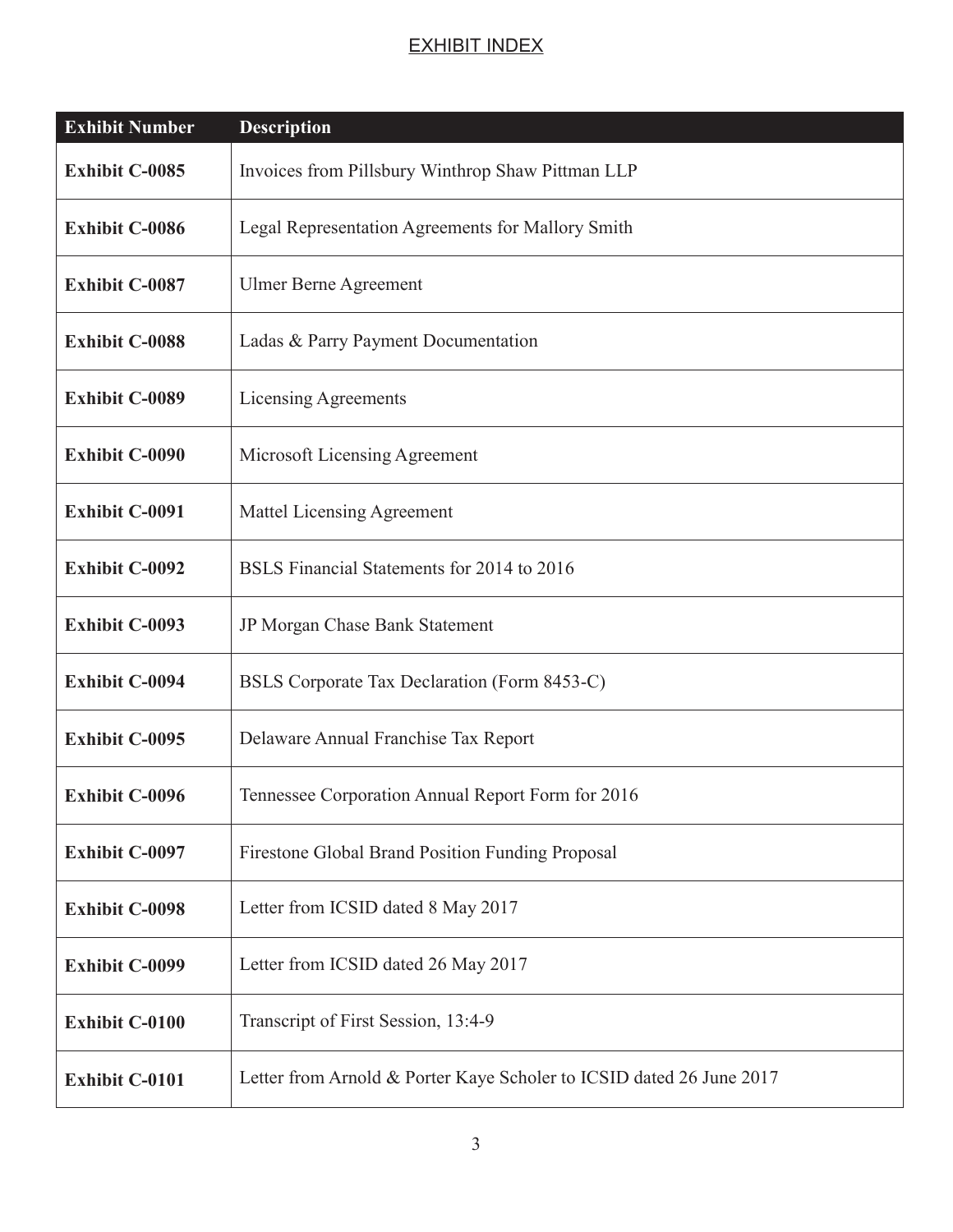| <b>Exhibit Number</b> | <b>Description</b>                                                          |
|-----------------------|-----------------------------------------------------------------------------|
| <b>Exhibit C-0102</b> | Letter from ICSID to Akin Gump dated 19 October 2016                        |
| <b>Exhibit C-0103</b> | Letter from Akin Gump to ICSID dated 25 October 2016                        |
| <b>Exhibit C-0104</b> | Letter from ICSID to Akin Gump dated 28 October 2016                        |
| <b>Exhibit C-0105</b> | Letter from ICSID dated 5 December 2016                                     |
| <b>Exhibit C-0106</b> | Letter from Arnold & Porter LLP to ICSID dated 15 December 2016             |
| <b>Exhibit C-0107</b> | Letter from ICSID dated 3 January 2017                                      |
| <b>Exhibit C-0108</b> | Email from Akin Gump to ICSID dated 31 March 2017                           |
| <b>Exhibit C-0109</b> | Letter from ICSID dated 24 April 2017                                       |
| <b>Exhibit C-0110</b> | Letter from ICSID dated 27 April 2017                                       |
| <b>Exhibit C-0111</b> | Email from ICSID dated 29 June 2017                                         |
| <b>Exhibit C-0112</b> | Letter from Akin Gump to Arnold & Porter Kaye Scholer dated 5 June 2017     |
| <b>Exhibit C-0113</b> | Letter from Akin Gump to the Tribunal dated 29 June 2017                    |
| <b>Exhibit C-0114</b> | Letter from Arnold & Porter Kaye Scholer to the Tribunal dated 30 June 2017 |
| <b>Exhibit C-0115</b> | Vienna Convention on the Law of Treaties                                    |
| <b>Exhibit C-0116</b> | US-Korea Free Trade Agreement, Article 11                                   |
| <b>Exhibit C-0117</b> | US-Panama TPA, Chapters 10 and 18                                           |
| <b>Exhibit C-0118</b> | Switzerland-Uruguay Bilateral Investment Treaty                             |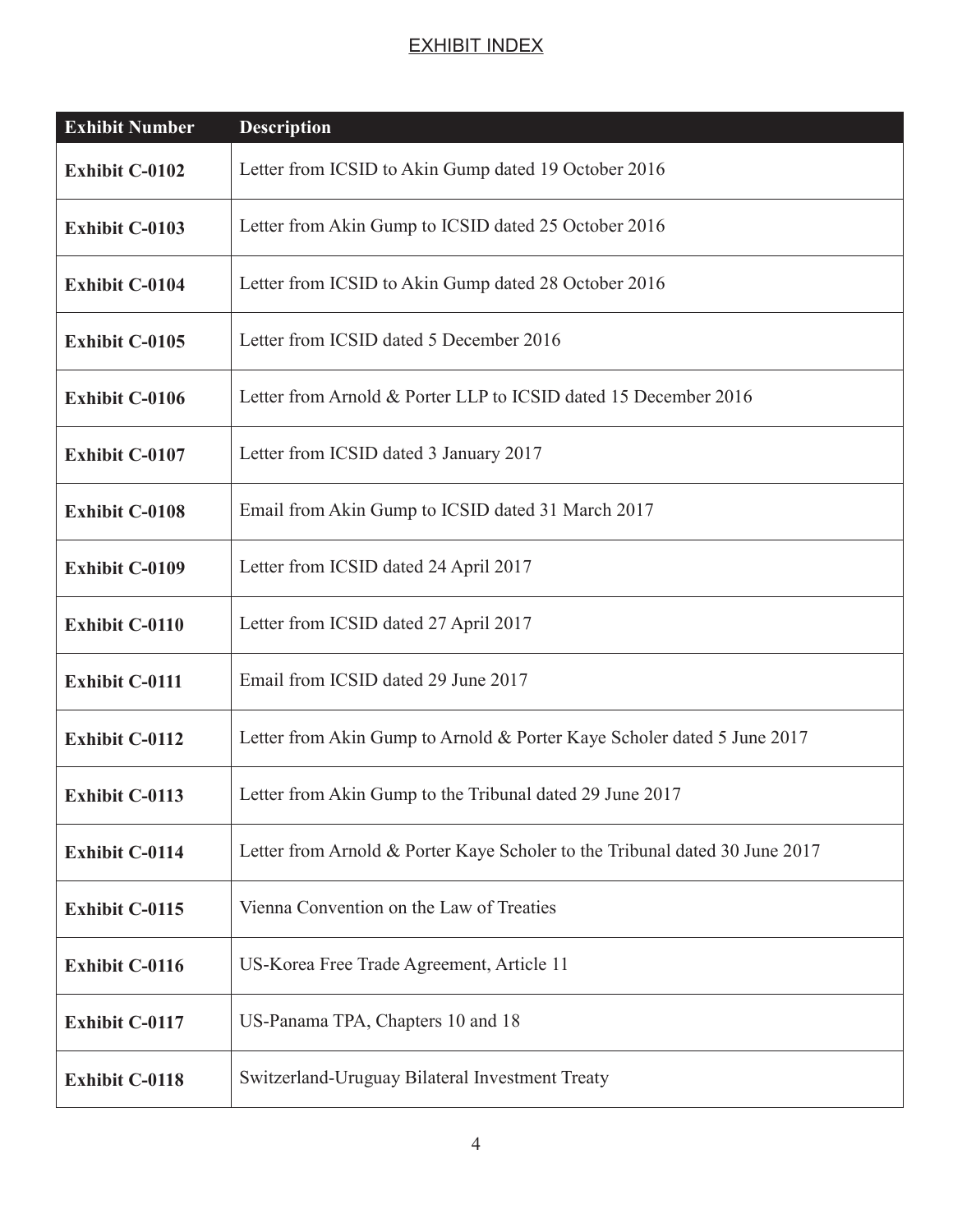### **I. INTRODUCTION**

1. Bridgestone Licensing Services, Inc. ("**BSLS**") and Bridgestone Americas, Inc. ("**BSAM**") (together, the "**Claimants**") hereby submit their Response (the "**Response**") to the Expedited Preliminary Objections submitted by the Republic of Panama under Article 10.20.5 of the US-Panama Trade Promotion Agreement ("**TPA**") on 30 May 2017 (the "**Objections**"), pursuant to the Tribunal's Procedural Order No. 1 from 11 July 2017.

## **II. SUMMARY**

- 2. The Republic of Panama brings their Objections under Article 10.20.5 of the TPA.
- 3. Articles 10.20.4 and 10.20.5 of the TPA, respectively, provide a non-expedited and an expedited regime to determine certain preliminary objections. The nature of the objections for which Article 10.20.5 may be invoked is stated to be *"an objection under paragraph 4 and any objection that the dispute is not within the tribunal's competence."* Article 10.20.4 (*i.e.*, paragraph 4) states *"that, as a matter of law, a claim submitted is not a claim for which an award in favor of the claimant may be made under Article 10.26."* Article 10.20.4 also sets out certain rules as to evidence for these purposes, including at 10.20.4(c) that "*the tribunal shall assume to be true claimant's factual allegations in support of any claim in the notice of arbitration (or any amendment thereof)"* and "*the tribunal may also consider any relevant facts not in dispute*."
- 4. Articles 10.20.4 and 10.20.5 have their origins in a case under the North American Free Trade Agreement ("**NAFTA**"), **CLA-0016 –** *Methanex v United States*. <sup>1</sup> In that case, the United States was confronted with claims that it contended were without legal merit, even assuming the truth of the claimant's allegations. However, the tribunal determined that there was no procedure by which it could address such objections at a preliminary stage. Following that decision and to avoid this issue in the future, the United States negotiated review mechanisms into its subsequent investment agreements (including the TPA) that permit a respondent state to assert preliminary objections as to whether the claims submitted are claims for which an award in favor of the claimant may be made, and as to the tribunal's competence.<sup>2</sup> Since this is a process by which the Respondent can apply to eliminate claims at a very early stage, it is the Respondent that bears the burden of persuading the tribunal that the claims are so lacking in merit that they should be disposed of right at the outset.<sup>3</sup> Further, it must do so on the basis that the Claimants' allegations are assumed to be true and without the hearing becoming a mini-trial. $4$
- 5. In the present case the Respondent's Objections purport to dispute factual allegations contained in the Request for Arbitration and the 25 October 2016 supplement thereto and make numerous other factual allegations that are disputed. However, Respondent makes no attempt to explain how raising those issues of fact are consistent with either Article

<sup>1</sup> **CLA-0016** – *Methanex v. United States* ¶¶ 109, 126.

<sup>2</sup> **CLA-0033 –** *Renco Group vs. Peru*, Submission of the United States ¶ 3.

<sup>3</sup> **CLA-0019** – *Pac Rim v. El Salvador*, Preliminary Objections ¶ 111.

 $^{4}$  *Id.*  $\P$  107.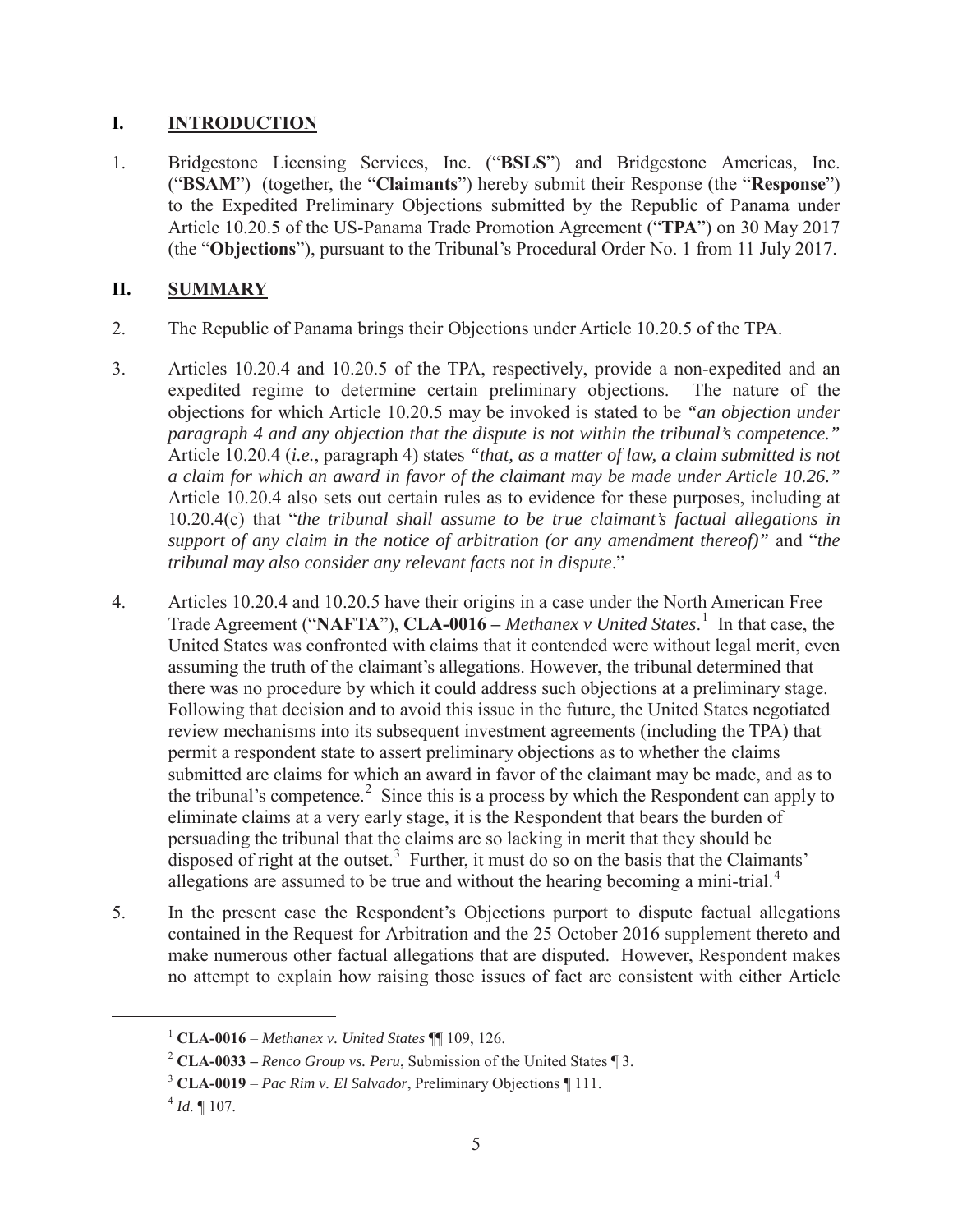10.20.4(c) or with a summary process that cannot become a mini-trial. The Claimants in correspondence requested clarification, but regrettably the Respondent refused to answer. Therefore, while the Claimant's primary position is that factual disputes must be deemed to be resolved in its favor for present purposes, the Claimant has had little option but to do its best in the limited time available to put together and exhibit responsive evidence. As a result, the Claimant has been put to considerably increased expense and the Tribunal is faced with a significant volume of evidence, much of which is ultimately unlikely to be of assistance. This unnecessary imposition of additional cost on the Claimant and additional burden on the Tribunal is particularly unsatisfactory in circumstances where the Respondent has itself chosen to ignore ICSID's request that it pay its share of arbitral costs.

- 6. It is submitted that the Respondent should not be permitted to proceed with its Article 10.20.5 application but at the same time fail to pay its share of the advance on arbitral costs necessary to cover the costs of that application. Otherwise no doubt the Claimants will be asked to pay those costs. The Claimants therefore apply below for an order that the Respondent's Article 10.20.5 application be stayed pending payment by the Respondent of its share of the advance.
- 7. Turning to the substance of the Objections, the Respondent raises five challenges. Those challenges and the Claimants' responses are briefly summarized below. In short, the Respondent comes nowhere close to discharging the burden of proof it assumed in raising the present Objections.
- 8. *First*, the Respondent argues that BSAM does not have a qualifying *"investment"* because (i) ordinary commercial transactions such as the sale of goods do not qualify as investments, and (ii) the other examples of investments provided by the Claimants, such as intellectual property rights and licenses, must also have the *"characteristics of an investment,"* but they do not.
- 9. But the Claimants have already asserted facts as to BSAM's investment in their Request for Arbitration (the "**Request**") and in their letter to ICSID dated 25 October 2016, and the Tribunal must assume these to be true. The only question for the Tribunal should be whether such assets (such as intellectual property rights contained in licenses to use, manufacture, sell and distribute) can be investments under the TPA. The Claimants submit that they can. However, as described above, since the Respondent has indicated that it takes a different approach to the Article 10.20.5 regime (although it has not indicated what that approach is), the Claimants also set out in this Response further details about BSAM's investment. BSAM's core investment is its intellectual property rights. These are in the Panamanian BRIDGESTONE and FIRESTONE trademarks, which are owned by Bridgestone Corporation ("**BSJ**") and BSLS, respectively, but which have been licensed to BSAM for use, manufacture, sale, and distribution. At paragraphs 103 to 123 below and in the witness statements of Roger Hidalgo and Erick Calderon, the Claimants describe the ways in which this investment meets the criteria in the definition of "investment" and the requirements of Article 25(1) of the ICSID Convention. These include (i) the commitment of capital or other resources, including significant marketing spend, training of personnel in Panama and distribution agreements with Panamanian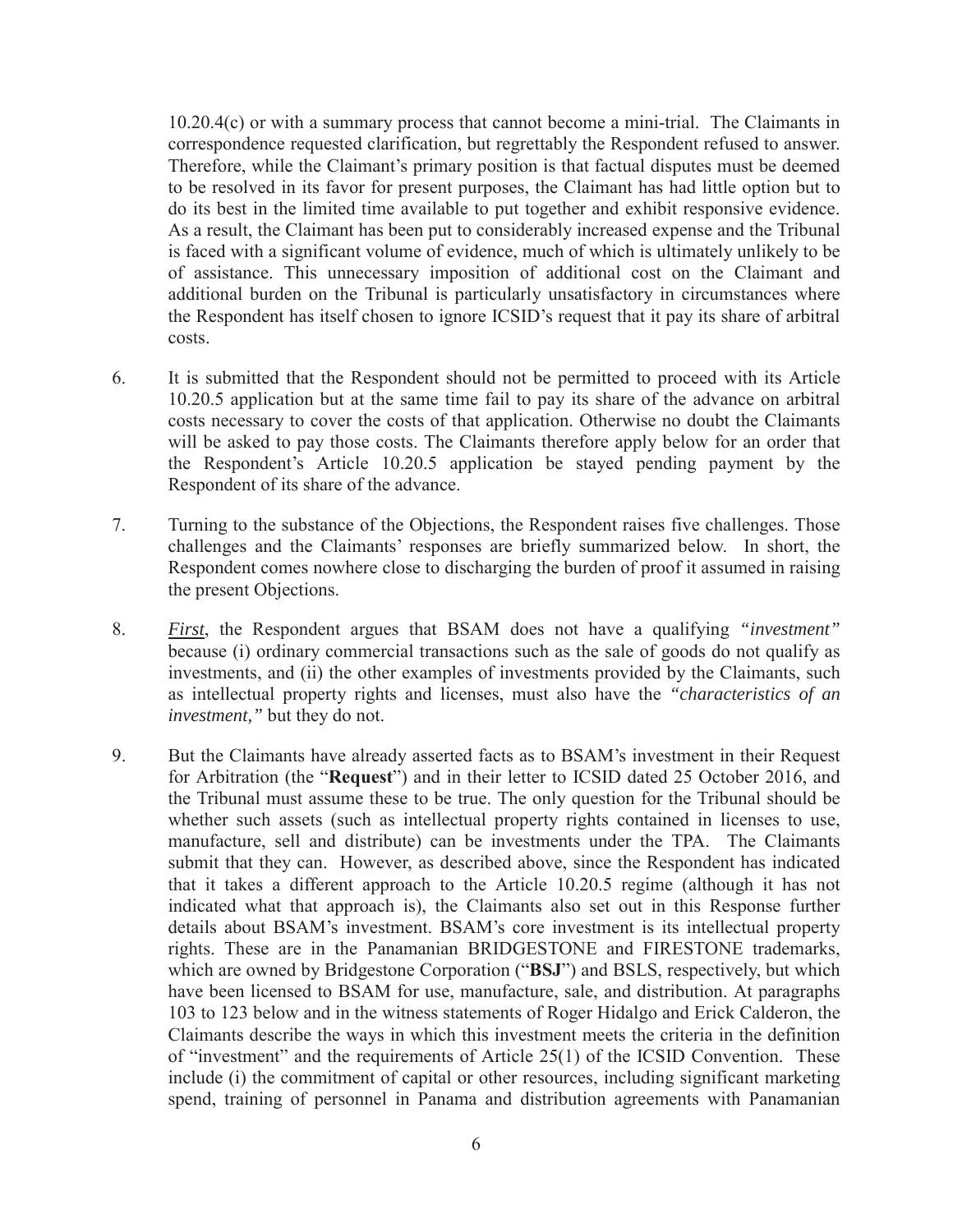entities; (ii) expectation of gain or profit; (iii) the assumption of risk, including risk of financial loss; and (iv) duration (BSAM has owned its intellectual property rights since 2001).

- 10. *Second,* the Respondent argues that even if BSAM did have an investment, the present dispute does not arise directly out of the investment because the claims in this case arise out of the Supreme Court decision which ordered BSLS and BSJ (not BSAM) to pay US\$5.4 million to Muresa. BSAM therefore has nothing to do with this dispute and cannot have any claims arising out of it.
- 11. But the Claimants do not assert that BSAM's claim is for the US\$5.4 million which the Panamanian Supreme Court ordered BSLS and BSJ to pay. Instead, the Claimants assert that BSAM's loss arises out of the Supreme Court decision, because the decision has made it much more costly for BSAM to maintain its investment in Panama and other countries in the region.
- 12. *Third*, the Respondent purports to deny the benefits of the TPA to BSLS on the basis that it lacks *"substantial business activities"* in the United States.
- 13. But Panama's notification of its intent to deny the benefits of the TPA to BSLS was sent to the United States just over a week before the Objections were submitted, contrary to the requirement in the TPA to provide advance notice *"to the maximum extent possible."* This thereby deprived the United States of any meaningful opportunity to engage in the consultation process in the TPA before the issue fell to be determined by the Tribunal. The Claimants accordingly submit that Panama failed to provide adequate and timely notice of its intent to deny benefits to the United States.
- 14. The Respondent notified the Claimants of its purported denial of benefits only in the Objections themselves. Because the Claimants did not know that the Respondents were planning to make this objection, they did not include detailed evidence as to BSLS's activities in the United States in their Request, as such information was not at that time relevant to the dispute. Accordingly, there are limited factual assertions on this issue made by the Claimants, and the Respondent has attempted to fill in the gaps itself. However, the Claimants submit that there are sufficient facts asserted in the Request and letter to ICSID dated 25 October 2016 to permit the Tribunal to conclude that denial of benefits is unavailable to the Respondent, and further submits that under the Article 10.20.5 regime, the Tribunal is not permitted to consider facts in dispute which have been asserted by the Respondent. Consequently, if the Tribunal does not consider that the facts asserted by the Claimants permit it to dispose of the objection without more, then the Tribunal is not able to determine the Respondent's objection at this stage. However, because the Respondent's position on the procedure under Article 10.20.5 is unclear, the Claimants, through the witness statement of Mr. Thomas R. Kingsbury, provide further evidence of BSLS's substantial business activities in the United States, including evidence as to BSLS's board of directors, officers, US-based bank account, taxes paid in the United States, contracts with U.S. and non-U.S. parties, and law firms retained by BSLS in the United States. All of this shows that BSLS has substantial business activities in the United States and is accordingly entitled to the protections of the TPA.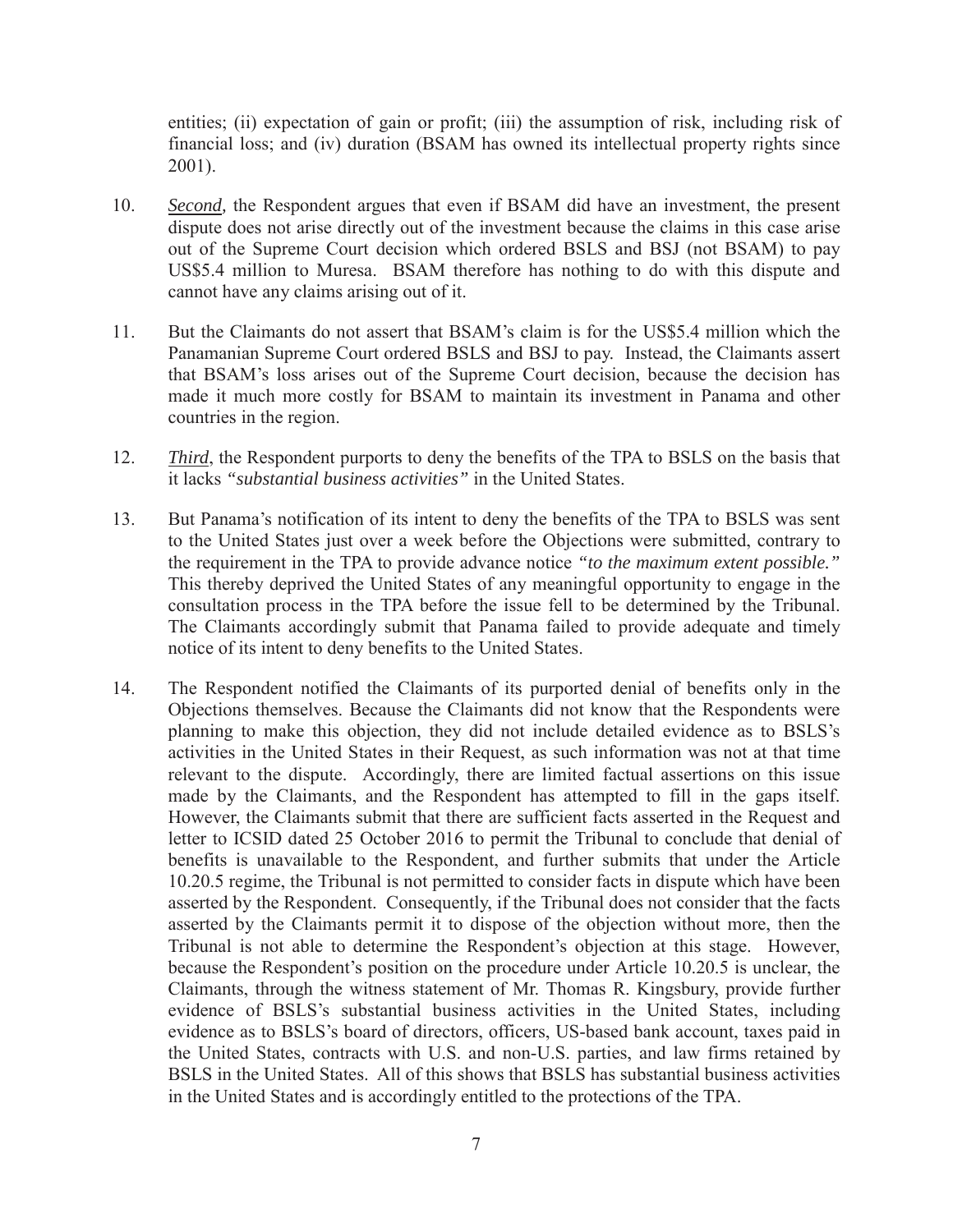- 15. *Fourth*, the Respondent argues that BSLS's claim amounts to an abuse of process because BSLS is said to have manipulated its own nationality, the nationality of the investment and/or the nationality of the claim. The success of this argument depends in part on whether the Tribunal accepts that Panama was able to deny the benefits of the TPA to BSLS. BSLS is said to have abused the process by paying the US\$5.4 million it was ordered by the Supreme Court to pay, but, citing its own Objections as evidence, the Respondent asserts that it was illogical for BSLS to have done so because BSLS is an entity that lacks *"substantial business activities"* in the United States.
- 16. But BSLS was held jointly and severally liable by the Panamanian Supreme Court for the US\$5.4 million damages award, and it can hardly be said that BSLS abused the process of international arbitration by paying a sum it was ordered to pay. Moreover, the main reason the Respondent considers that BSLS should not have paid is because the Respondent has also asserted, without any basis, that BSLS is merely a shell company with no assets. As described above, this assertion is patently incorrect.
- 17. *Fifth*, the Respondent argues that the Claimants cannot claim for loss and damage in excess of US\$5.4 million because excess loss incurred as a result of actions taken by other states cannot be attributed to Panama.
- 18. The Claimants submit that this objection should be dismissed because the Claimants set out four possible grounds for loss under this head of damage, and the Respondent has only raised its objection in relation to two of them. Therefore, even if the Respondent succeeded in its arguments, the remaining two grounds for damages are left intact. In addition, the Respondent has misunderstood the Claimants' case. The TPA does not preclude loss suffered in states outside of the United States and Panama. Loss suffered in other countries can still be claimed by the Claimants as long as it meets the basic requirements of the test for causation. To the extent this objection is really an objection on grounds of causation, it is not one that can be determined under the Article 10.20.5 regime, because it is not an objection on jurisdictional grounds and would require extensive factual and expert evidence to resolve.
- 19. It appears that the fifth objection is not directed to the facts of causation and loss, which would be outside the Article 10.20.5 regime.
- 20. It is respectfully submitted that the Objections should be dismissed. Further, in view of the Respondent's uncooperative conduct, which has resulted in the costs of its application being unnecessarily but significantly increased, it is respectfully requested that the Tribunal order that the Respondent pay the Claimants' costs of the application immediately rather than waiting until a final award.

#### **III. APPLICATION TO STAY**

21. The Claimants hereby seek an order that the present application by the Respondent in the Objections be stayed pending its payment of the costs ordered by ICSID, pursuant to the Tribunal's discretion under Article 10.20.8 of the TPA and Rules 19 and 39 of the ICSID Arbitration Rules.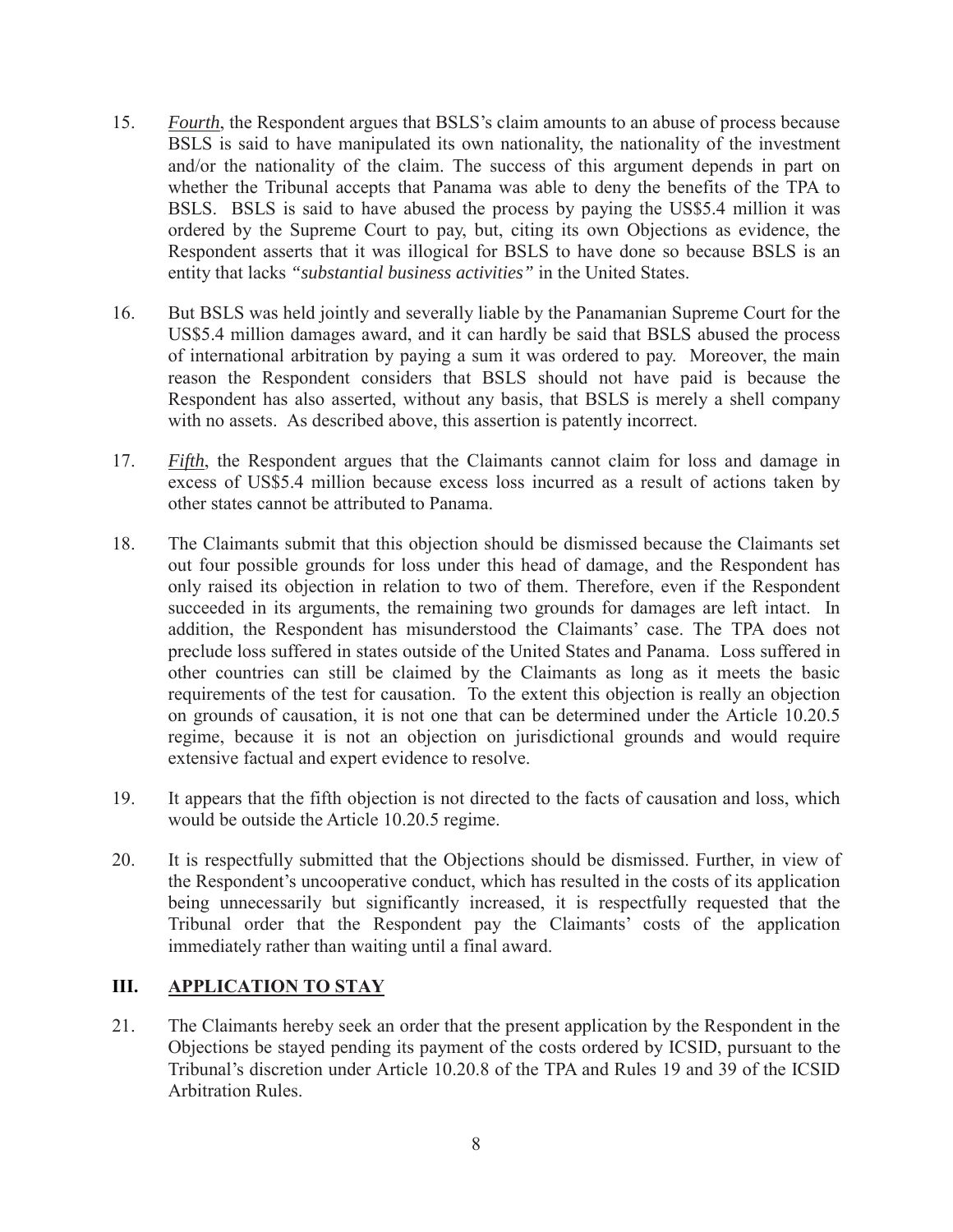22. On 8 May 2017, ICSID wrote to the parties pursuant to ICSID Administrative and Financial Regulation 14(c), requesting that each party make an initial advance payment to ICSID of US\$150,000 on account of expenses over the first three to six months of the proceeding.<sup>5</sup> Payment was due on 7 June 2017. The Claimants duly paid this sum to ICSID on 25 May 2017. <sup>6</sup> At the first session of the parties ("**First Session**"), the Respondent was asked to provide an indication of when it expected to make payment. Counsel for the Respondent stated,

> *The payment has not been made. My understanding from our client is that the payment is in process. I think that the Tribunal will understand that this process of payment inside a government is not always a swift process, but it is on track . . . .*<sup>7</sup>

- 23. In its letter to the Tribunal of 26 June 2017, the Respondent further stated, "*we understand that payment will be made in the next two to three weeks*."<sup>8</sup> As of today's date (over 6 weeks since payment became due), no payment has been made, and yet almost all of the costs so far incurred by ICSID and the Tribunal and all of the costs to be incurred in the next few months relate solely to the Respondent's Objections.
- 24. It is submitted that it would be unjust and wrong in principle for the Respondent to be permitted to proceed with an application under Article 10.20.5 of the TPA that will result in substantial cost (not least due to it raising inappropriate factual disputes) but at the same time for it to fail to pay its share of the advance on arbitral costs that will be applied to the costs of its own application. Were the present situation to be permitted it would mean that the Claimants are in practice likely to have to pay the Respondent's share of the advance and so end up funding all of the costs of the Respondent's application.
- 25. Accordingly, the Claimants hereby apply for an order that (a) the Respondent's Article 10.20.5 application be stayed unless and until it pays the advance of costs requested of it by ICSID on 8 May 2017 and (b) should the Respondent's Article 10.20.5 application thereby not be heard on 4 to 6 September 2017, that the Respondent pay the Claimants' costs of such application, such costs to be assessed by the Tribunal at the earliest opportunity if not agreed and paid forthwith. The Claimant requests that the above stay application be decided on the papers without a hearing prior to 4 September 2017.

#### **IV. OUTLINE OF THE SUBSTANTIVE DISPUTE**

26. This arbitration concerns an extraordinary and unprecedented decision by the Supreme Court of Panama to order BSLS and BSJ to pay damages to a Panamanian company for simply invoking, in good faith, Panama's own trademark opposition procedure. This final and binding decision was fundamentally unfair and outrageously wrong, and cannot be justified on any rational basis.

<sup>5</sup> **Exhibit C-0098** – Letter from ICSID dated 8 May 2017.

<sup>6</sup> **Exhibit C-0099** – Letter from ICSID dated 26 May 2017.

<sup>&</sup>lt;sup>7</sup> **Exhibit C-0100** – Transcript of First Session, 13:4-9.

<sup>8</sup> **Exhibit C-0101** – Letter from Arnold & Porter Kaye Scholer to ICSID dated 26 June 2017.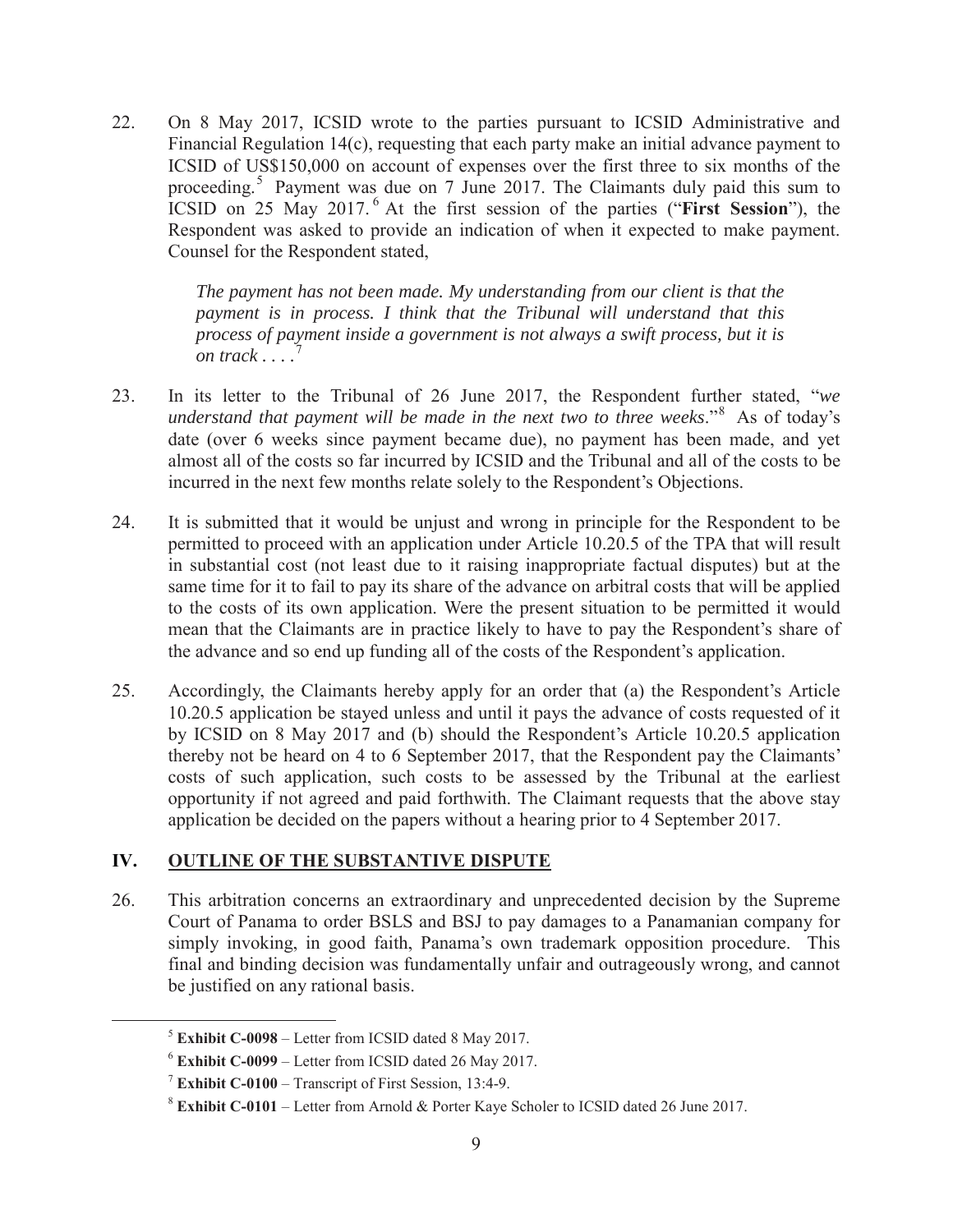- 27. The Bridgestone group has had trademark registrations in Panama since  $1921<sup>9</sup>$  Owning intellectual property rights in jurisdictions like Panama is a key feature of its business strategy, as it is necessary to protect and maintain the reputation and recognition of the brands it has spent decades developing. As with other well-known brands, Bridgestone spends significant time and money monitoring the tire markets and trademark registries in all jurisdictions in which it has a presence and then takes appropriate measures to protect its brands from competitors who attempt to register and use confusingly similar marks, and accordingly has a general policy of opposing all tire marks with the "STONE" suffix, as it considers that they are confusingly similar to BRIDGESTONE and FIRESTONE.<sup>10</sup>
- 28. On 4 February 2005, the General Directorate of Registration of Industrial Property for the Panamanian Trademark and Patent Office published an application for the registration of the RIVERSTONE trademark in the Industrial Property Bulletin. The application had been filed by a Panamanian entity, Muresa Intertrade, S.A. ("Muresa").<sup>11</sup>
- 29. On 5 April 2005, BSLS and BSJ filed an opposition to the RIVERSTONE mark in Panama on the grounds that it was confusingly similar to the BRIDGESTONE and FIRESTONE marks.<sup>12</sup> Muresa defended the opposition and L.V. International and Tire Group of Factories Ltd ("**TGFL**") joined the dispute as third parties.
- 30. On 21 July 2006, the Eighth Civil Circuit Court of the First Judicial Circuit of Panama found that the RIVERSTONE mark was not capable of causing confusion among consumers and denied the opposition, while expressly noting that Bridgestone's claim was brought in good faith.<sup>13</sup>
- 31. On 12 September 2007, Muresa and TGFL commenced proceedings against Bridgestone in the Eleventh Circuit Civil Court of the First Judicial Circuit of Panama (the "**Eleventh Circuit Court**"), claiming US\$5,000,000 in damages plus attorney's fees and costs.<sup>14</sup> Muresa and TGFL alleged that Bridgestone's good faith trademark opposition proceedings had caused them to cease sales of RIVERSTONE tires in Panama and other countries, resulting in loss of revenue in excess of US\$5,000,000.
- 32. The Eleventh Circuit Court rejected Muresa and TGFL's claims, finding (i) that the mere fear of seizure of tires was not enough to support a claim for damages, and (ii) Muresa and TGFL had not in fact suffered any loss because they had continued to sell tires.

<sup>9</sup> Request ¶ 14. The FIRESTONE trademark was originally registered in Panama on 20 December 1921 (**Exhibit C-0007**) and the BRIDGESTONE trademark was originally registered in Panama on 11 October 1966 (**Exhibit C-0006**).

 $^{10}$  *Id.* **¶** 14-16.

<sup>&</sup>lt;sup>11</sup> *Id.*  $\P$  24 (citing **Exhibit C-0014** – Judgment 48 of the Eighth Civil Circuit Court from 21 July 2006).

<sup>&</sup>lt;sup>12</sup> *Id.*  $\llbracket$  25 (citing **Exhibit C-0014** – Judgment 48 of the Eighth Civil Circuit Court from 21 July 2006).

<sup>&</sup>lt;sup>13</sup> *Id.*  $\sqrt{26}$  (citing **Exhibit C-0014** – Judgment 48 of the Eighth Civil Circuit Court from 21 July 2006).

<sup>&</sup>lt;sup>14</sup> *Id.* **¶** 28-29 (citing **Exhibit C-0016** – Civil Complaint filed by Muresa Intertrade, S.A.).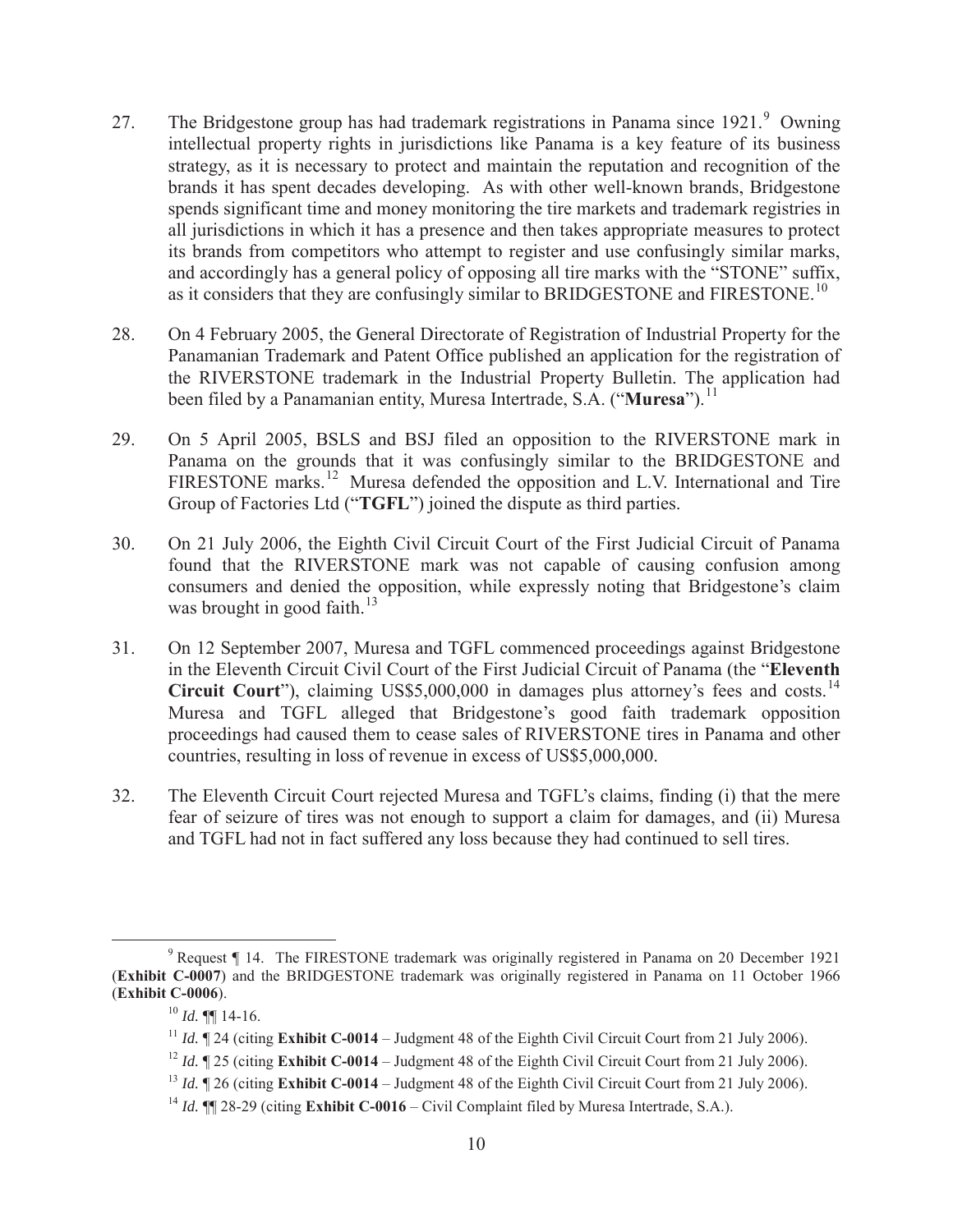- 33. Muresa and TGFL appealed this decision on 5 January 2011.<sup>15</sup> On 23 May 2013, the First Superior Court of the First Judicial District (the "**First Superior Court**") dismissed the appeal, finding that Muresa and TGFL had not demonstrated recklessness, fraud or gross negligence by Bridgestone in opposing the trademark.<sup>16</sup>
- 34. On 3 January 2014, Muresa and TGFL appealed to the Supreme Court of Panama ("**Supreme Court**"), arguing (i) that there was error in connection with the existence of evidence on the file that would have substantially influenced the court's decision (*i.e.*, that certain important evidence put forth by them at trial had not been *"appreciated"* by the Eleventh Circuit Court;<sup>17</sup> and (ii) that there was a direct violation of Article 217 of the Panamanian Judicial Code.<sup>18</sup> The Supreme Court issued its judgment on 28 May 2014, and overturned the decisions of the Eleventh Circuit Court and the First Superior Court. The Supreme Court agreed with Muresa that certain evidence<sup>19</sup> put forward by Muresa and TGFL had not been appreciated by the lower courts, and awarded Muresa and TGFL US\$5,000,000 in damages plus US\$431,000 in attorney's fees. BSLS and BSJ, the parent company in the Bridgestone group, were held jointly and severally liable for this award. The Supreme Court's decision was patently unjust, awarding an arbitrary sum in damages as to which, as the dissenting justice wrote, *"there was no analysis based on arguments on how it was possible to derive the penalty of five million balboas, which is issued with little juridical foundation."*<sup>20</sup>
- 35. BSLS and BSJ attempted to overturn the Supreme Court judgment by using all means available to them in Panama: they filed a motion for clarification and modification on 16 June  $2014^{21}$  and a second motion challenging the judgment on 30 September 2014.<sup>22</sup> Both of these motions failed. $^{23}$
- 36. Bridgestone made attempts to resolve the matter through diplomatic channels between July 2014 and September 2016, and presented its concerns to the United States Government in February 2015, and the United States Trade Representative's Special 301 Report for 2015 in turn reported,

<sup>15</sup> *Id.* ¶ 34 (citing **Exhibit C-0022 –** Appeal to Judgment No. 70).

<sup>16</sup> *Id. ¶¶* 36-37 (citing **Exhibit C-0024** – Decision by the First Superior Court dated 23 March 2013).

<sup>17</sup> *Id. ¶* 38 (citing **Exhibit C-0025** – Appeal to the Panamanian Supreme Court by Muresa and TGFL). <sup>18</sup> *Id.*

<sup>19</sup> *Id.* ¶¶ 40-43 (citing **Exhibit C-0027** – Judgment of the Supreme Court of Justice, Civil Division, dated 28 May 2014). Such evidence included a letter from BFS Brands LLC's lawyers (a Bridgestone group company) to L.V. International dated 3 November 2004, putting L.V. International on notice of BFS Brands LLC's objection to L.V. International's future attempts to register the RIVERSTONE mark and its use of the RIVERSTONE mark in the United States and worldwide (**Exhibit C-0013**); Muresa's accounting expert reports; the notice of withdrawal of the appeal against the trademark registration by BSLS and BSJ; and evidence of Muresa's employees. *See* **Exhibit C-0027**.

<sup>20</sup> **Exhibit C-0027** – Judgment of the Supreme Court of Justice, Civil Division, dated 28 May 2014, p.24 (dissent by Magistrate Harley J. Mitchel D., 5 June 2014).

<sup>21</sup> Request ¶ 44 (citing **Exhibit C-0028** – First Appeal Motion).

<sup>&</sup>lt;sup>22</sup> *Id.*  $\P$  45 (citing **Exhibit C-0029** – Second Appeal Motion).

<sup>23</sup> *Id.* ¶¶ 46-47 (citing **Exhibit C-0030** and **Exhibit C-0031** – decisions denying post-judgment motions).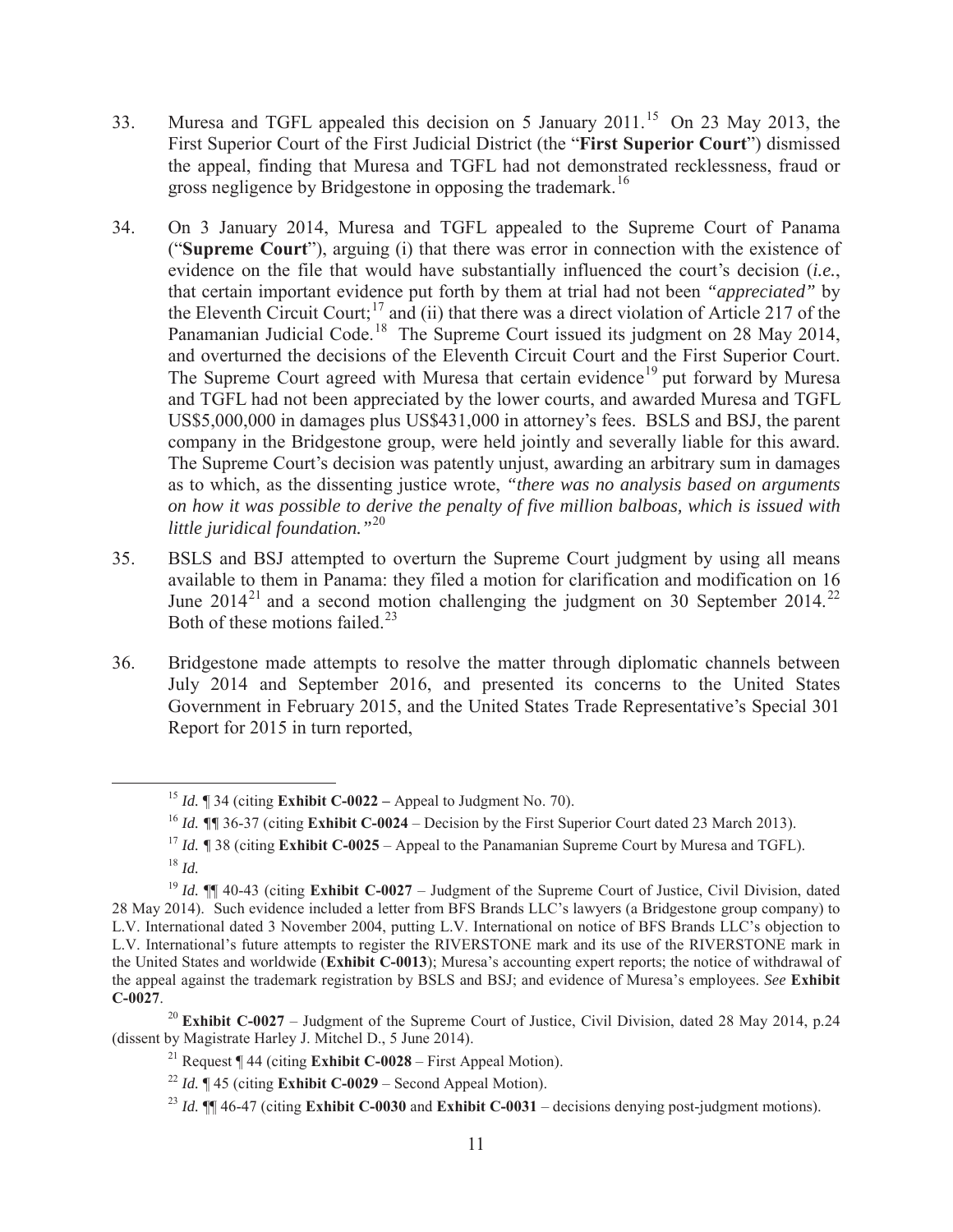*Of additional concern is a report that significant punitive damages were imposed on the owner of a trademark registered in Panama in connection with that owner's efforts to oppose the registration and use of a second mark which has been found to be confusingly similar in other markets . . . . [T]he damage award may discourage other legitimate trademark owners from entering the market out of concern that defending their marks will result in punitive action*. 24

- 37. Muresa and TGFL demanded payment from Bridgestone on 15 June 2016.<sup>25</sup> As nonpayment would have resulted in enforcement action against their assets in Panama, on 19 August 2016 BSLS paid the full amount of the award to Muresa and TGFL.<sup>26</sup>
- 38. Having exhausted all possible remedies in Panama to overturn the unfair Supreme Court judgment, and concerned about the effect such judgment may have on intellectual property protection in the region and around the world, Bridgestone was left with no recourse but to bring a dispute against Panama in investor-state arbitration.

### **V. PROCEDURAL HISTORY**

- 39. The Claimants submitted their Request for Arbitration to ICSID on 7 October 2016. In their request, the Claimants nominated Dr. Horacio Grigera-Naón as an arbitrator.
- 40. On 19 October 2016, ICSID wrote to the Claimants requesting certain information in order to assist with its review of the Request, before registering the arbitration.<sup>27</sup> The Claimants responded by letter of 25 October 2016,<sup>28</sup> and ICSID wrote to the Claimants on 28 October 2016, notifying them that the Request had been registered and assigned ICSID Case Number ARB/16/34. In that letter, ICSID stated, "*the request, as supplemented, was registered today.*"<sup>29</sup>
- 41. On 5 December 2016, Dr. Horacio Grigera-Naón accepted his appointment as arbitrator.<sup>30</sup> The Respondent nominated Mr. J. Christopher Thomas, QC as arbitrator on 15 December 2016.<sup>31</sup> Mr. Thomas accepted his appointment on 2 January 2017.<sup>32</sup> The parties agreed to a method for the selection of the President of the Tribunal and this was communicated to Dr. Grigera-Naón and Mr. Thomas by ICSID on 31 March 2017.<sup>33</sup> On

<sup>&</sup>lt;sup>24</sup> *Id.*  $\P$  49 (citing page 16 of **Exhibit C-0033** – 2015 Special 301 Report).

 $^{25}$  *Id.*  $\text{I}$  52.

<sup>&</sup>lt;sup>26</sup> *Id.* **[53** (citing **Exhibit C-0036** – Letter from Bridgestone to Muresa and TGFL dated 19 August 2016).

<sup>&</sup>lt;sup>27</sup> **Exhibit C-0102** – Letter from ICSID to Akin Gump dated 19 October 2016.

<sup>&</sup>lt;sup>28</sup> Exhibit C-0103 – Letter from Akin Gump to ICSID dated 25 October 2016.

<sup>&</sup>lt;sup>29</sup> Exhibit C-0104 – Letter from ICSID to Akin Gump dated 28 October 2016 (emphasis added). The underlined words referred to the Claimants' letter of 25 October 2016.

<sup>&</sup>lt;sup>30</sup> Exhibit C-0105 – Letter from ICSID dated 5 December 2016 and Acceptance Letter by Horacio Grigera-Naón dated 5 December 2016.

<sup>&</sup>lt;sup>31</sup> Exhibit C-0106 – Letter from Arnold & Porter LLP to ICSID dated 15 December 2016.

<sup>32</sup> **Exhibit C-0107** – Letter from ICSID dated 3 January 2017.

<sup>33</sup> **Exhibit C-0108** – Email from Akin Gump to ICSID dated 31 March 2017.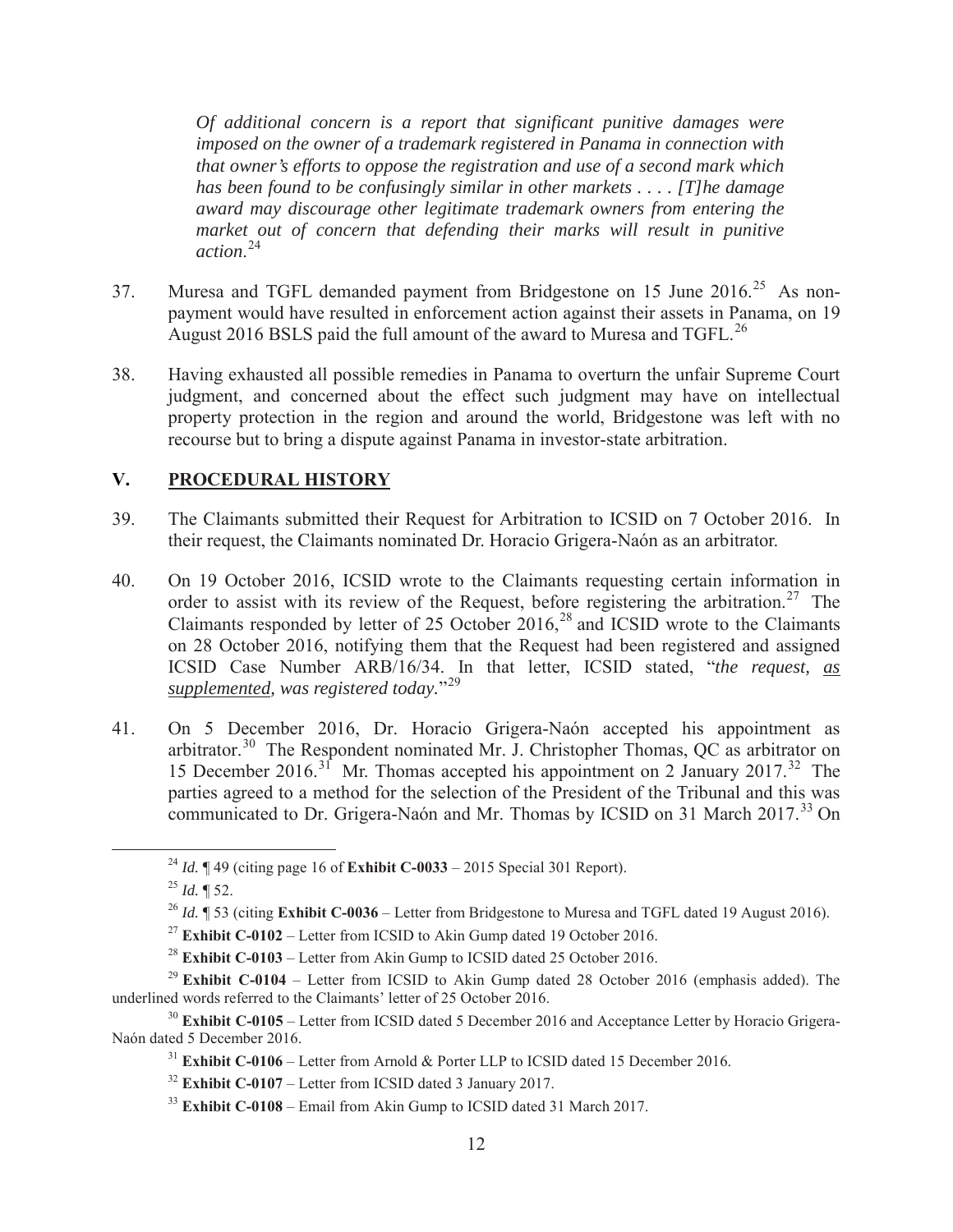24 April 2017, ICSID informed the parties that the party-appointed arbitrators had selected Lord Nicholas Phillips, Baron of Worth Matravers as the presiding arbitrator.<sup>34</sup> Lord Phillips accepted his appointment on 27 April 2017, and the Tribunal was deemed to have been constituted and the proceedings to have begun.<sup>35</sup>

- 42. On 8 May 2017, ICSID wrote to the parties pursuant to ICSID Administrative and Financial Regulation 14(3), requesting that each party make an initial advance payment to ICSID of US\$150,000 on account of expenses over the first three to six months of the proceeding.<sup>36</sup> Payment was due on 7 June 2017. The Claimants duly paid this sum to ICSID on  $25$  May 2017.<sup>37</sup> As of today's date, the Respondent has not made any payment to ICSID.
- 43. Regardless, on 30 May 2017, Panama submitted its Objections.
- 44. On 6 June 2017, the first session of the parties ("**First Session**") was held by videoconference. At the First Session, the parties agreed that the hearing of the Objections would take place during the week beginning 11 December 2017, and the parties agreed a timetable for the pleadings. The parties agreed that the Tribunal would issue its ruling on the Objections by 31 January 2017. This was longer than the 180-day maximum time period permitted by Article 10.20.5 of the TPA, but at the First Session, the parties agreed to waive such provision of the  $TPA<sup>38</sup>$
- 45. However, on 26 June 2017, the Respondent wrote to the Tribunal, indicating that it had changed its mind about waiving the provision in Article 10.20.5 and proposing either that the Tribunal issue a ruling by 26 December 2017 (with grounds stated but without any reasoning), or suggesting that the hearing be moved to September to accommodate the timing issue in Article  $10.20.5^{39}$  The Tribunal determined on 29 June 2017 that the hearing should take place on 4-6 September 2017.<sup>40</sup> An amended timetable was drawn up, and Procedural Order No. 1 was issued on 11 July 2017.<sup>41</sup>

#### **VI. THE NATURE OF THE ARTICLE 10.20.5 REGIME**

46. Article 10.20 paragraphs 4 and 5 of the TPA state as follows:

*4. Without prejudice to a tribunal's authority to address other objections as a preliminary question, a tribunal shall address and decide as a preliminary question any objection by the respondent that, as a matter of law, a claim* 

<sup>34</sup> **Exhibit C-0109** – Letter from ICSID dated 24 April 2017.

<sup>35</sup> **Exhibit C-0110** – Letter from ICSID dated 27 April 2017.

<sup>36</sup> **Exhibit C-0098** – Letter from ICSID dated 8 May 2017.

<sup>37</sup> **Exhibit C-0099** – Letter from ICSID dated 26 May 2017.

<sup>38</sup> **Exhibit C-0100** – Transcript of First Session, 45:8-9, 46:5-7, 58:11-14, 58:18-22, 59:1-5, 61:10-20, 62:5-14, 69:1-22.

<sup>39</sup> **Exhibit C-0101** – Letter from Arnold & Porter Kaye Scholer to ICSID dated 26 June 2017.

<sup>40</sup> **Exhibit C-0111** – Email from ICSID dated 29 June 2017.

<sup>41</sup> Procedural Order 1 dated 11 July 2017.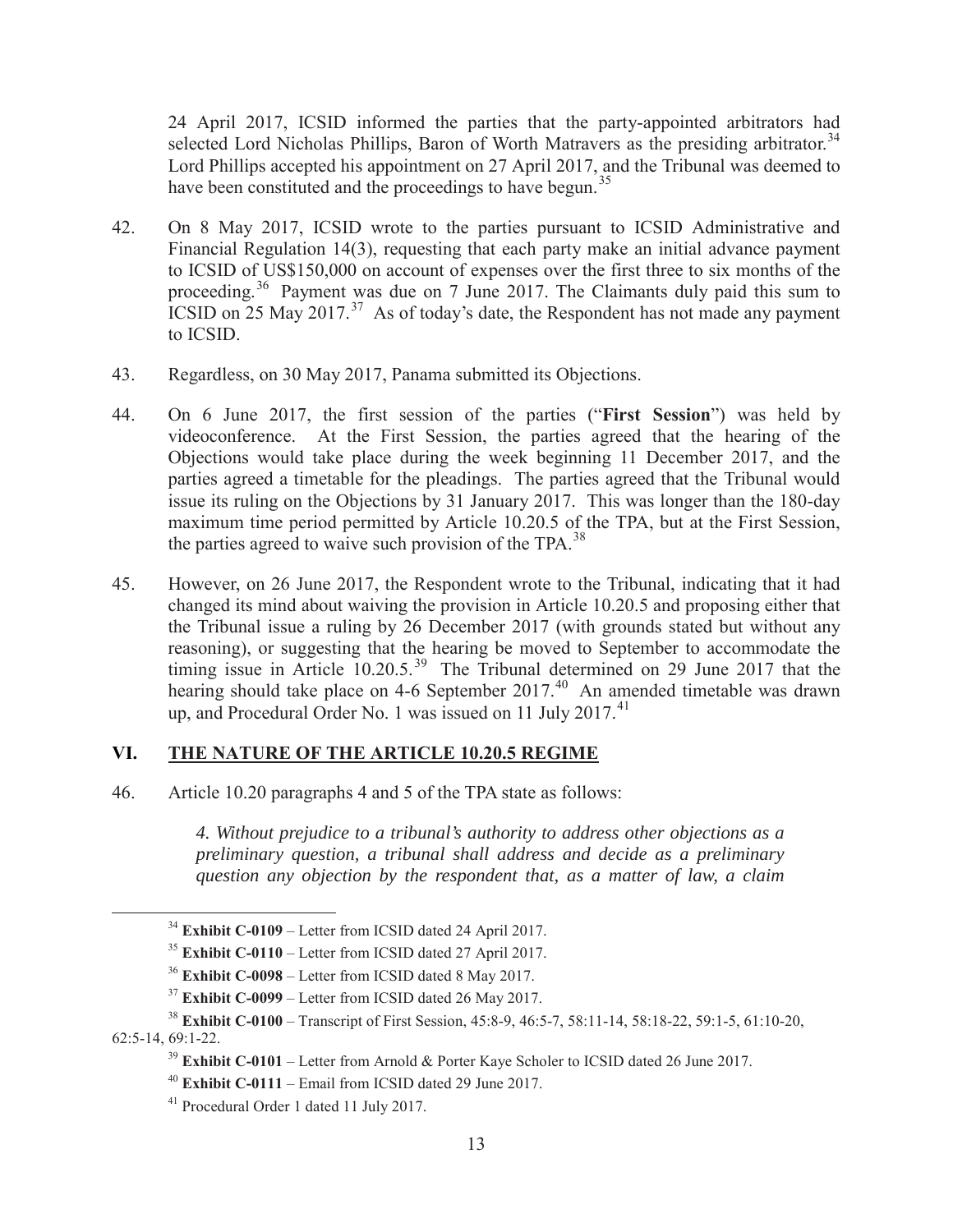*submitted is not a claim for which an award in favor of the claimant may be made under Article 10.26.*

*(a) Such objection shall be submitted to the tribunal as soon as possible after the tribunal is constituted, and in no event later than the date the tribunal fixes for the respondent to submit its counter-memorial (or, in the case of an amendment to the notice of arbitration, the date the tribunal fixes for the respondent to submit its response to the amendment).*

*(b) On receipt of an objection under this paragraph, the tribunal shall suspend any proceedings on the merits, establish a schedule for considering the objection consistent with any schedule it has established for considering any other preliminary question, and issue a decision or award on the objection, stating the grounds therefor.*

*(c) In deciding an objection under this paragraph, the tribunal shall assume to be true claimant's factual allegations in support of any claim in the notice of arbitration (or any amendment thereof) and, in disputes brought under the UNCITRAL Arbitration Rules, the statement of claim referred to in Article 18 of the UNCITRAL Arbitration Rules. The tribunal may also consider any relevant facts not in dispute.*

*(d) The respondent does not waive any objection as to competence or any argument on the merits merely because the respondent did or did not raise an objection under this paragraph or make use of the expedited procedure set out in paragraph 5.*

*5. In the event that the respondent so requests within 45 days after the tribunal is constituted, the tribunal shall decide on an expedited basis an objection under paragraph 4 and any objection that the dispute is not within the tribunal's competence. The tribunal shall suspend any proceedings on the merits and issue a decision or award on the objection(s), stating the grounds therefor, no later than 150 days after the date of the request. However, if a disputing party requests a hearing, the tribunal may take an additional 30 days to issue the decision or award. Regardless of whether a hearing is requested, a tribunal may, on a showing of extraordinary cause, delay issuing its decision or award by an additional brief period, which may not exceed 30 days*."

#### **VII. BURDEN OF PROOF**

47. Article 10.20.5 was intended to allow an arbitral tribunal to dispose of frivolous claims or claims for which a tribunal has no jurisdiction on an expedited basis. According to the summary of the TPA sent by the President of the United States to the United States Congress, *"The TPA includes an expedited procedure to allow for the dismissal of frivolous claims (based on Rule 12(b)(6) of the Federal Rules of Civil Procedure, i.e., the claimant has failed to state a claim upon which relief may be granted) and for the*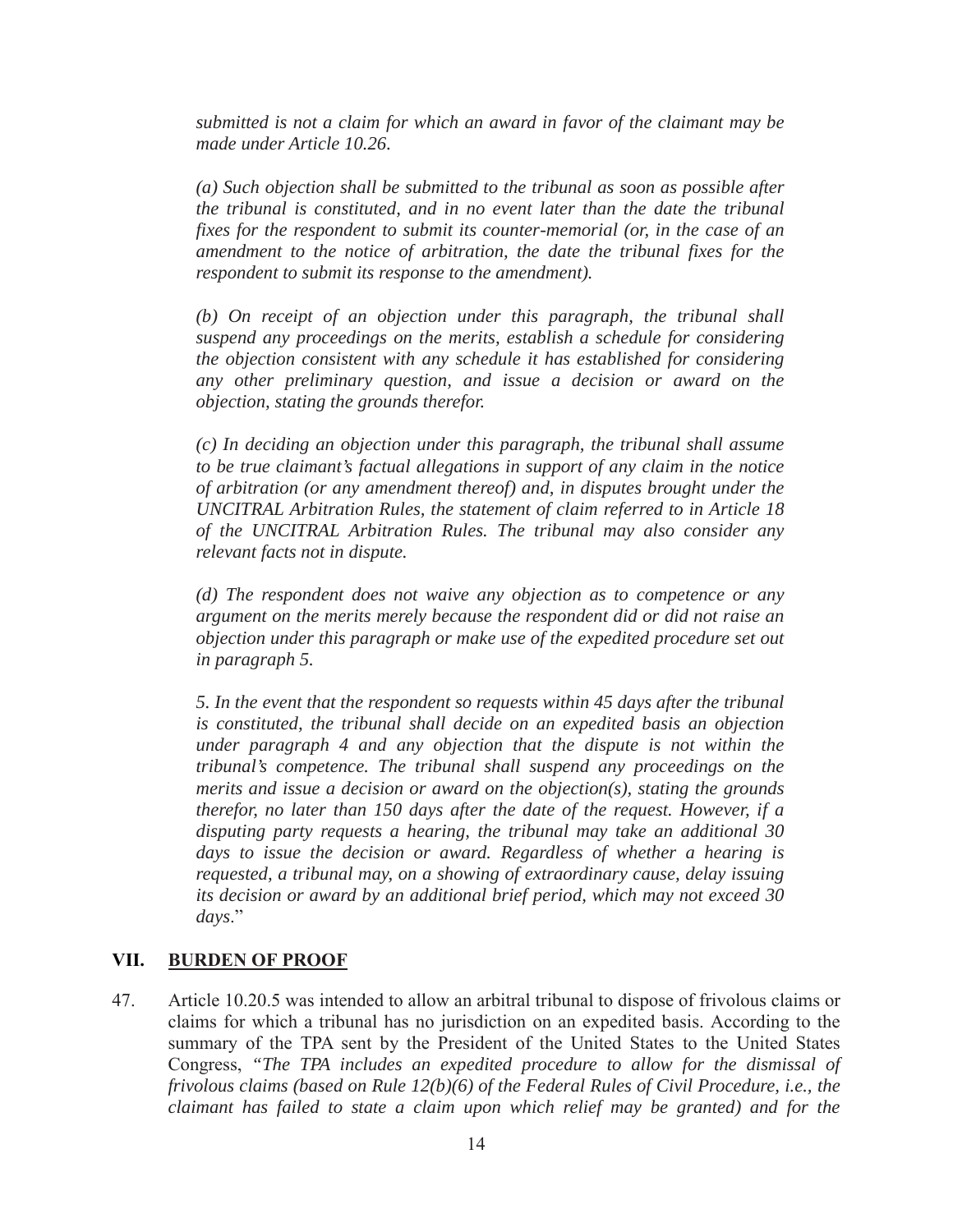*dismissal of claims based on jurisdictional objections."*<sup>42</sup> This is far from a frivolous case. Decisions such as this have impact in the region and around the world. As noted earlier, we are unaware of any prior cases in Panama or elsewhere that penalized an entity for merely filing an opposition to a potentially confusing similar trademark application.

- 48. Rule 12 of the Federal Rules of Civil Procedure governs motions to dismiss, which are motions that allow defendants to dismiss some or all of a plaintiff's claims at the beginning of a dispute. Rule 12(b) specifically governs motions to dismiss arising from defenses to a claim for relief. A defendant can file a motion under 12(b)(6) requesting that the court dismiss the claim because a plaintiff did not state a claim upon which relief can be granted, whether due to lack of cause of action or lack of legal basis.<sup>43</sup>
- 49. A court reviewing a motion to dismiss brought under 12(b)(6) must assume that all facts are true, even if the facts are doubtful.<sup>44</sup> If the facts suggest misconduct, the motion to dismiss fails.
- 50. The nature of the Article 10.20.4 and 10.20.5 regime was considered in *Pac Rim Cayman LLC v El Salvador.*<sup>45</sup> That case concerned Article 10.20 of the Free Trade Agreement between the Republics of Costa Rica, El Salvador, Guatemala, Honduras, Nicaragua, the United States of America and the Dominican Republic ("**CAFTA**"), which is in identical terms to Article 10.20 of the TPA. The Tribunal in *Pac Rim* found that in order for an objection under Articles 10.20.4 and 10.20.5 to succeed the Tribunal *"must have reached a position, both as to all relevant questions of law and all relevant alleged or undisputed facts, that an award should be made finally dismissing the [Claimants'] claim at the very outset of the arbitration proceedings, without more."*<sup>46</sup> The Tribunal in *Pac Rim* further noted that, at all times during the expedited procedure, *"the burden of persuading the tribunal to grant the preliminary objection must rest on the party making that objection,*

<sup>42</sup> **Exhibit C-0051** – U.S.-Panama FTA Final Environmental Review, United States Trade Representative (Sept. 2011), at 20.

 $43$  Rule 12(b)(6) of the Federal Rules of Civil Procedure provides as follows:

*<sup>(</sup>b) How to Present Defenses. Every defense to a claim for relief in any pleading must be asserted in the responsive pleading if one is required. But a party may assert the following defenses by motion: (1) lack of subject-matter jurisdiction;(2) lack of personal jurisdiction;(3) improper venue;(4) insufficient process; (5) insufficient service of process; (6) failure to state a claim upon which relief can be granted; and (7) failure to join a party under Rule 19.*

*A motion asserting any of these defenses must be made before pleading if a responsive pleading is allowed. If a pleading sets out a claim for relief that does not require a responsive pleading, an opposing party may assert at trial any defense to that claim. No defense or objection is waived by joining it with one or more other defenses or objections in a responsive pleading or in a motion*. 44 **CLA-0004 –** *See Bell Atl. Corp. v. Twombly*, 550 U.S. 544, 555 (2007); **CLA-0032 –** *Swierkiewicz v.* 

*Sorema N.A.*, 534 U.S. 506, 508 (2002) ("We must accept as true all of the factual allegations contained in the *complaint*.").

<sup>45</sup> **CLA-0019 –** *Pac Rim v. El Salvador*, Preliminary Objections ¶ 110. <sup>46</sup> *Id*.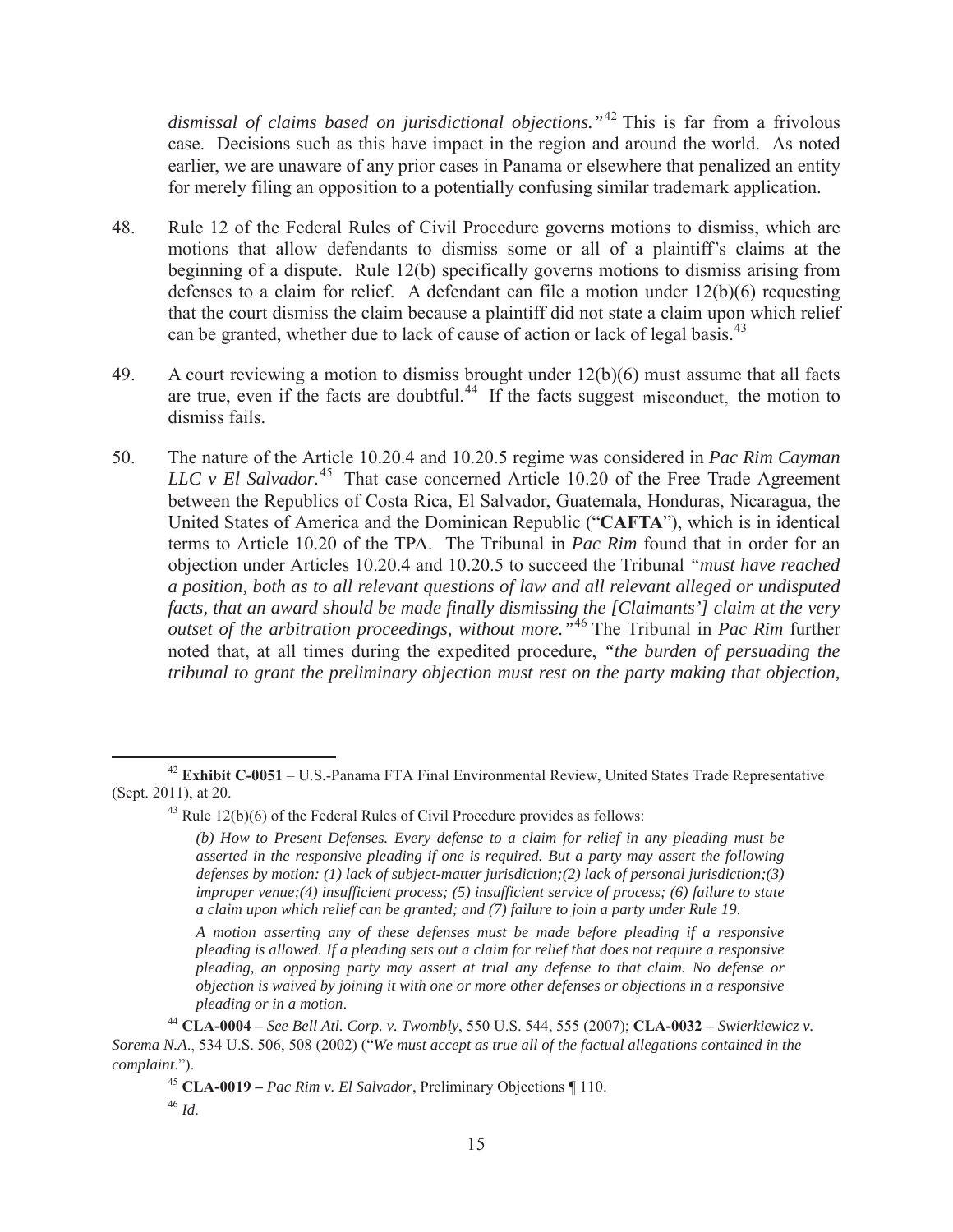*namely the respondent"*<sup>47</sup> and that the exercise must not be permitted to become a *"minitrial."*<sup>48</sup>

51. Therefore it is not for the Claimants to prove that the Tribunal does have jurisdiction, rather it is the Respondent that has the burden of proving it does not. The Respondent has not met this burden, as described further below.

### **VIII. DEEMED TRUTH OF THE CLAIMANTS' PLEADED FACTUAL ALLEGATIONS**

- 52. Article 10.20.4 is a non-expedited procedure and at paragraph (c) provides that: *"the tribunal shall assume to be true claimant's factual allegations in support of any claim in the notice of arbitration (or any amendment thereof) . . . The tribunal may also consider any relevant facts not in dispute."*<sup>49</sup> In contrast, Article 10.20.5 is an expedited procedure under which *"the tribunal shall decide on an expedited basis an objection under paragraph 4 and any objection that the dispute is not within the tribunal's competence,"* but includes no express reference to whether the claimants' factual allegations for those purposes are to be assumed to be true.<sup>50</sup>
- 53. The Respondent appears to contend that under the expedited procedure no such assumption is to be made, whereas the Claimants contends that on a proper construction of the TPA such an assumption does arise. This is an important point, not only because it goes to the nature of the exercise the Tribunal is asked to perform, but also because it will determine the nature and volume of evidence that is to be adduced and hence the length of hearing that will be required.

#### A. The Parties' Positions

- 54. In its Objections, the Respondent does not refer to the question of whether Article 10.20.4(c) applies to the expedited procedure under Article 10.20.5. However, the Objections contain numerous allegations of fact. These may conveniently be divided into three categories:
	- (a) Where the Respondent disputes factual allegations contained in the Request for Arbitration itself. For example, at paragraph 41 of the Objections, the Respondent states, *"Bridgestone Licensing is a shell company with no discernible assets of its own,"*<sup>51</sup> yet at paragraph 6 of the Request, the Claimants stated, *"BSLS is the owner of the FIRESTONE trademark in all countries outside of the United States."*<sup>52</sup>

<sup>47</sup> *Id.* ¶ 111.

<sup>48</sup> *Id.* ¶ 107.

<sup>49</sup> **Exhibit C-0117** – TPA, Art. 10.20.4.

<sup>50</sup> **Exhibit C-0117** – TPA, Art. 10.20.5.

 $51$  Objections ¶ 41.

 $52$  Request ¶ 6.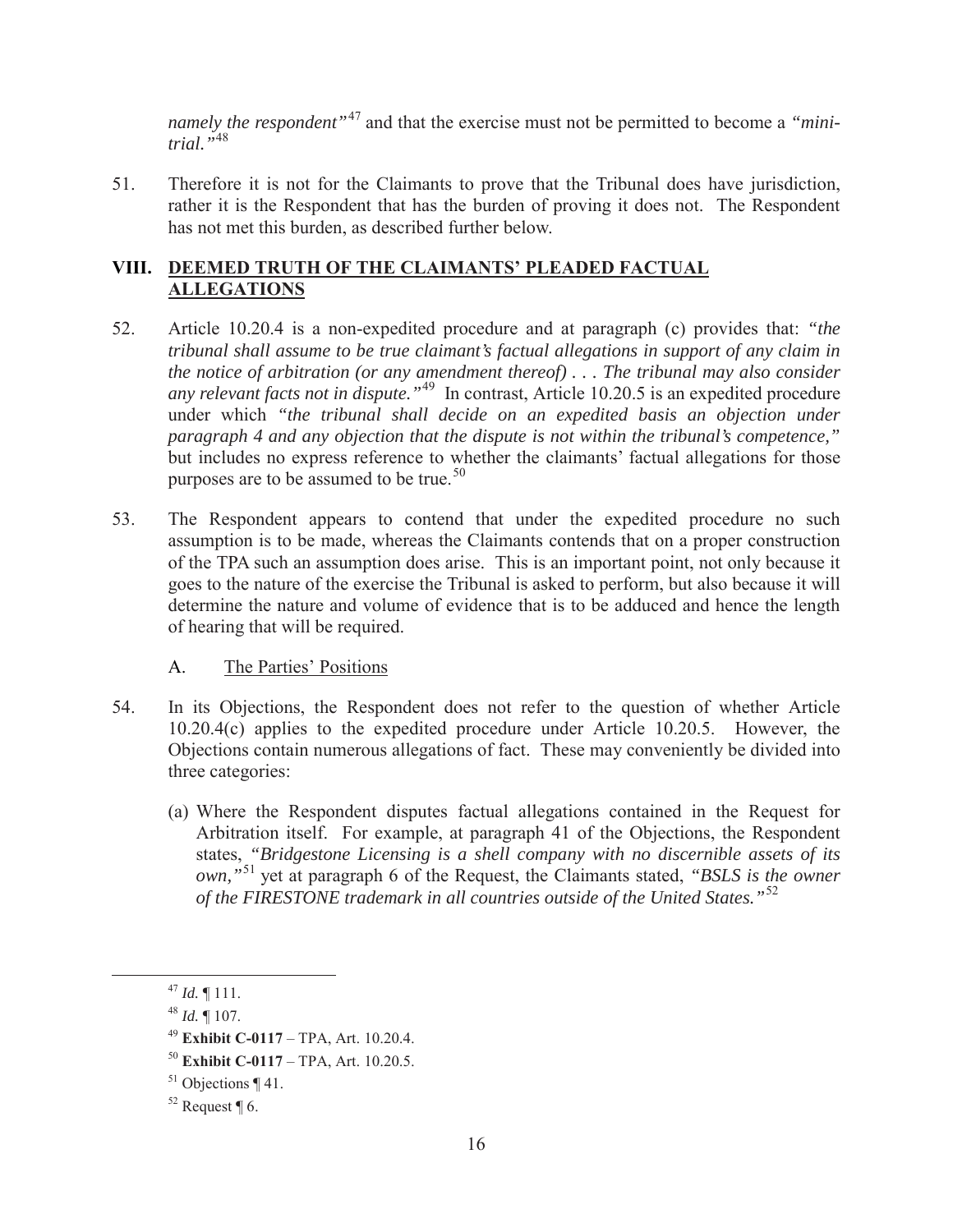- (b) Where the Respondent disputes factual allegations contained in the Claimants' letter to ICSID of 25 October 2016. As indicated above, this was a letter by which the Claimants responded to ICSID's request for clarification of the Request for Arbitration. For example, at paragraph 16 of the Objections, the Respondent states, "*Because the TPA states that it is only the "asset[s] that an investor owns or controls" that qualify as an "investment" – and it is clear that Bridgestone Americas does not own or control either the BRIDGESTONE or FIRESTONE trademarks – the only "intellectual property" rights that Bridgestone Americas could even attempt to style as an "investment" would be those that were created by means of the three license agreements that Claimants appended to their 25 October 2016 Submission on Registration."*<sup>53</sup> However, at page 4 of the letter to ICSID, the Claimants wrote, *"BSAM is the parent company for various Bridgestone business units in North, Central and South America, including Panama. BSAM, including through its subsidiaries, is authorized to sell, market, and distribute products under the BRIDGESTONE and FIRESTONE trademarks in Panama and the Americas."*<sup>54</sup>
- (c) Where the Respondent makes its own stand-alone allegations of fact. For example, at paragraph 34 of the Objections, the Respondent makes a number of allegations about BSLS's activities in the US, such as *"Does not appear to own any assets (or registered trademarks) in the United States."*<sup>55</sup>
- 55. By a letter to the Respondent's counsel dated 5 June 2017, the Claimants' counsel flagged its understanding that Article 10.20.4(c) applies to the expedited procedure, asked the Respondent to confirm that this was accepted and noted that if it was not then this raised procedural issues that would have to be ventilated with the Tribunal.<sup>56</sup>
- 56. The Respondent's counsel has not responded in writing to the Claimants' 5 June 2017 letter. However, the issue of construction was raised at the 6 June hearing in the context of the procedural timetable for the Objections and the length of hearing required, and the Respondent's counsel clarified that it is indeed their position that 10.20.4(c) does not apply to a 10.20.5 expedited procedure. Specifically:

**MS. GEHRING FLORES:** *Mr. President, pardon the interruption. We are aware that Claimants sent a letter to us, but they copied to the Secretary of the Tribunal as well, last night on this point. This point is not on the Agenda for the First Session, and we believe that if Claimants have arguments regarding the substance of our expedited objections, that they should be appropriately found in their response, in their written response to our expedited objections. Panama is not prepared to discuss those at the First Session, and we don't believe it appropriate to discuss right now, particularly because Claimants' position amounts to a response to Panama's expedited objections.*

 $53$  Objections  $\P$  16.

<sup>&</sup>lt;sup>54</sup> **Exhibit C-0103** – Letter from Akin Gump to ICSID dated 25 October 2016.<br><sup>55</sup> Objections ¶ 34.

<sup>56</sup> **Exhibit C-0112** – Letter from Akin Gump to Arnold & Porter Kaye Scholer dated 5 June 2017.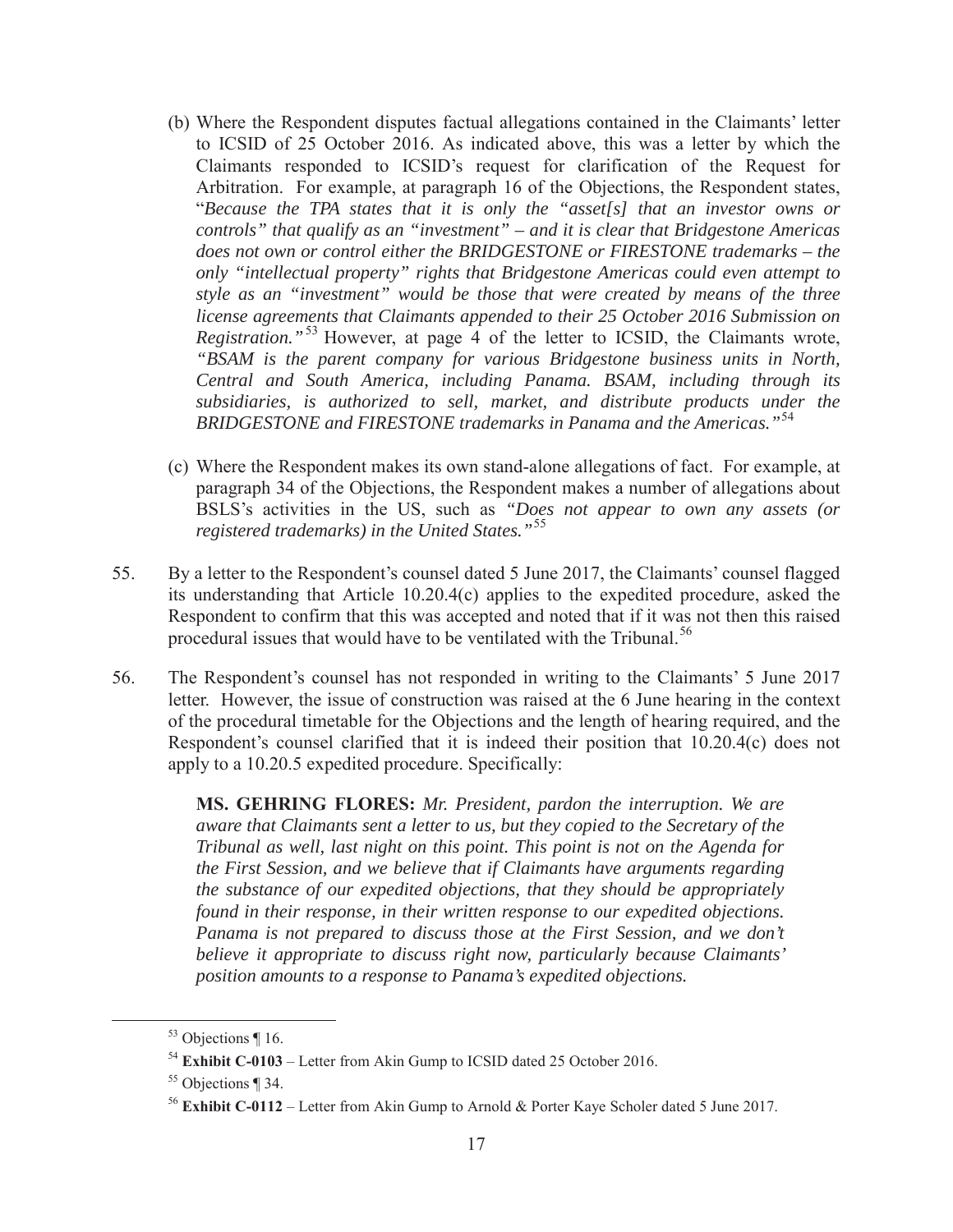*We would prefer to continue discussing what is on the agenda, which is the calendar associated with addressing Panama's expedited objections.*

**PRESIDENT PHILLIPS:** *Yes. Speaking for myself, I would agree that it would be quite inappropriate for the issue or any issues raised as to facts or the admissibility of facts in relation to the jurisdiction issue to be the subject of an opinion expressed by the Tribunal.*

*What we need to do, however, is to consider the scope of the Hearing in relation to the jurisdiction issue, and I express the view that it doesn't seem to me, at the moment, there is likely to be lengthy evidence of fact involved in the Hearing.*

**MS. GEHRING FLORES:** *Mr. President, Claimants are taking a position under Article 10.20.4 of the Treaty.*

#### **PRESIDENT PHILLIPS:** *Yes.*

**MS. GEHRING FLORES:** *Our expedited objections are being submitted under Article 10.20.5, which are objections that are subject to a different standard than the one that Claimant is citing in its letter from last night. This discussion is, as a general matter, simply inappropriate at this state. Bridgestone is objecting or responding to the substance of our expedited objections, and they're doing it at a First Session when we were alerted to this response last evening after 8:00 p.m.*

*I'm sure Claimants would very much like you to take the position that the Tribunal may not consider any factual evidence whatsoever in contemplating our expedited objection. That is part of its response that it submitted last night at 8:00 p.m. That, however, is not the correct position when considering expedited objections submitted under Article 10.20.5 of this Treaty.*<sup>57</sup>

57. On 29 June 2017, the Claimants wrote to the Tribunal in relation to the proposed timetable for submissions in light of the change to the date of the hearing of the Objections. On the subject of the deemed truthfulness of the Claimants' pleaded facts, the Claimants wrote:

> *Additionally, Panama's position appears to be that none of the factual points set out in the Claimants' Request for Arbitration and the clarification of the same to ICSID by way of letter dated 25 October 2016 should be deemed to be true for the purposes of their Expedited Preliminary Objections. The question of deemed truthfulness is in dispute, and since it has not been resolved, the Claimants have no option but to put in responsive evidence on all the factual matters raised in the Expedited Preliminary Objections. On this point, Panama has said, 'Claimants presumably confirmed the truth of the*

<sup>57</sup> **Exhibit C-0100** – Transcript of First Session dated 6 June 2017, 35:19 to 39:9 (emphasis added).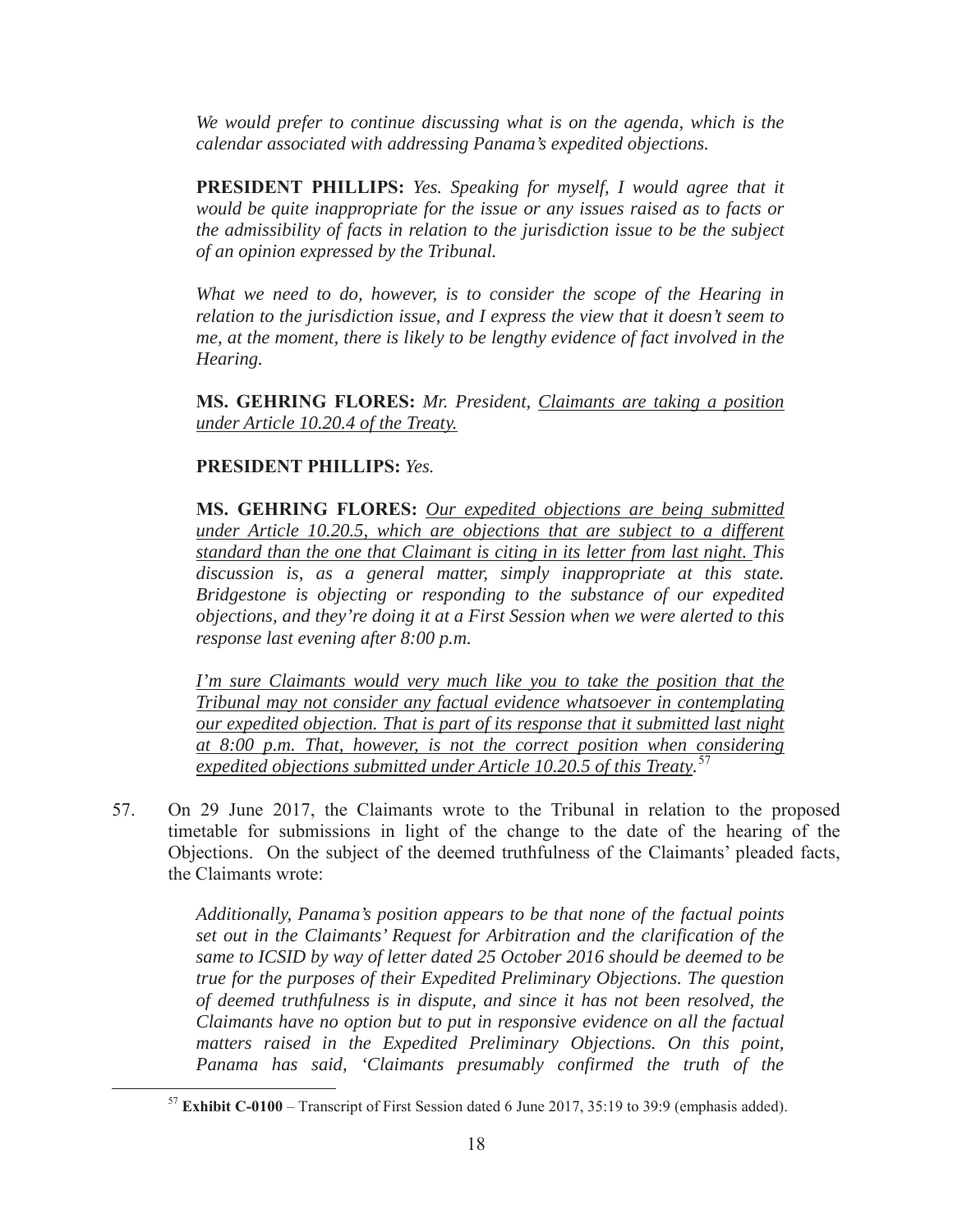*allegations asserted in their Request for Arbitration before submitting it.' This rather misses the point. All of the Claimants' factual allegations in their Request were confirmed to be true before submitting it, and the Claimants' primary position will be that the facts in the Request and letter dated 25 October 2016 should be deemed to be true. But if the Respondent will not agree to proceed on the basis that all of the facts set out in the Request and letter dated 25 October 2016 are deemed to be true, then the Claimant needs to provide further evidence in support of those allegations, since they will be challenged by the Respondent at the hearing.*<sup>58</sup>

58. In response, in its letter to the Tribunal on 30 June 2017, the Respondent still refused to engage with this subject, although its comments in relation to the facts provided by the Claimants in their Request and letter to ICSID dated 25 October 2017 hint for the first time that perhaps the Respondent does not intend to dispute the facts already pleaded:

> *Four of these five objections relied exclusively on factual information derived from the Request for Arbitration, Claimants' 25 October 2016 Submission to ICSID on Registration, and the exhibits that accompanied those two submissions. The only objection for which Panama introduced evidence – and therefore, the only objection for which Claimants would need to submit "responsive" evidence – was the "denial of benefits" objection, where the inquiry turns on whether Bridgestone Licensing has "substantial business activities in the territory of the [United States]."*<sup>59</sup>

59. In other cases, tribunals have been asked to consider the scope of the two limbs of Article 10.20.5: (i) objections that, as a matter of law, a claim submitted is not a claim for which an award in favor of the claimant may be made under Article 10.26 (*i.e.*, an objection under Article 10.20.4), *and* (ii) objections that the dispute is not within the tribunal's competence.<sup>60</sup> As to the second of these, it has been argued that the tribunal is not required to assume the claimant's factual allegations in support of any claim to be true because Article 10.20.4(c) only applies to objections brought under Article 10.20.4, or objections under Article 10.20.5 made on the same basis.<sup>61</sup> Both objections are on points of law. However, objections as to competence relate to the ability of the tribunal to hear a particular claim, whereas objections as to the legal basis for the claim are objections that a particular claim should not be heard at all. As Jan Paulsson has argued:

> *To understand whether a challenge pertains to jurisdiction or admissibility, one should imagine that it succeeds:*

<sup>58</sup> **Exhibit C-0113** – Letter from Akin Gump to the Tribunal dated 29 June 2017 (citing Email from Arnold & Porter Kaye Scholer to Akin Gump dated 29 June 2017).

<sup>59</sup> **Exhibit C-0114** – Letter from Arnold & Porter Kaye Scholer to the Tribunal dated 30 June 2017.

<sup>60</sup> **CLA-0033** – *See Renco Group vs. Peru*, Submission of the United States, ¶¶ 4-12; *Corona Materials v. Dominican Republic*, ¶ 56.

<sup>61</sup> **CLA-0006** – *Corona Materials v. Dominican* Republic ¶ 56.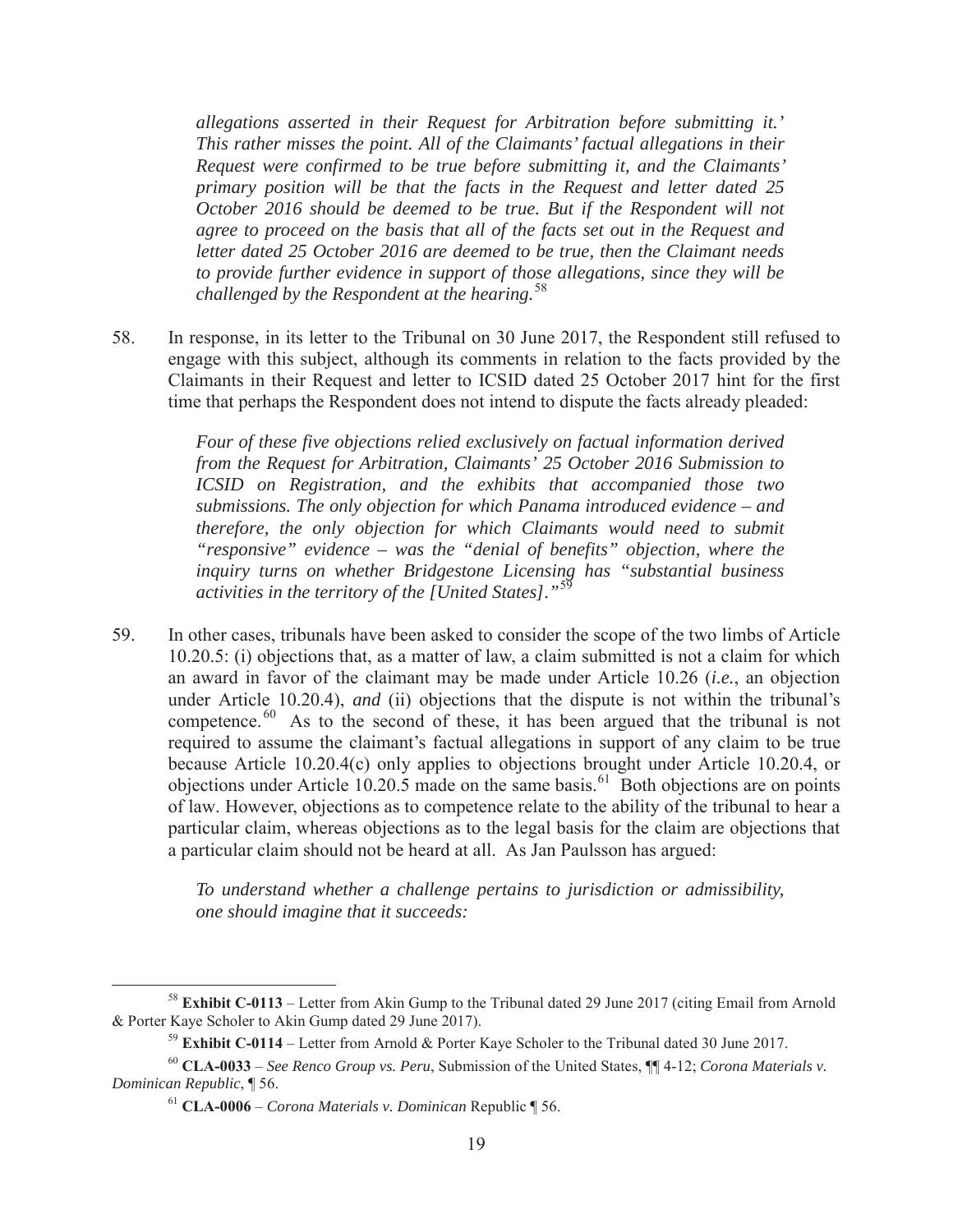- If the reason for such an outcome would be that the claim could not be *brought to the particular forum seized, the issue is ordinarily one of jurisdiction and subject to further recourse.*
- If the reason would be that the claim should not be heard at all (or at *least not yet), the issue is ordinarily one of admissibility and the tribunal's decision is final*. 62
- 60. The Respondent has not explained under which of the two limbs of Article 10.20.5 it brings each of its objections, so it is difficult for the Claimants to respond on this issue in any detail. However, it would not be sensible for objections as to competence that are brought on an expedited basis to have a broader scope than objections brought on an expedited basis under Article 10.20.4. Furthermore, issues of the Tribunal's competence are likely to be questions of law, and so while there may be an interesting academic discussion to be had about the two limbs, in practice, there is no difference because they are both questions of law. Notwithstanding the foregoing, if the Tribunal takes the view that all or any of the Objections are raised under the competence limb of Article 10.20.5 so that the Article 10.20.4 regime does not apply, then the Tribunal should nevertheless (i) assume that factual allegations contained in the Claimants' Request and letter to ICSID dated 25 October 2016 are true and (ii) resolve disputes of fact in favor of the Claimants as a matter of the Tribunal's discretion pursuant to Rule 34 of the ICSID Arbitration Rules. The alternative to this is that disputes of fact would need to be resolved but these could only be satisfactorily resolved at trial, and this procedure is not intended to be a *"mini-trial."*<sup>63</sup>
- 61. Whilst the Respondent has made clear that it contends that Article 10.20.4(c) does not apply to a 10.20.5 expedited procedure, regrettably it has refused to explain the basis for that contention. This means that the parties have been unable to resolve the matter by agreement and the Claimants must address in their Response a position that is not understood. Further, in circumstances where there is an outstanding issue on what should be deemed to be true, the Claimants are left with little option but to protect themselves by submitting evidence in relation to all of the numerous factual matters raised in the Objections (without prejudice to their primary position that such evidence is unnecessary). As a result, Claimants have been put to substantially greater effort and cost than would have been the case if Respondents had been open to a more cooperative approach. The Tribunal, also, is faced with a substantially greater volume of submissions and evidence. This is particularly egregious in circumstances where (a) the Respondent repeatedly sought at the First Session and thereafter to minimize the amount of time the Claimants would have to prepare their evidence and submissions in response to the Objections (presumably for tactical reasons) and (b) the Respondent has declined to pay its share of the initial advance payment to ICSID which will almost exclusively relate to the cost of the Respondent's own Objections. The Tribunal will be invited to take the above matters into consideration when it comes to allocate the costs of the Objections

<sup>62</sup> **CLA-0037** – Jan Paulsson, *Jurisdiction and Admissibility, in Global Reflections on International Law*, Commerce and Dispute Resolution, Liber Amicorum in Honour of Robert Briner (2005), at 617.

<sup>63</sup> **CLA-0019** – *Pac Rim v. El Salvador*, Preliminary Objections ¶ 107.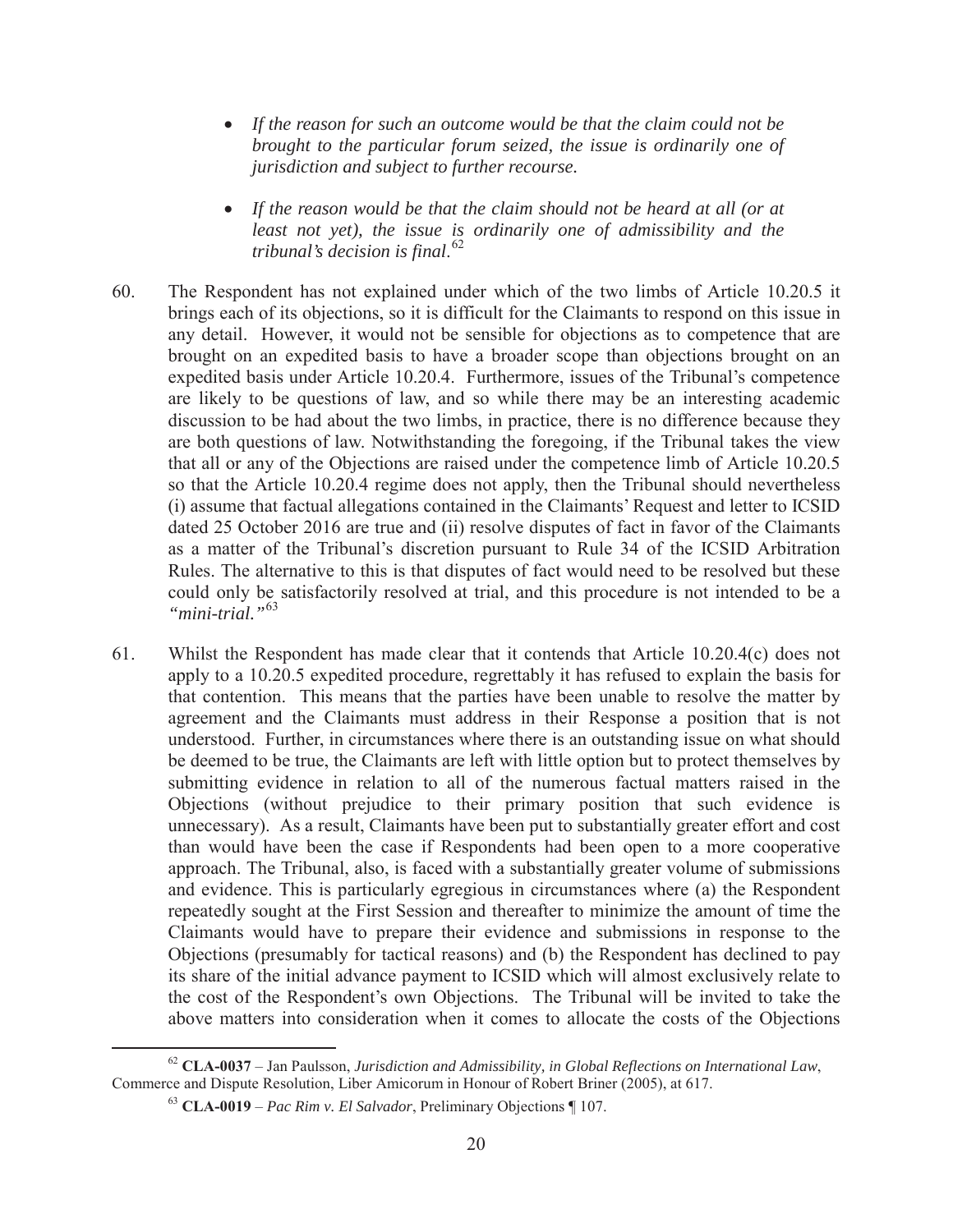and, to show the Tribunal's disapproval of the Respondent's conduct, an order will be sought that the Respondent pay the costs of the Objections immediately, rather than waiting until a final award is issued at the conclusion of the present proceedings.

- 62. Should the Tribunal decide it is necessary to determine whether as a matter of construction of the TPA Article  $10.20.4(c)$  applies to an Article 10.20.5 expedited procedure and, if so, what the implications are in relation to the three categories of factual allegations in the Objections outlined above, we offer the following discussion.
	- B. Principles of Treaty Interpretation
- 63. In all matters of construction in investor-state arbitration, one must first look to the principles of treaty interpretation required by international law.
- 64. As the Tribunal is well aware, the body of international law for interpreting international agreements is codified in the Vienna Convention on the Law of Treaties (" $VCLT$ ").<sup>64</sup> The International Court of Justice ("**ICJ**") has held that the rules of interpretation in the VCLT constitute customary international law,<sup>65</sup> and international tribunals and national courts rely on the VCLT for the purposes of treaty interpretation.<sup>66</sup>
- 65. The VCLT contains two primary provisions on treaty interpretation: Article 31 ("General Rule of Interpretation") and Article 32 ("Supplementary Rule of Interpretation"). Article 31 provides that a treaty *"shall be interpreted in good faith in accordance with the ordinary meaning to be given to the terms of the treaty in their context and in the light of its object and purpose.*"<sup>6</sup>
- 66. In its commentary to this provision, the International Law Commission stated, *"Once it is established – and on this point the commission was unanimous – that the starting point of interpretation is the meaning of the text, logic indicates that the 'ordinary meaning to be given to the terms of the treaty in their context and in the light of its objection and purpose' should be the first element to be mentioned."*<sup>68</sup>
- 67. The International Court of Justice has confirmed that, *"the first duty of a tribunal which is called upon to interpret and apply the provisions of a treaty, is to endeavour to give effect to them in their natural and ordinary meaning in the context in which they*

<sup>64</sup> **Exhibit C-0115 –** Vienna Convention on the Law of Treaties, 1155 U.N.T.S. 331, 8 I.L.M. 679 (entered into force 27 January 1980).

<sup>65</sup> **CLA-0012** – *Kasikili/Sedudu Island (Botswana v. Namibia)*, Judgment, ICJ Reports 1999, at 1045, ¶ 18; **CLA-9** – *Gabčíkovo–Nagymaros Project (Hungary v. Slovakia)*, Judgment, ICJ Reports 1997, at 7, ¶ 46.

<sup>66</sup> **CLA-0017** – *See, e.g.*, *Opel Austria GmbH v. Council of the European Union*, [1997] E.C.R. II-00039, at 84; **CLA-29** – *Sale v. Haitian Centers Council, Inc*., 509 U.S. 155, 191 (1993).

<sup>67</sup> **Exhibit C-0115 –** VCLT, Art. 31.

<sup>68</sup> **CLA-0036** – International Law Commission (ILC), Yearbook of the International Law Commission 2001, vol. II, at 220, ¶ 9.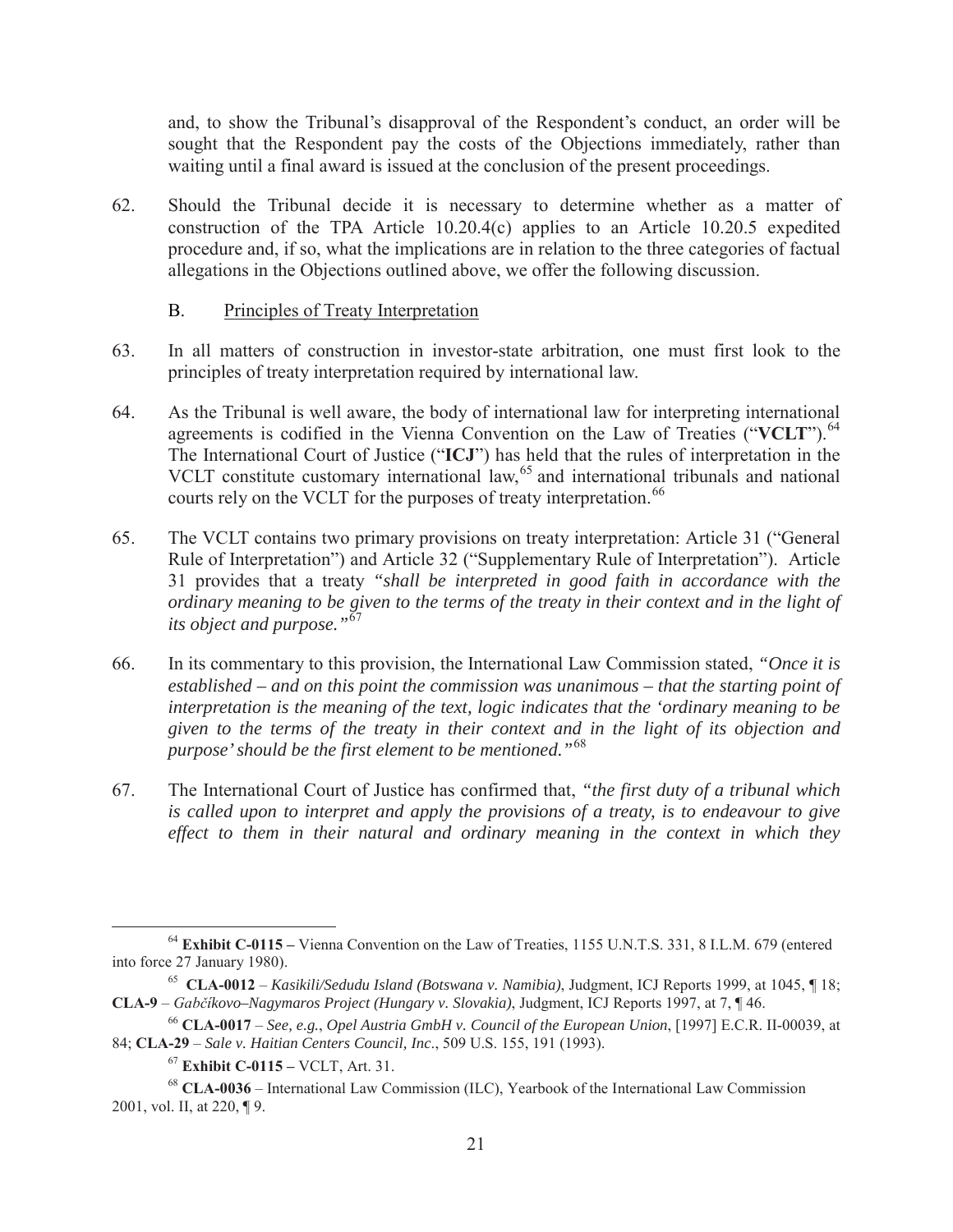*occur." <sup>69</sup> However, "Where such a method of interpretation results in a meaning incompatible with the spirit, purpose and context of the clause or instrument in which the words are contained, no reliance can be validly placed upon it."*<sup>70</sup>

- 68. In circumstances where the application of Article 31 of the VCLT *"(a) leaves the meaning ambiguous or obscure; or (b) leads to a result which is manifestly absurd or unreasonable,"* Article 32 of the VCLT provides that recourse may be had to supplementary means, such as "*the preparatory work of the treaty and the circumstances of its conclusion*" in order to determine the meaning of a provision.<sup>71</sup>
- 69. Accordingly, when considering the meaning of Article 10.20 and the procedures set out therein, the Tribunal must first look to the ordinary meaning of the terms of the treaty in their context, object and purpose, and, if that produces an ambiguous or absurd result, look to supplementary materials such as the preparatory work of the TPA.
	- C. The Natural and Ordinary Meaning of the TPA
- 70. Article 10.20.5 refers directly to 10.20.4: *"In the event that the respondent so requests within 45 days after the tribunal is constituted, the tribunal shall decide on an expedited basis an objection under paragraph 4 and any objection that the dispute is not within the tribunal's competence."*<sup>72</sup>
- 71. On any view the words *"the tribunal shall decide on an expedited basis an objection under paragraph 4"* can only mean that under 10.20.5 a respondent may require that an objection under 10.20.4 be expedited. It follows that under this procedure the provisions of 10.20.4 (including sub-paragraph (c)) apply, save to the extent 10.20.4 is inconsistent with the requirements of 10.20.5.
- 72. However, the following words *"and any objection that the dispute is not within the tribunal's competence"* are added to paragraph 5, making it clear that there are two sorts of expedited objection, namely (a) a 10.20.4 objection that may be expedited pursuant to 10.20.5, and (b) an objection *"that the dispute is not within the tribunal's competence"* that is brought solely under 10.20.5.
- 73. Were 10.20.5 to be construed such that an objection *"that the dispute is not within the tribunal's competence"* might be brought solely under paragraph 5 without application of any of the framework of 10.20.4, that would produce an outcome that would be both *"incompatible with the spirit, purpose and context of the clause"* and *"manifestly absurd or unreasonable"* (in the phraseology referenced above)*.* Specifically, 10.20.4(c) gives rise to an assumption that facts pleaded by the Claimant are true – no doubt in order to

<sup>69</sup> **CLA-0002** – *Arbitral Award of 31 July 1989 (Guinea-Bissau v. Senegal)*, 12 November 1991, at 69 (citing *Competence of the General Assembly for the Admission of a State to the United Nations, Advisory Opinion,*  I.C.J. Reports 1950, at 8).

<sup>70</sup> **CLA-0002** – *Arbitral Award of 31 July 1989 (Guinea-Bissau v Senegal)*, 12 November 1991, at 69 (citing *South West Africa, Preliminary Objections, Judgment*, I.C.J. Reports 1962, at 336).

<sup>71</sup> **Exhibit C-0115 –** VCLT, Art. 32.

<sup>72</sup> **Exhibit C-0117 –** TPA, Art. 10.20.5.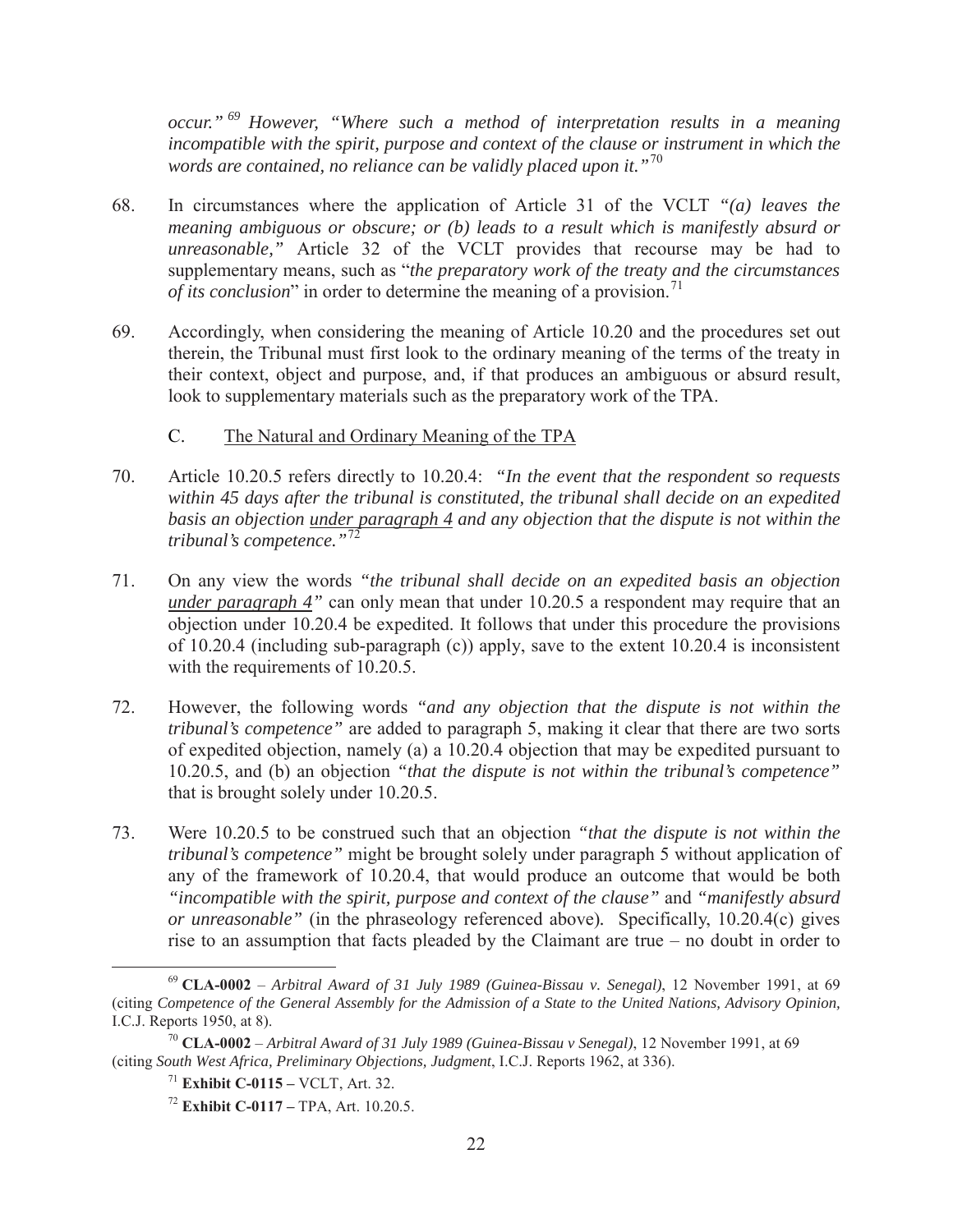ensure that preliminary objections are streamlined and do not become "*mini-trials*."<sup>73</sup> But it would be entirely inconsistent with the purpose of 10.20.5 (*i.e.*, an expedited procedure) if 10.20.5 permitted "*mini-trials*" and 10.20.4 did not.

- 74. Accordingly, the natural and ordinary meaning of Article 10.20 is that the terms of 10.20.4 apply to the 10.20.5 expedited procedure, save to the extent the provisions at 10.20.4 as to timing are superseded by 10.20.5.
- 75. That conclusion is supported by authority. The question of whether 10.20.4 should apply to a 10.20.5 expedited procedure was considered in a previous ICSID case, *Pac Rim Cayman LLC v El Salvador*. <sup>74</sup> As noted above, that case concerned CAFTA and Article 10.20 of CAFTA is in identical terms to Article 10.20 of the TPA. The Tribunal in *Pac Rim* considered the procedure under Articles 10.20.4 and 10.20.5, (the Respondent brought preliminary objections under both Articles because it considered that objections as to competence could only be brought under Article 10.20.5) and found that it was the same as that under Article 10.20.4, but with an additional ground of objection as to competence, and a faster process. The Tribunal stated that the Article 10.20.5 expedited procedure was *"twinned with the procedure under Article 10.20.4."*<sup>75</sup> Accordingly the same requirement to treat facts alleged in the request for arbitration as true applied.
- 76. It is respectfully submitted by the Claimants that the Tribunal should follow the decision in *Pac Rim* with regard to this point.

### D. Tribunal's Discretion

- 77. To the extent that the Tribunal concludes that Article 10.20.4(c) does not apply to factual disputes in the present application, the Tribunal has a wide discretion as to the approach to be taken to evidence.<sup>76</sup>
- 78. Article 10.20.5 is a process by which a claim may be disposed of right at the outset of a dispute and without a full trial. It is necessarily "summary" in nature, and it is submitted that the usual approach in such circumstances is to work on the basis of an assumption that what is alleged by the Claimant is true – since any other approach would require a factual inquiry that could only satisfactorily be undertaken at a full trial. Certainly, and as found in the *Pac Rim* case, it would be contrary to the intent of a summary process for the hearing to become a *"mini-trial."*<sup>77</sup>
- 79. In this context the Tribunal should consider last sentence of paragraph 4(c): *"The tribunal may also consider any relevant facts not in dispute."* On its face this suggests the inverse, namely that the Tribunal shall not consider relevant facts that are presently in dispute.

<sup>73</sup> **CLA-0019** – *Pac Rim v. El Salvador*, Preliminary Objections ¶ 107.

<sup>74</sup> **CLA-0019** – *Pac Rim v. El Salvador*, Preliminary Objections ¶ 106.  $^{75}$  *Id.* 

<sup>76</sup> Rule 34 of the ICSID Rules of Procedure for Arbitration Proceedings.

<sup>77</sup> **CLA-0019** – *Pac Rim v. El Salvador*, Preliminary Objections ¶ 107.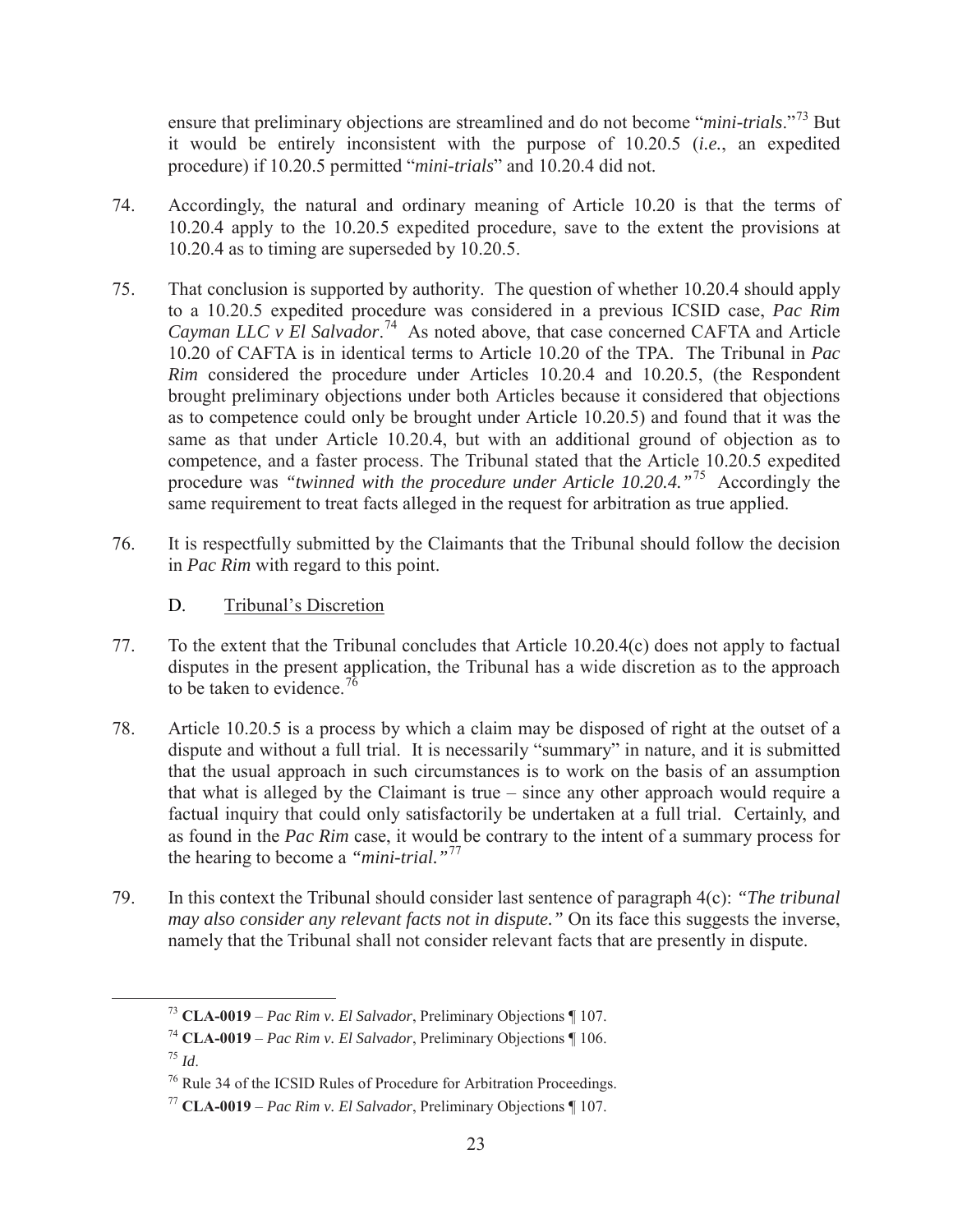- 80. These considerations become yet more powerful in circumstances such as the present where the Respondent has elected that its objections be subject to the expedited procedure at Article 10.20.5 (rather than 10.20.4).
- 81. The Claimants are conscious of the observation by the President, Lord Phillips, at the 6 June 2017 hearing: *"What we need to do, however, is to consider the scope of the Hearing in relation to the jurisdiction issue, and I express the view that it doesn't seem to me, at the moment, there is likely to be lengthy evidence of fact involved in the Hearing."*<sup>78</sup>
- 82. In light of the above it is respectfully submitted that not only should facts pleaded by the Claimant be deemed to be true, but other factual disputes that have arisen from the Objections be assumed for present purposes to be resolved in favor of the Claimant.
	- E. Application to the Present Allegations of Fact
- 83. As noted above, there are three categories of factual allegations that fall to be considered.
- 84. *First*, there are a significant number of factual allegations contained in the Request for Arbitration itself, and therefore are to be assumed to be true. These are referenced below as appropriate, together with the corresponding instances where the Respondent's Objections dispute such allegations. Consistent with Article 10.20.4(c) and/or the Tribunal's discretion, it is respectfully submitted that such factual disputes by the Respondent are to be ignored.
- 85. *Second*, other factual allegations are contained in the Claimants' letter to ICSID of 25 October 2016. As indicated above, this was a letter by which the Claimants responded to ICSID's request for clarification of the Request for Arbitration, before ICSID had registered the arbitration. Following receipt of the Claimants' letter of 25 October 2016, ICSID wrote to the Claimants on 28 October 2016, informing them that *"the Request, as supplemented*" had been registered.<sup>79</sup>
- 86. In *Pac Rim Cayman LLC v El Salvador*, the Tribunal held,

*It is to be noted that these factual allegations can extend beyond the original notice of arbitration to include further factual allegations in an amended notice of arbitration up to the time of the tribunal's decision. The ability of a claimant to cure a notice of arbitration by pleading further factual allegations confirms that the procedure is not intended to be a technical pleading exercise*  where mere linguistic form should prevail over substance to the detriment of *an ill-pleaded notice of arbitration.*<sup>80</sup>

<sup>78</sup> **Exhibit C-0100 –** Transcript of First Session dated 6 June 2017, 37:20 to 38:2.

<sup>79</sup> **Exhibit C-0104 –** Letter from ICSID to Akin Gump dated 28 October 2016.

<sup>80</sup> **CLA-0019** – *Pac Rim v. El Salvador*, Preliminary Objections ¶ 89.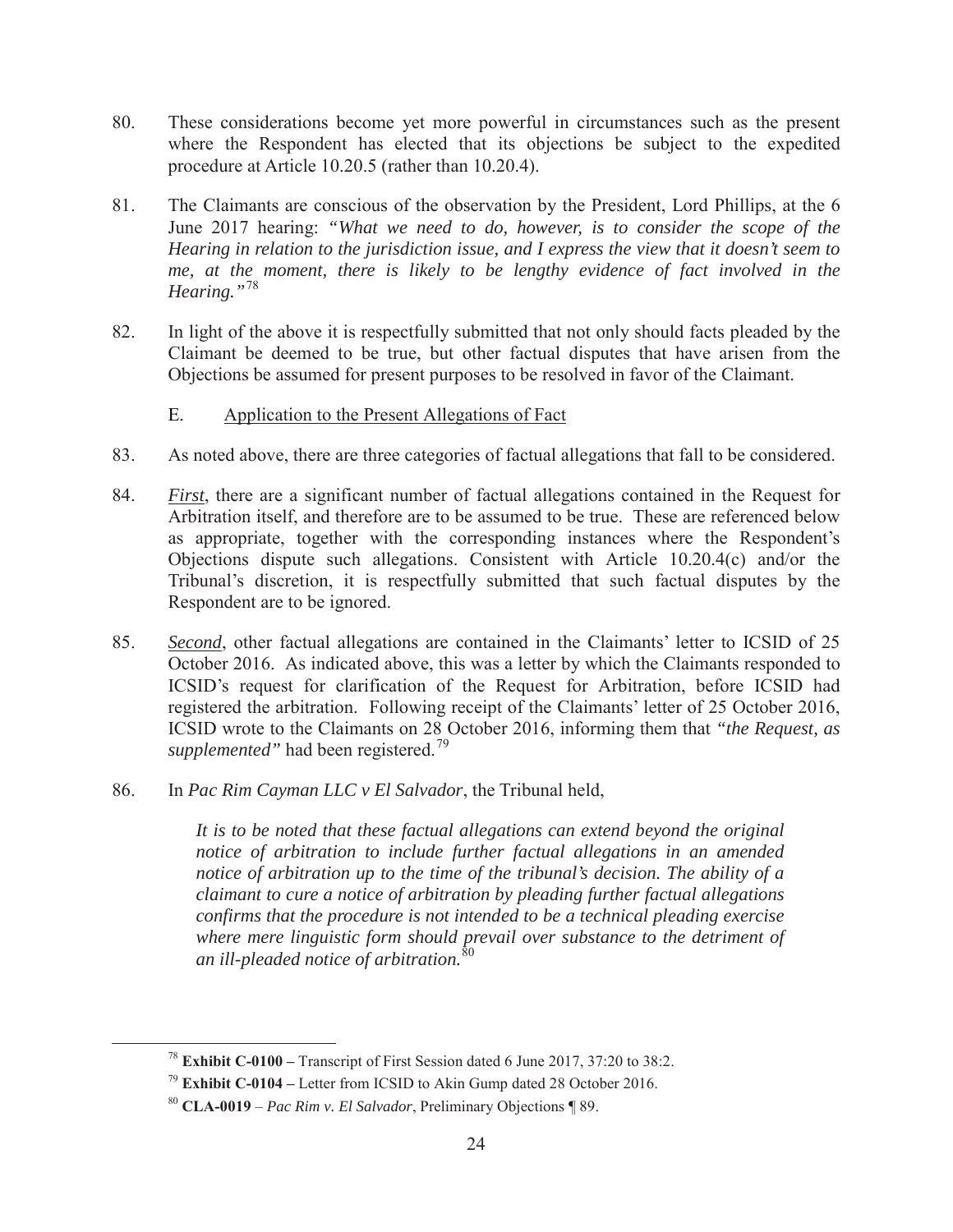- 87. While the Request in this case was not formally amended, the letter of 25 October 2016 comprised the formal provision of further information in respect of the Request pursuant to ICSID's written request, and that information was relied on by ICSID in registering the arbitration. As set out above, the language used in ICSID's letter of 28 October 2016 indicates that ICSID considered the letter to be a supplement to the Request. As noted by the Tribunal in *Pac Rim*, the paragraph 5 procedure is "not intended to be a technical pleading exercise"; and it is submitted that the factual allegations contained in the 25 October letter should be deemed to be true for the purposes of the present Objections – either as a matter of the proper construction of paragraph 4(c) or pursuant to the Tribunal's discretion as to evidence. Likewise, it is respectfully submitted that such factual disputes by the Respondent are to be ignored.
- 88. *Third*, the Respondent in its Objections makes its own stand-alone allegations of fact that do not directly contradict allegations contained in the Claimants' pleading, in particular as to the nature of BSLS's operations in the United States, for the purposes of invoking the denial of benefits clause in the TPA. Those stand-alone allegations cannot be ignored on the footing that there is a contrary pleaded allegation that must be deemed to be true. However, for the reasons indicated above, it is submitted that, to the extent the Claimants dispute allegations of fact raised by the Respondent, such dispute should, for the limited purpose of the present Objections, be deemed to be resolved on favor of the Claimants.

#### F. Conclusion

- 89. The disputes of fact introduced by the Respondent in its Objections are contrary to Article 10.20.5 of the TPA read together with Article 10.20.4(c) and/or are inappropriate for the current expedited summary process and risk a *"mini-trial."* For present purposes it is respectfully submitted that the Tribunal has neither the evidence nor the time satisfactorily to determine disputes of fact, and for present purposes any dispute of fact should be deemed to be resolved in the Claimants' favor.
- 90. The Respondent has chosen to put in issue numerous factual matters but, despite the Claimants' requests, has done so without explaining its position on the deemed truth provision at Article 10.20. As a result, the Claimants have little option but, as a matter of precaution, to put in responsive evidence. However, we do so without prejudice to our position that any dispute of fact should be deemed to be resolved in the Claimants' favor. Further, in light of the Respondent's uncooperative approach, it is submitted that the costs of such evidence should be borne by the Respondent in any event and paid now (rather than waiting for the final award).

#### **IX. PANAMA'S FIRST OBJECTION: BSAM DOES NOT HAVE A "COVERED INVESTMENT"**

91. The Respondent's first objection is that BSAM does not have an *"investment"* within the meaning of Article 25(1) of the ICSID Convention and Articles 2.1, 10.1 and 10.29 of the TPA. This is said to be the case for the following reasons: (i) because ordinary commercial transactions such as the cross-border sale of goods do not qualify as investments; (ii) any licenses, revenue sharing rights or intellectual property rights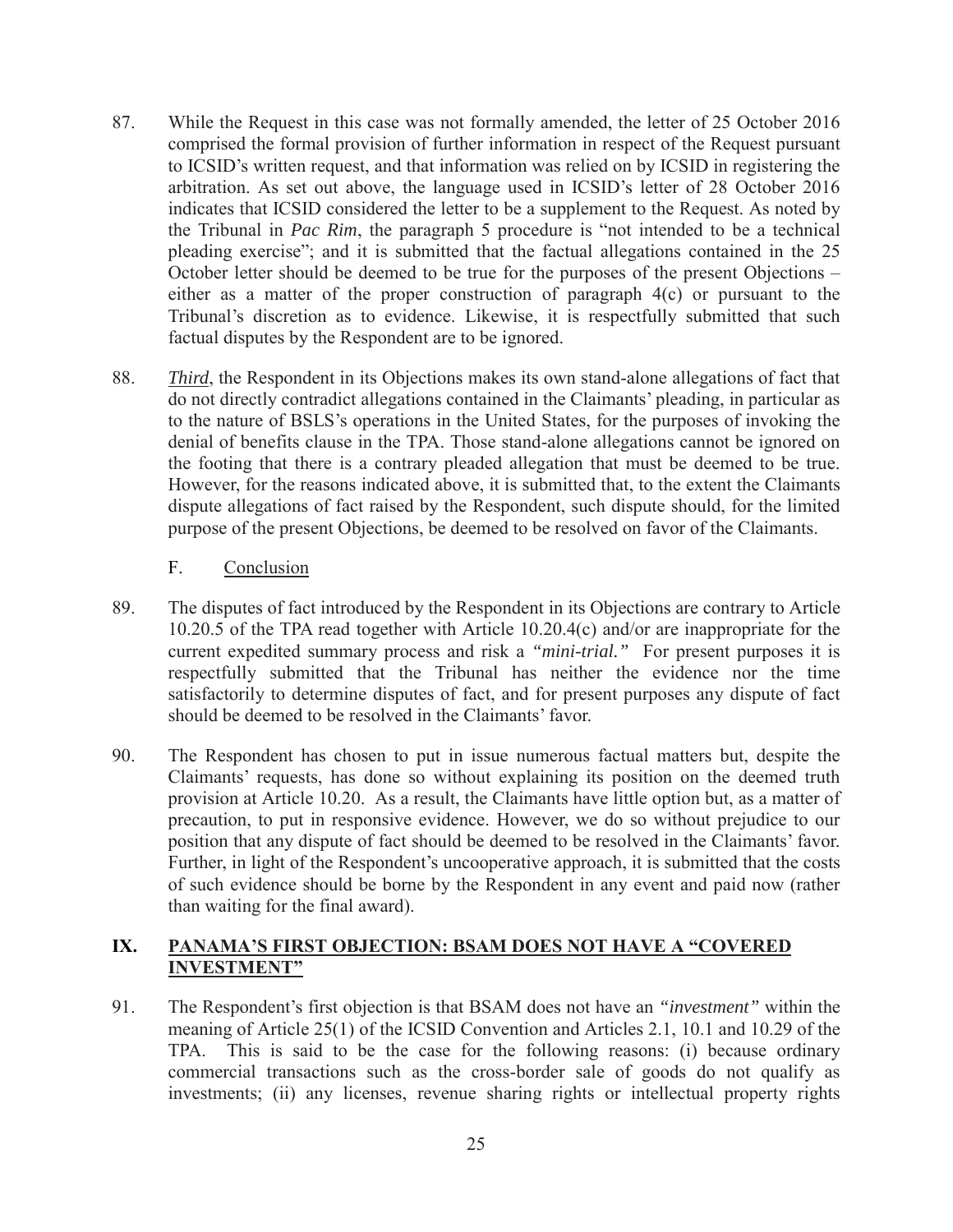identified by BSAM must also meet the criteria set out in the TPA's definition of investment, *i.e.*, they must have the *"characteristics of an investment;"* and (iii) the intellectual property rights (in the form of licenses) asserted by the Claimants are not rights that are located in Panama, as they are based on United States or Japanese law licenses and as such do not create rights protected under domestic law.

- A. Defining "Investment"
- 92. As the Respondent notes, ICSID tribunals apply a double-barrelled test for investment.  $81$ First, the activity in question must be covered by the treaty, and second, the activity must meet the requirements of Article 25 of the ICSID Convention. It is therefore necessary to briefly examine the criteria for investment under both the ICSID Convention and the TPA.
- 93. The TPA defines investment at Article 10.29 as follows:

*Investment means every asset that an investor owns or controls, directly or indirectly, that has the characteristics of an investment, including such characteristics as the commitment of capital or other resources, the expectation of gain or profit, or the assumption of risk. Forms that an investment may take include:*

- *(a) an enterprise;*
- *(b) shares, stock, and other forms of equity participation in an enterprise;*
- *(c) bonds, debentures, other debt instruments, and loans;*
- *(d) futures, options, and other derivatives;*
- *(e) turnkey, construction, management, production, concession, revenuesharing, and other similar contracts;*
- *(f) intellectual property rights;*
- *(g) licenses, authorizations, permits, and similar rights conferred pursuant to domestic law; and*
- *(h) other tangible or intangible, movable or immovable property, and related property rights, such as leases, mortgages, liens and pledges*.
- 94. Accordingly, there are two elements to a potential investment under Article 10.29 of the TPA. First, the investment must be *"an asset"* that is *"owned or controlled"* by an investor. Second, it must have *"the characteristics of an investment."* The words *"Forms that an investment may take"* confirm that the list of possible forms that an

 $81$  Objections ¶ 11, n.34.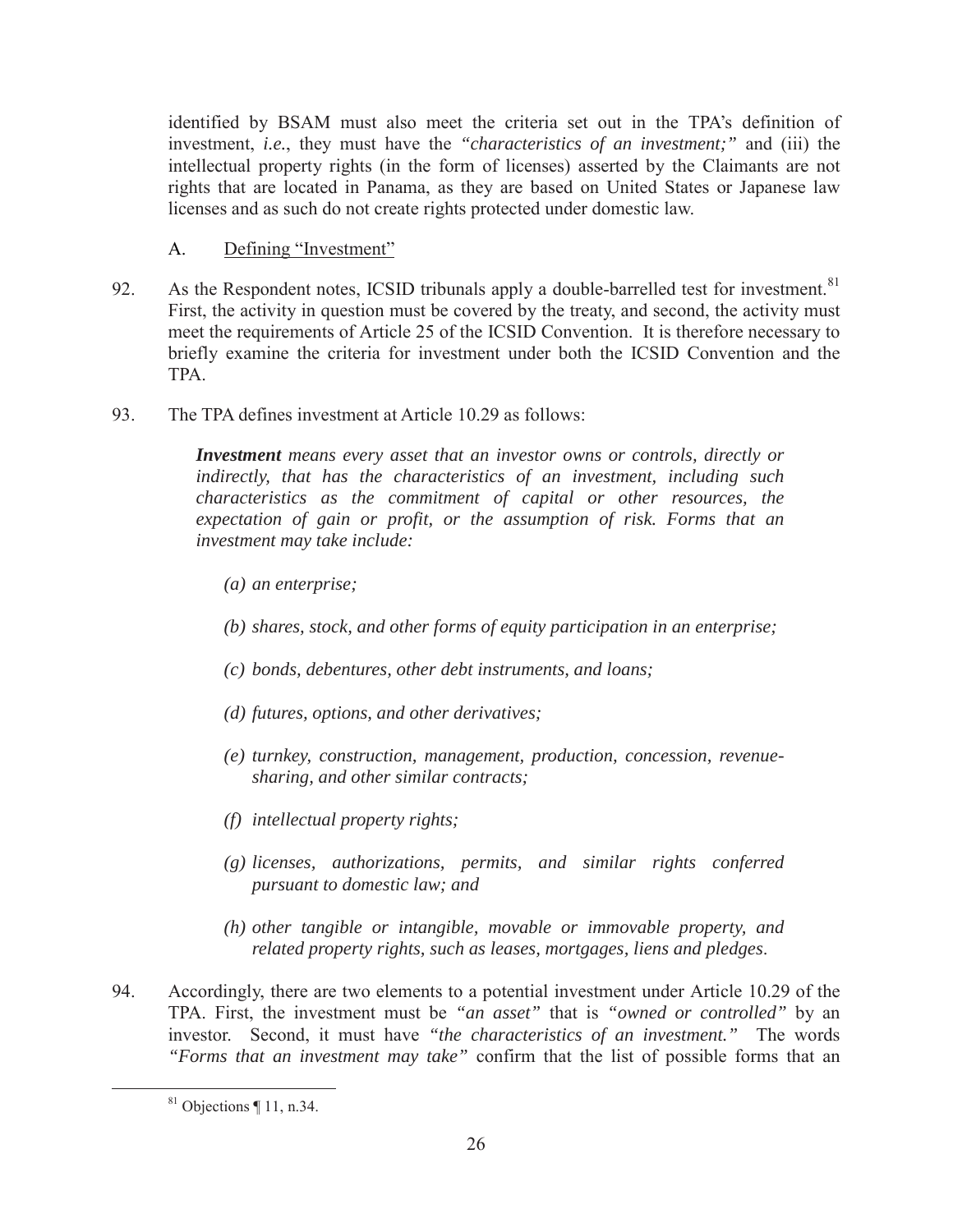investment may take is intended to be non-exhaustive. This approach has been taken by previous tribunals interpreting clauses with similar or identical wording.<sup>82</sup> Furthermore, the words *"every kind of asset"* in Article 10.29 have been interpreted to mean that the provision is intended to have a broad scope of application, and can include any contribution that has economic value. $83$ 

- 95. The *"characteristics of an investment"* include *"the commitment of capital or other resources, the expectation of gain or profit, or the assumption of risk."* These characteristics echo the components of the *Salini* test,<sup>84</sup> which numerous tribunals have applied to determine whether investors have an investment within the meaning of the applicable treaty and under Article 25 of the ICSID Convention. However, while some tribunals have held that all of the components listed in the *Salini* test have to exist in order to find an investment, the language of the TPA, given its natural and ordinary meaning, makes clear that the criteria are merely *examples* of the characteristics of an investment, such that an investment may include some of these characteristics but not necessarily all of them. The list is also non-exhaustive, so other characteristics may be taken into account; clearly, the intention of the drafters was that *"investment"* be interpreted broadly.
- 96. In an ICSID arbitration, the claimant must also have an *"investment"* within the meaning of Article 25(1) of the ICSID Convention. Article 25(1) provides:

*The jurisdiction of the Centre shall extend to any legal dispute arising directly out of an investment, between a Contracting State (or any constituent subdivision or agency of a Contracting State designated to the Centre by that State) and a national of another Contracting State, which the parties to the dispute consent in writing to submit to the Centre. When the parties have given their consent, no party may withdraw its consent unilaterally*.

- 97. The word *"investment"* in Article 25(1) is not defined and so ICSID tribunals have taken different approaches to its meaning.
- 98. *First*, the "subjective school" certain tribunals have applied the *Salini* test and give Article 25(1) a meaning that is independent of the treaty text. This test, introduced in *Fedax v. Venezuela*<sup>85</sup> and reproduced in *Salini*, establishes four criteria that must be present in an investment: (i) duration; (ii) assumption of risk; (iii) substantial

<sup>82</sup> **CLA-0026** – *RDC v. Guatemala* ¶ 140 (concluding that the identical language used in CAFTA established a non-exhaustive list).

<sup>83</sup> **CLA-0003** – *Bayindir v. Pakistan* ¶ 116. There the BIT included wording which referred to *"every kind of asset."* The tribunal considered that the Claimant's contribution of *"know how, equipment and personnel clearly has an economic value and falls within the meaning of "every kind of asset."" Id.*

<sup>84</sup> **CLA-0030** – *Salini v. Morocco* ¶ 52 (*"[C]ontributions, a certain duration of performance of the contract and a participation in the risks of the transaction . . . . In reading the Convention's preamble, one may add the contribution to the economic development of the host State of the investment as an additional condition."*).

<sup>85</sup> **CLA-0008** – *FEDAX v. Venezuela* ¶ 43 (*"The basic features of an investment have been described as involving a certain duration, a certain regularity of profit and return, assumption of risk, a substantial commitment and a significance for the host State's development."*).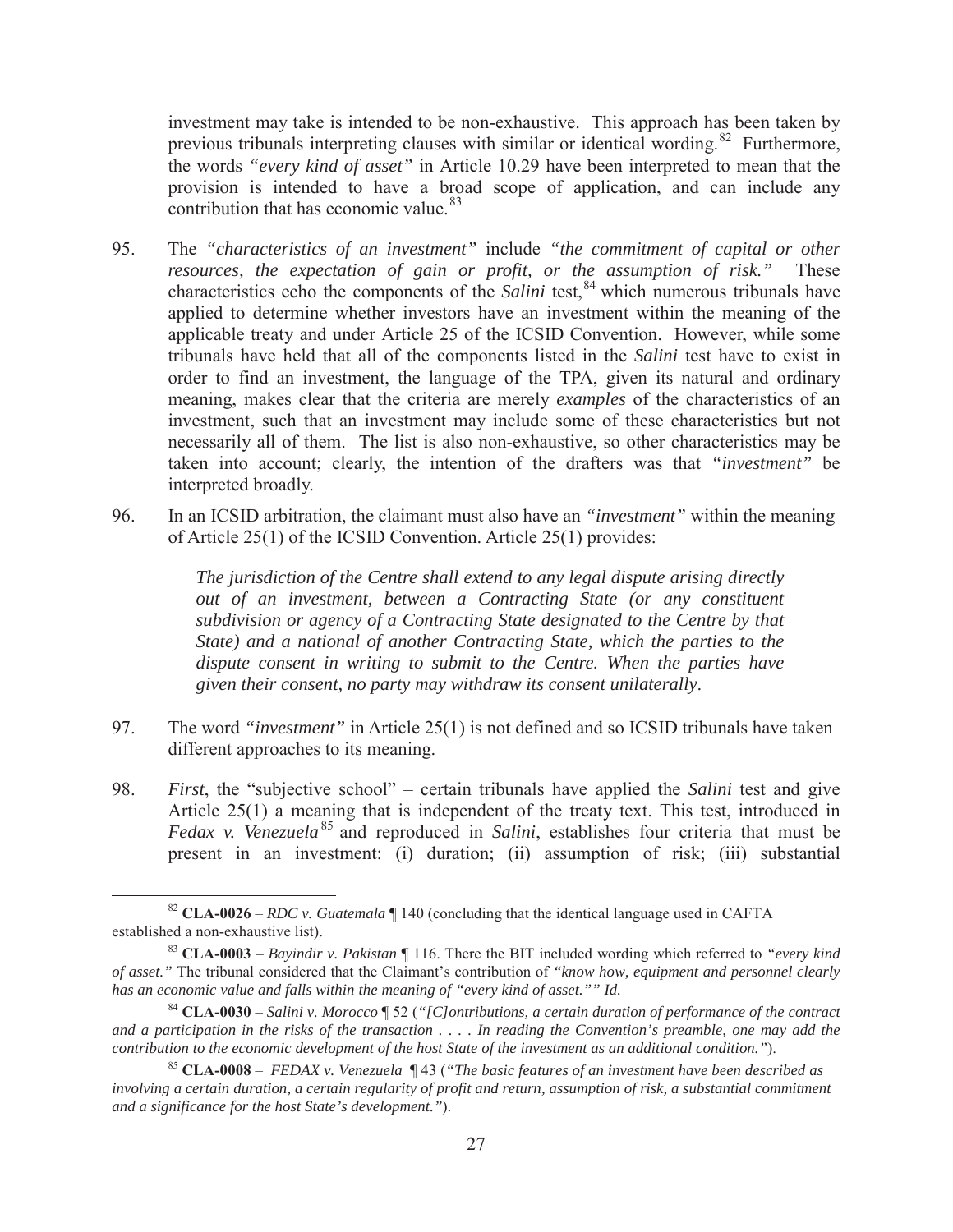commitment; and (iv) contribution to the host State's development.<sup>86</sup> The tribunal in *Fedax v. Venezuela* also included a fifth element, the regularity of profit and return. Other tribunals have added elements such as a requirement that the investment be made in accordance with the laws of the host State and in good faith.<sup>87</sup> According to this school of thought, the text of the treaty is not the only determining factor in considering the scope of the term *"investment."* The tribunal in *Joy Mining v. Egypt*<sup>88</sup> noted that there is a limit, arising out of Article 25 of the ICSID Convention, to the freedom with which the parties may define an investment if they wish to engage the jurisdiction of ICSID tribunals. The *ad hoc* annulment committee in *Mitchell v. DRC* further considered that *"before ICSID arbitral tribunals, the Washington Convention has supremacy over an agreement between the parties or a BIT."*<sup>89</sup>

- 99. *Second*, certain tribunals have applied a modified *Salini* test, by removing some of its elements. For example, in *Quiborax v Bolivia*<sup>90</sup> the tribunal held that the fourth *Salini* criterion, contribution to the host State's development, was not a mandatory requirement.
- 100. *Third*, other tribunals defer to the contracting parties in defining the concept of *"investment"* and do not give Article 25 of the ICSID Convention any independent meaning. If the activity in question is covered by the applicable treaty, then there is an investment for the purposes of the ICSID Convention.<sup>91</sup>
- 101. It is clear that the definition of investment in the TPA and Article 25(1) of the ICSID Convention must be understood together, and where a treaty contains a comprehensive and expansive definition of *"investment,"* as is the case with the TPA, it would make little sense if Article 25(1) of ICSID operated to limit the scope of the TPA. It would be absurd if an activity was considered an investment under the TPA because it had certain characteristics of an investment which are included in the *Salini* test, such as the assumption of risk and the commitment of capital; but was then not considered an investment under the ICSID Convention because it did not meet all of the criteria in the *Salini* test. This is particularly so given that the United States and Panama expressly agreed the terms of the regime in the TPA (in contrast to other bilateral investment treaties which do not contain a detailed definition of "*investment*"),<sup>92</sup> and it is unlikely that they would have intended that matters not agreed to in the TPA (such as the ICSID Convention) would operate to narrow the scope of what they had expressly agreed. Indeed, as Professor Christoph Schreuer notes, *"A rigid list of criteria that must be met in*

<sup>86</sup> **CLA-0030** – *Salini v. Morocco* ¶ 52.

<sup>87</sup> **CLA-0024** – *Phoenix v. Czech Republic* ¶ 114.

<sup>88</sup> **CLA-0011** – *Joy Mining v. Egypt* ¶ 49.

<sup>89</sup> **CLA-0021** – *Patrick Mitchell v. Congo ¶* 31.

<sup>90</sup> **CLA-0025** – *Quiborax v. Bolivia* ¶ 220 (*"The Tribunal appreciates that the element of contribution to the development of the host State is generally regarded as part of the well-known four-prong Salini test. Yet, such contribution may well be the consequence of a successful investment; it does not appear as a requirement."*).

<sup>91</sup> **CLA-0020** – *See Pantechniki v. Albania* ¶ 42 (*"For an ICSID arbitral tribunal to reject an express definition desired by two States-party to a treaty seems a step not to be taken without the certainty that the Convention compels it*.*"*)

<sup>92</sup> **Exhibit C-0118 –** *See, e.g.*, Switzerland-Uruguay Bilateral Investment Treaty.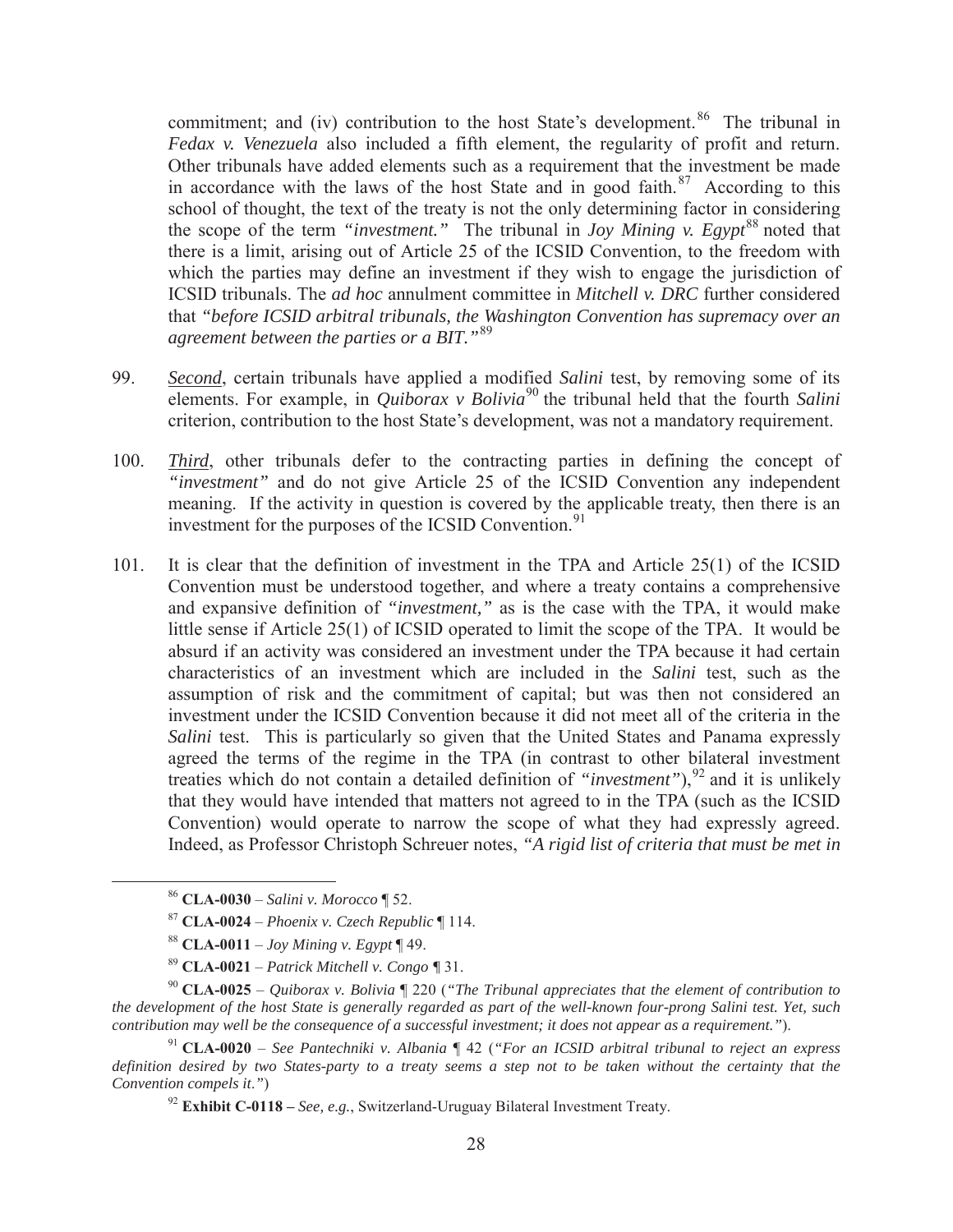*every case is not likely to facilitate the task of tribunals or to make decisions more predictable. The individual criteria carry a considerable margin of appreciation that may be applied at the tribunal's discretion."*<sup>93</sup> Interpreting Article 25(1) in accordance with its ordinary meaning would cover *"a wide range of economic operations,"* specifically including *"rights to royalty payments"* and *"trademarks."*<sup>94</sup> It has been found that only those transactions that involve a *"simple sale and like transient commercial transactions"*<sup>95</sup> are excluded from the Centre's jurisdiction.

- B. If BSAM's Pleaded Allegations of Fact are Deemed to be True, Then on the Respondent's own case BSAM's Assets are Covered Investments
- 102. Turning now to BSAM and its investment in Panama, the Claimants stated in their Request, *"BSLS and BSAM's investments in Panama, being intellectual property rights and distribution licenses and agreements with Panamanian entities, constitute "investments" under the FTA (Article 10.29(f) and (g) in particular)."*<sup>96</sup> In its letter of 19 October 2016, ICSID asked the Claimants:

*2. Pursuant to Article 25 of the ICSID Convention and ICSID Institution Rule 2(1)(e) please elaborate on:*

*(a) Whether there is an investment within the meaning of Article 25(1) of the ICSID Convention, for each BSLS and BSAM.*

*(b) Whether each BSLS and BSAM has an "investment" meeting the definition of Article 10.29 of the US-Panama FTA, and the notion of "covered investment" referred to in Articles 10.2 and 2.1 of the US-Panama FTA.*"

103. In their response dated 25 October 2016, the Claimants replied to this question as follows:

> *Additionally, as set out at ¶ 7 of the Request, BSAM is the parent company for various Bridgestone business units in North, Central and South America, including Panama. BSAM, including through its subsidiaries, is authorized to sell, market, and distribute products under the BRIDGESTONE and FIRESTONE trademarks in Panama and the Americas. BSAM's subsidiaries include Bridgestone Costa Rica ("BSCR"), which sells BRIDGESTONE and FIRESTONE brand tires to third party dealers and distributors in Panama. Profits from sales to Panamanian dealers and distributors are paid to BSCR and reported on BSAM's consolidated financial statements. These assets and*

<sup>93</sup> Christoph H. Schreuer, et al., *The ICSID Convention: A Commentary*, (2d ed. 2009), Article 25, ¶ 172 (cited by Respondents at **RLA-002**).

<sup>94</sup> **CLA-0023** – *See Philip Morris v. Uruguay* ¶¶ 183, 200, 209 (concluding that Claimants' assets in Uruguay, which included rights to royalty payments and trademarks, qualified as investments under Article 25(1) of the ICSID Convention).

<sup>95</sup> **CLA-0014** – *See Malaysian Historical Salvors v. Malaysia*, Decision on Annulment ¶ 69.

 $96$  Request ¶ 72.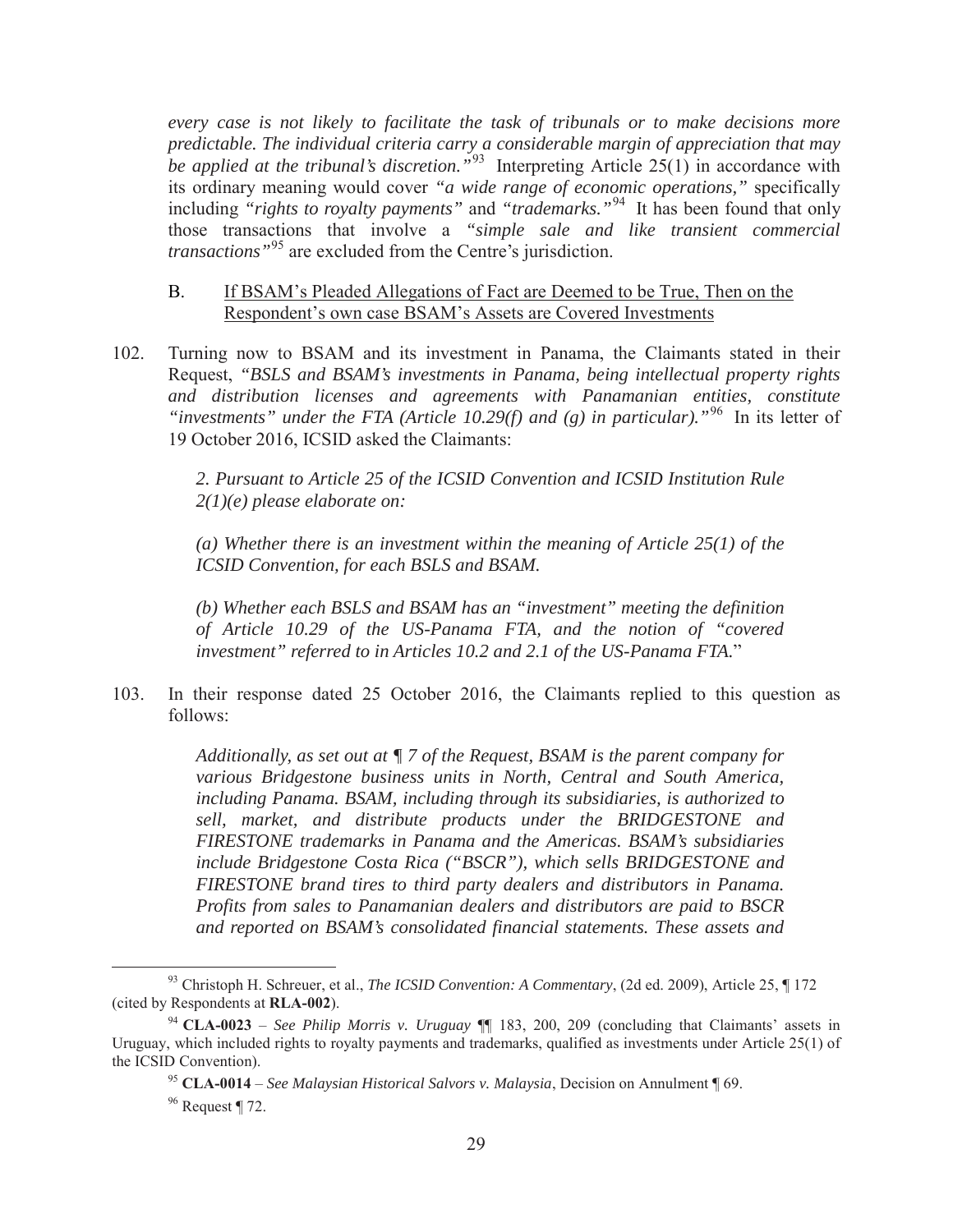*activities fall within the broad wording of Article 25(1) and the interpretation given by ICSID Tribunals as indicated above, as well as within the express meaning of "investment" under the US-Panama FTA as explained at 2(b) below – which is relevant to analysis under Article 25(1). Further, these assets in Panama possess the characteristics of an "investment" as this term is understood in the context of Article 25(1) of the Convention. Specifically, they involve an assumption of risk (as to the volume of sales of tires in Panama) and require substantial capital expenditure in the form of corporate services to conduct tire sales in Panama. These activities also involve an expectation of gain, since profits from sales to Panamanian dealers and distributors are paid to BSCR and reported on BSAM's consolidated financial statements. Lastly, BSAM has engaged in commercial activity in Panama under its name since 2001 and has sold into Panama for decades through its predecessor, The Firestone Tire and Rubber Company. Accordingly, BSAM's investment in Panama involves a long-term investment, which cannot be characterized as a transient commercial transaction or simple sale.*

*Both BSLS and BSAM are US-incorporated entities. As indicated in our response to question 2(a) above, the claims brought in the Request in the present case arise directly out of (a) BSLS and BSAM's respective intellectual property rights in Panama and hence fall within the definition of "investment" at Article 10.29(f) of the US-Panama FTA and (b), in respect of BSAM, its revenue-sharing and license rights in Panama and hence fall within the definition of "investment" at Article 10.29(e) and Article 10.29(g) of the FTA. Further, those rights themselves possess the characteristics of an investment within the meaning of that term under Article 10.29, namely "the commitment of capital or other resources, the expectation of gain or profit, or the assumption of risk." In that context, we again refer to the description of BSLS's and BSAM's respective assets stated in response to question 2(a) above.*

*For completeness, and as described at ¶ 12 of the Request, the rights to the FIRESTONE trademark in Panama were assigned to BSLS in 2002, and BSLS continues to hold those rights. Therefore, BSLS's investment in Panama was in existence as of the date of entry into force of the US-Panama FTA, and is accordingly a "covered investment" pursuant to Article 2.1 of the US-Panama FTA. Additionally, BSAM's rights are in the form of revenue sharing rights and authorizations conferred on Panamanian entities, which are expressly protected in Article 10.29(e) and Article 10.29(g) of the U.S.-Panama FTA. BSAM has had this role with BSCR in Panama since 2001 and for decades under BSAM's predecessor The Firestone Tire and Rubber Company. Therefore BSAM's investment in Panama was in existence as of the date of entry into force of the US-Panama FTA, and is accordingly a "covered investment" pursuant to Article 2.1 of the US-Panama FTA*.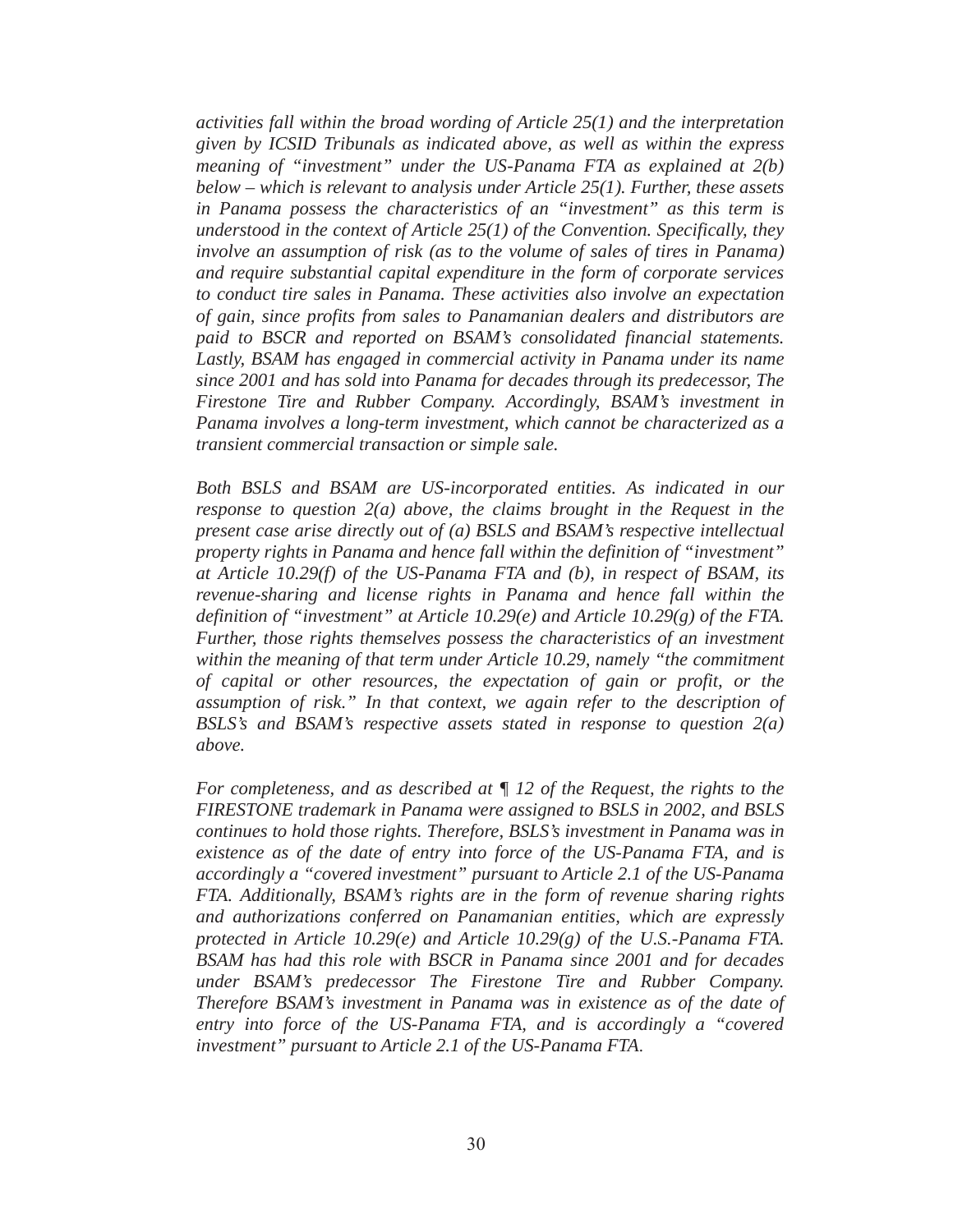- 104. In their Request, as supplemented by the letter of 25 October 2016, the Claimants have made clear factual allegations about the nature of the investments held by BSAM and BSLS. In particular, the Claimants have asserted that BSAM has (i) intellectual property rights; (ii) revenue sharing rights; (iii) and license rights in Panama, and that these assets involve (i) an assumption of risk; (ii) substantial capital expenditure; and (iii) an expectation of profit or gain. The Claimants also note that BSAM has held these investments for over 16 years in its own name. In accordance with the mechanism in Article 10.20.5 of the TPA, the Tribunal is required to assume that these factual allegations are true. The only question for the Tribunal could be whether these assets can properly be considered to be covered investments. In relation to at least some of BSAM's activities, the Respondent accepts that they can – *"Licenses, revenue sharing contracts, and intellectual property rights certainly are among the '[f]orms [identified by the TPA] that an investment may take.'"* <sup>97</sup>
- 105. Therefore, applying the requirement under Article 10.20.4(c) that pleaded allegations of fact are to be deemed to be true, on the Respondent's own case BSAM's assets are covered investments.
- 106. The Respondent does not engage at all with the process under the expedited summary procedure it has elected to invoke and does not appear to accept that the facts that the Claimants have alleged should be deemed to be true for the purposes of their Objections. Therefore, without prejudice to their contention that the facts set out in their Request, as supplemented by the letter of 25 October 2016, should be deemed to be true, the Claimants have addressed the various arguments raised by the Respondents that relate to these factual allegations below.
	- C. BSAM's Activities in Panama
- 107. As described in the Request and letter to ICSID dated 25 October 2016, BSAM is involved (itself and through its wholly-owned direct and indirect subsidiaries) in various activities in Panama. Each of these activities will be discussed further below, but the Claimants contend that it is the totality of these activities that together amount to BSAM's investment, and each activity should be examined in light of the others. As the tribunal in *CSOB v Slovak Republic* held: *"An investment is frequently a rather complex operation, composed of various interrelated transactions, each element of which, standing alone, might not in all cases qualify as an investment.*<sup>"98</sup> However, there must be a core investment, around which these other activities revolve: *"It is particularly important to ascertain which is the act which is the basis of the investment and which entails as measures of execution the other acts which have been concluded in order to carry it out."*<sup>99</sup> In BSAM's case, the *"basis of the investment"* is its intellectual property rights.

 $97$  Objections ¶ 13.

<sup>98</sup> **CLA-0005** – *CSOB v. Slovak Republic* ¶ 72.

<sup>99</sup> Christoph H. Schreuer, et al., *The ICSID Convention: A Commentary*, 109 (2d ed. 2009) (cited by Respondents at **RLA-002**) (referring to *Holiday Inns S.A., Occidental Petroleum Corporation et al. v. Government of Morocco,* ICSID Case No. ARB /72/1 ¶ 95).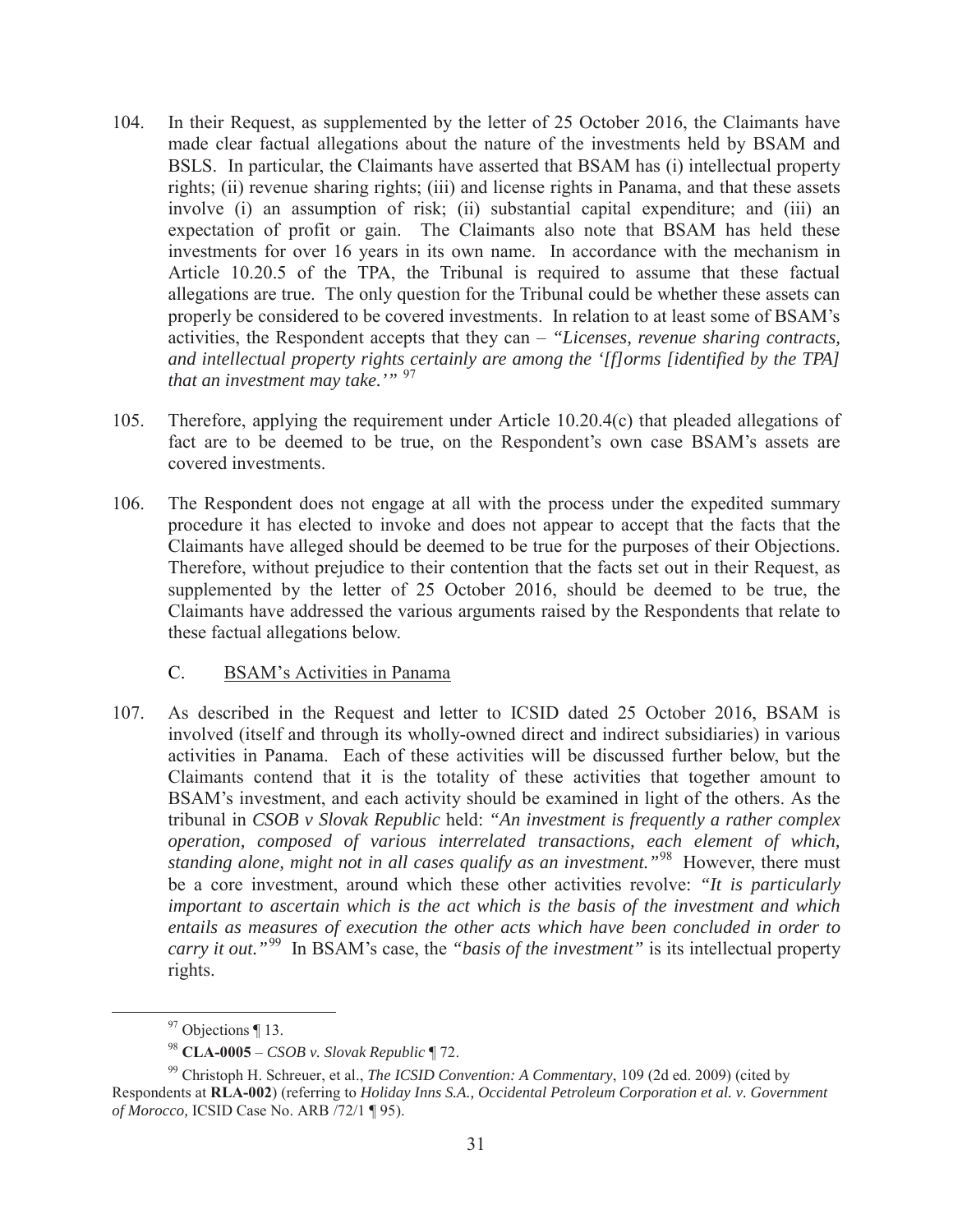- 108. The Respondent although it does not explain the applicable standard or engage at all with the process under the expedited procedure it has elected to use – accepts that intellectual property rights can constitute an investment for the purposes of the TPA, but argues that the intellectual property rights owned by BSAM do not constitute such an investment. This is so, the Respondent argues, because *"Bridgestone Americas does not own or control either the BRIDGESTONE or FIRESTONE trademarks – the only "intellectual property" rights that Bridgestone Americas could even attempt to style as an "investment" would be those that were created by means of the three trademark licensing agreements that Claimants appended to their 25 October 2016 Submission on Registration."*<sup>100</sup> As the tribunal in *Pac Rim v El Salvador* made clear, a claimant is not required to present all the evidence at the request for arbitration stage – *"The initial pleading cannot and is not required to be a complete documentary record of the claimant's factual evidence and legal argument. Indeed, a notice may contain few factual exhibits and still fewer legal materials."*<sup>101</sup> The request would normally be followed by a full pleading, including all the evidence on which the claimant intends to rely. A respondent is entitled to challenge the claimant at that stage, on the basis of the evidence. But here, the Respondent has elected not to wait until it has all the evidence before it.
- 109. The Claimants appended certain trademark licenses to their letter to ICSID of 25 October 2016. Those were provided as an illustration of the intellectual property rights held by BSAM. For the reasons set out above, the Claimants do not consider that any further evidence is required at this stage because they have made a factual assertion about BSAM's intellectual property rights investment, and included documents that evidence the assertion, and the Tribunal is required to deem this assertion to be true. However, because the Respondent does not appear to accept that this is the correct approach to take to its Article 10.20.5 Objections, the Claimants set forth in the following paragraphs further information regarding BSAM's intellectual property investment in Panama.

#### *1. Licensing and Use of Bridgestone and Firestone Intellectual Property*

- 110. As the Claimants explained at paragraph 6 of the Request, BSLS and BSJ each own trademarks in Panama, for FIRESTONE and BRIDGESTONE, respectively.<sup>102</sup> These trademarks are merely owned by BSLS and BSJ, who are not involved in using, selling, marketing or manufacturing tires with the BRIDGESTONE or FIRESTONE trademarks in Panama. Instead, BSLS and BSJ have licensed various rights under their Panamanian trademarks to other entities.
- 111. There are two key licenses which comprise BSAM's intellectual property rights: first, the trademark license granted by BSJ to Bridgestone/Firestone North American Tire, LLC on 1 December 2001 (the "BRIDGESTONE Trademark License").<sup>103</sup>

 $100$  Objections | 16.

<sup>101</sup> **CLA-0019** – *Pac Rim v. El Salvador*, Preliminary Objections ¶ 96.

<sup>102</sup> **Exhibit C-0006** and **Exhibit C-0007**.

<sup>103</sup> **Exhibit C-0052 -** Trademark License Agreement dated 1 December 2001.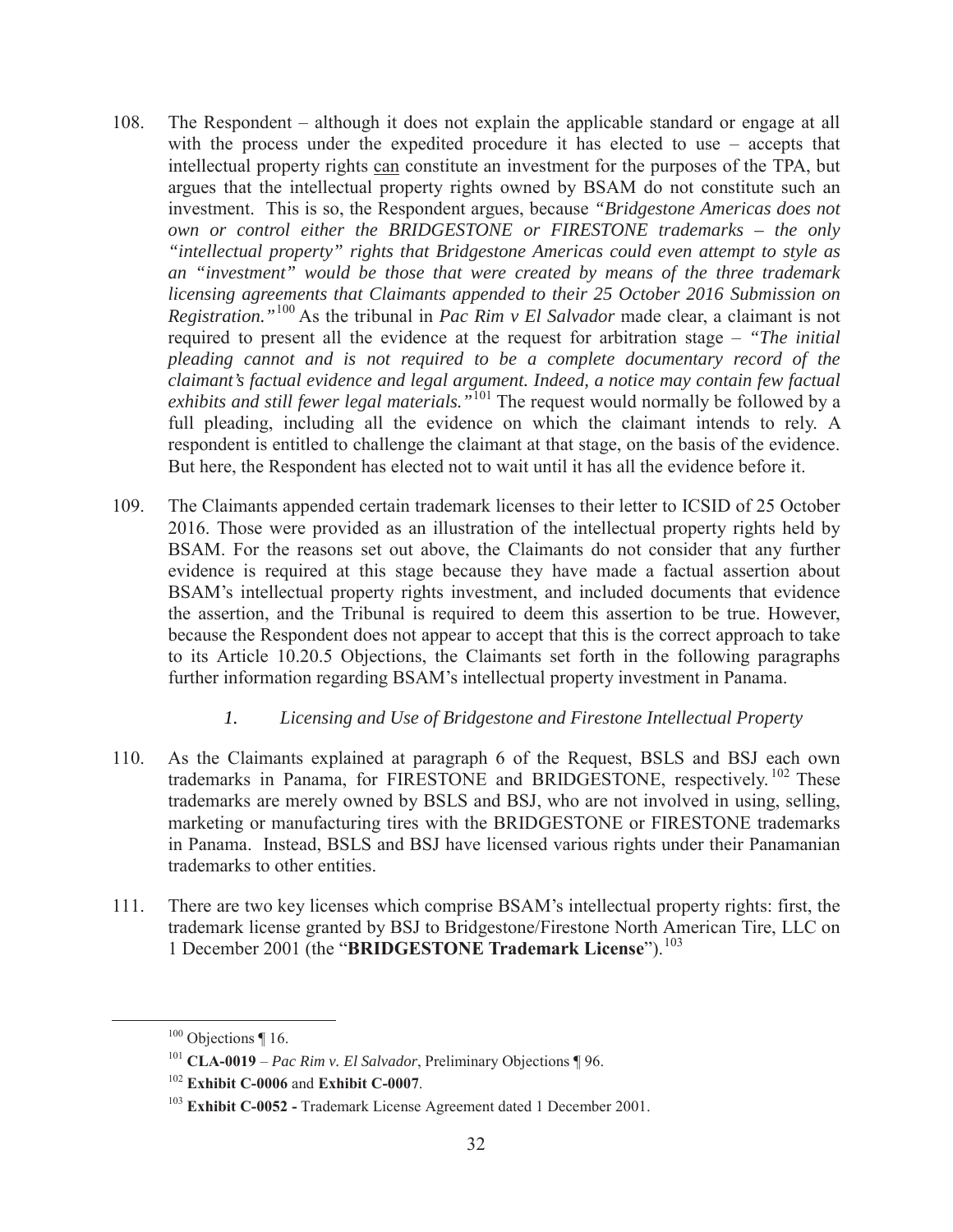- 112. Bridgestone/Firestone North American Tire, LLC is the predecessor of an entity now known as Bridgestone American Tire Operations, LLC ("**BATO**").<sup>104</sup> BATO is a whollyowned subsidiary of BSAM.<sup>105</sup> The BRIDGESTONE Trademark License relates to *"BSJ Trademarks,"* which is defined at Article 1.1 of the BRIDGESTONE Trademark License as *"all present and future trademark registrations, applications and renewals thereof, as well as unregistered trademarks, anywhere in the world, in the form, among others, of names, phrases, letters, numbers, logos, combinations thereof and trade dress belonging to BSJ, together with additional registrations and unregistered trademarks authorized for use by the parties hereunder, relating to and within the definition of "Tire Products" in Section 1.2 hereof.*<sup>" 106</sup> BSJ owns trademarks in Panama, <sup>107</sup> and therefore BSJ's Panamanian trademarks are included within the definition of *"BSJ Trademarks"* in the BRIDGESTONE Trademark License.
- 113. The BRIDGESTONE Trademark License gives BATO the *"non-exclusive and nontransferable right and license, with the limited right to sublicense as identified in this Article, to use for the term of this Agreement (i) BSJ Trademarks in relation to all Tire Products within the United States of America and elsewhere as provided for in Article 2.2 provided that the designs, including trade dress, construction and quality of such Tire Products, are approved by BSJ and (ii) the term "Bridgestone" as part of a corporate name or trade name.*"<sup>108</sup><sup>It</sup> is under this provision of the BRIDGESTONE Trademark License that BASM undertakes all of its activities in Panama – the sale and distribution of tires bearing the BRIDGESTONE mark, and the marketing and training activities that it does in support of its investment. It does so in accordance with Article 4.1 of the BRIDGESTONE Trademark License: *"BFNT shall actually use BSJ Trademarks licensed hereunder and identify Tire Products with one or more BSJ Trademarks in accordance*  with the laws relating to the marketing of goods for the purpose of giving adequate *trademark notice in the jurisdiction of intended use."*<sup>109</sup>
- 114. The position in relation to the FIRESTONE mark is similar. BSLS holds the FIRESTONE trademarks in Panama, <sup>110</sup> and granted a trademark license to Bridgestone/Firestone Americas Holding, Inc. on 1 December 2001 (the "**FIRESTONE Trademark License**"). <sup>111</sup> Bridgestone/Firestone Americas Holding, Inc. is the

- <sup>106</sup> **Exhibit C-0052** Trademark License Agreement dated 1 December 2001, Art. 1.1.
- <sup>107</sup> **Exhibit C-0006**.

<sup>&</sup>lt;sup>104</sup> On 21 June 2005, Bridgestone/Firestone North American Tire, LLC changed its name to Bridgestone Firestone North American Tire, LLC. **Exhibit C-0053 –** Certificate of Amendment to Certificate of Formation dated 21 June 2005. On 18 December 2008, Bridgestone Firestone North American Tire, LLC changed its name to Bridgestone American Tire Operations, LLC. **Exhibit C-0054** – Certificate of Name Change dated 18 December 2008.

<sup>105</sup> **Exhibit C-0055** – Assistant Secretary's Certificate.

<sup>108</sup> **Exhibit C-0052** – Trademark License Agreement dated 1 December 2001, Art. 2.1.

<sup>109</sup> *Id.* Art. 4.1.

<sup>110</sup> **Exhibit C-0007**.

<sup>111</sup> **Exhibit C-0048** – FIRESTONE Trademark License.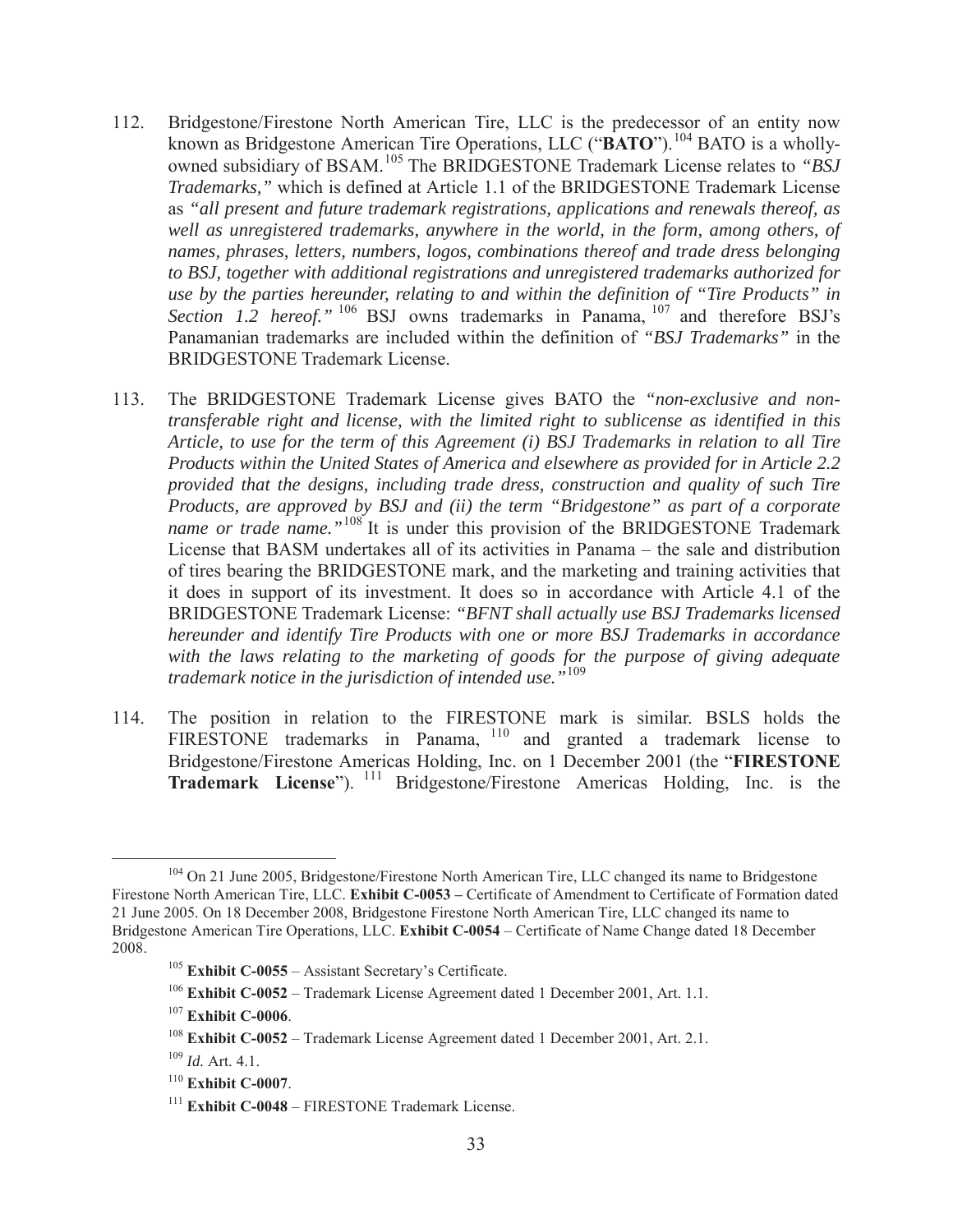predecessor of BSAM. <sup>112</sup> The FIRESTONE Trademark License relates to the FIRESTONE trademark, the forms of which are included therein, and gives BSAM the right to *"use the Marks"*<sup>113</sup> on items such as tires in the Western Hemisphere except in the United States.

#### *2. Rights under Panamanian Law*

- 115. The Respondent argues that the FIRESTONE Trademark License does not create any revenue sharing, license or intellectual property rights protected under Panamanian domestic law.<sup>114</sup> This is not right. The definition of *"investment"* in the TPA includes *"licenses, authorizations, permits, and similar rights conferred pursuant to domestic law,"* and there is a note to this sub-paragraph which provides, "*among the licenses, authorizations, permits, and similar instruments that do not have the characteristics of an investment are those that do not create any rights protected under domestic law.*<sup>115</sup> This note relates specifically to this sub-paragraph (g), and not to sub-paragraph (f), *"intellectual property rights."* Accordingly, there is no requirement in the TPA that an intellectual property right create a right protected under domestic law. The FIRESTONE Trademark License may be a license, but it also confers on BSAM intellectual property rights. In any event, as described below, the FIRESTONE Trademark License does create a right protected under domestic law.
- 116. The FIRESTONE Trademark License is indeed governed by U.S. law. It would be strange if it were not, because the licensor and the licensee are both U.S.-incorporated entities and the agreement relates to all of the trademarks held by BSLS worldwide. However, each of the trademarks to which the FIRESTONE Trademark License relate are intellectual property rights created pursuant to the relevant jurisdiction, and so, in relation to the Panamanian FIRESTONE trademark, the FIRESTONE Trademark License is a contract that operates to pass Panamanian law intellectual property rights from BSLS to BSAM. It is notable that the TPA refers to "*intellectual property rights*" at Article 10.29(f), rather than just "*intellectual property*" – the TPA therefore expressly contemplates rights in intellectual property, such as the right to use, sell, distribute and market that BSAM has, and not just the intellectual property itself. BSLS's FIRESTONE trademark in Panama is a trademark created and protected under Panamanian law. The FIRESTONE Trademark Agreement licenses that Panamanian law right to BSAM. Similarly, the BRIDGESTONE Trademark Agreement licenses the BRIDGESTONE Panamanian law right to BATO, BSAM's subsidiary. BSAM and BATO's rights are recognized under Panamanian law. In particular, Article 121 of the Trademark Law (Law No. 35 of 1996) provides:

<sup>&</sup>lt;sup>112</sup> On 30 December 2002, Bridgestone/Firestone Americas Holding, Inc. changed its name to Bridgestone Americas Holding, Inc. **Exhibit C-0056** – Certificate of Amendment to the Amended and Restated Articles of Incorporation of Bridgestone/Firestone Americas Holding, Inc. On 1 January 2009, Bridgestone Americas Holding, Inc. changed its name to Bridgestone Americas, Inc. **Exhibit C-0057** – Certificate of Amendment to Articles of Incorporation.

<sup>&</sup>lt;sup>113</sup> Exhibit C-0048 – FIRESTONE Trademark License  $\S$  1.<br><sup>114</sup> Objections ¶ 18.

<sup>115</sup> **Exhibit C-0117** – TPA, Article 10.29, n.9.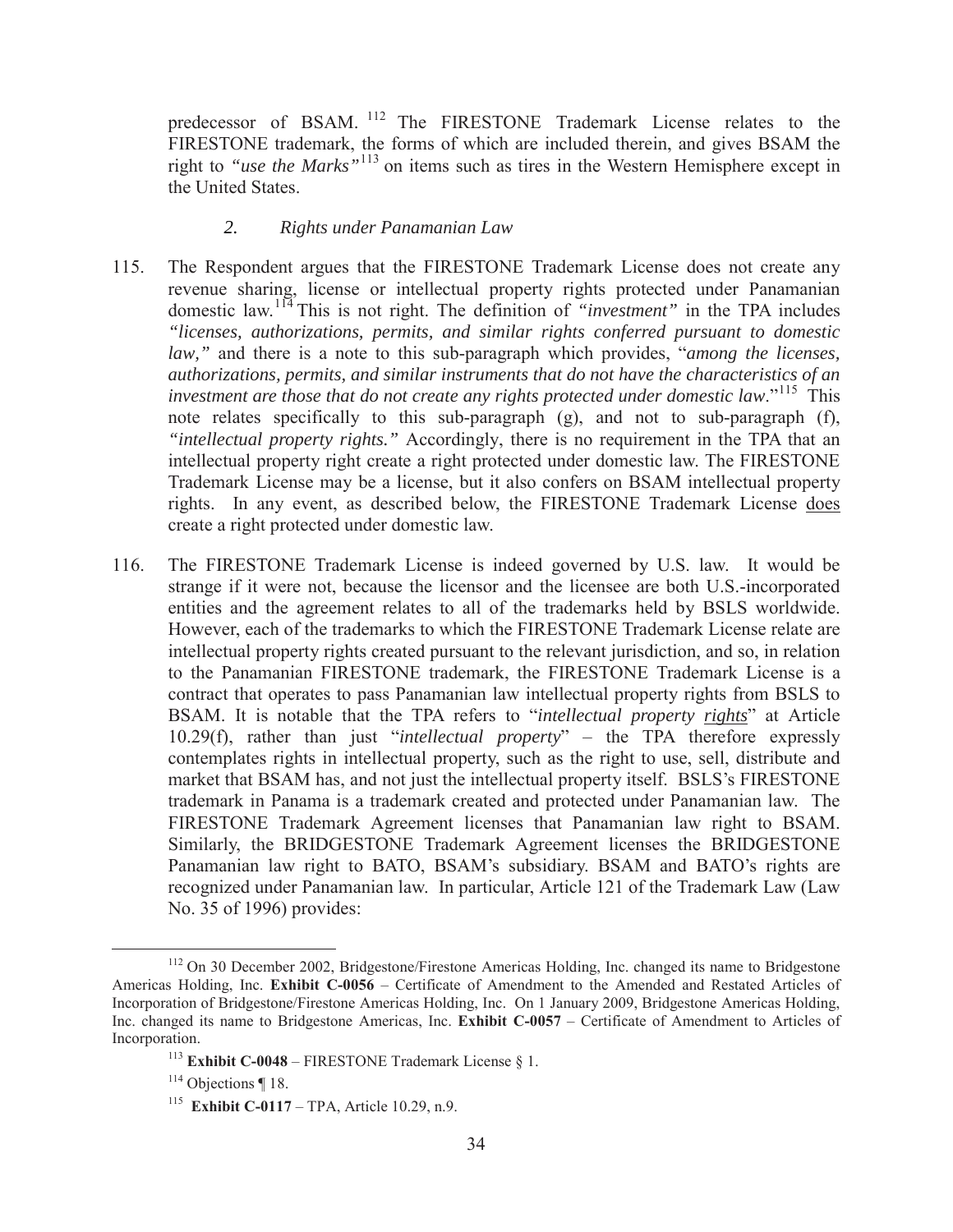*The owner of a registered trademark can grant, by means of a contract, a license to use the trademark in favor of one or several persons in connection*  with all or part of the goods or services covered by the registration. The *owner of the registered trademark can reserve the right to simultaneously use the trademark*.<sup>116</sup>

#### *3. Sales and Marketing Activities in Panama*

- 117. As explained above, the intellectual property rights contained in the BRIDGESTONE Trademark License and the FIRESTONE Trademark License are BSAM's core investments. BSAM and its wholly-owned subsidiaries carry out a wide variety of activities in support of these investments. BSAM sub-licenses its intellectual property rights to its wholly-owned subsidiary, Bridgestone Costa Rica S.A. ("**BSCR**"), which manufactures, sells, markets and distributes BRIDGESTONE and FIRESTONE tires throughout the region, including in Panama.<sup>117</sup> Roger Hidalgo, Sales Director for BSCR and Erick Calderon, Marketing Manager of BSAM for the Latin American North region, describe the various activities undertaken by BSAM's subsidiaries in Panama in their witness statements.<sup>118</sup>
- 118. With respect to sales activities in Panama, Mr. Hidalgo states that BSCR has been responsible for sales of Bridgestone and Firestone tires in the Panama market since about 2000, and maintains a strong relationship with a distributor named Tambor, S.A., ("**Tambor**")—a company that has sold Bridgestone tires in Panama for nearly 60 years. <sup>119</sup> Tambor, as well as other distributors,  $120$  place orders for tires with BSCR. BSCR then ships tires to the relevant distributor in Panama under the FCA Incoterms  $2010$ <sup> $121$ </sup> Payment for the tires is due after they are received and is usually made within 120 days. Tires sold in Panama have a warranty provided by Bridgestone under Panamanian law, and certain lines of tires are sold with an additional road hazard warranty provided by BSAM.<sup>122</sup> Between 2013 and 2017 BSCR has sold over 200,000 tires to distributors in Panama, generating net sales of over  $\text{US$27,000,000}.^{123}$

 $122$  *Id.* **¶** 22-25.

<sup>116</sup> Article 121 of Law No. 35 1996. The Spanish-language version states as follows: *"Artículo 121. El propietario de una marca registrada podrá, por contrato, otorgar licencia de uso de la marca, a una o varias personas, sobre la totalidad o sobre parte de los productos o servicios que ampara el registro. El propietario puede reservarse el derecho al uso simultáneo de la marca."* 

<sup>117</sup> **Exhibit C-0049**.

<sup>118</sup> Witness Statement of Roger Hidalgo (job description and curriculum vitae provided in **Exhibit C-58** and **Exhibit C-0059**, respectively); Witness Statement of Erick Calderon (job description provided in **Exhibit C-0067**).

<sup>119</sup> Roger Hidalgo Witness Statement ¶¶ 10, 16 (citing **Exhibit C-0063 -** Tambor Distribution Agreement).

<sup>120</sup> Other distributors in Panama include: Bandag, Empresas Melo, Recauchado RaTracTa, IIASA Panama, Centro de Llantas, and Comercializadora OM. A summary of sales to these entities in Panama between 2013 and 2017 is provided in **Appendix C** of the Witness Statement for Roger Hidalgo.<br><sup>121</sup> Roger Hidalgo Witness Statement ¶ 17.

<sup>&</sup>lt;sup>123</sup> *Id.* **Appendix C** – Summary of Sales to Panamanian Distributors 2013-2017.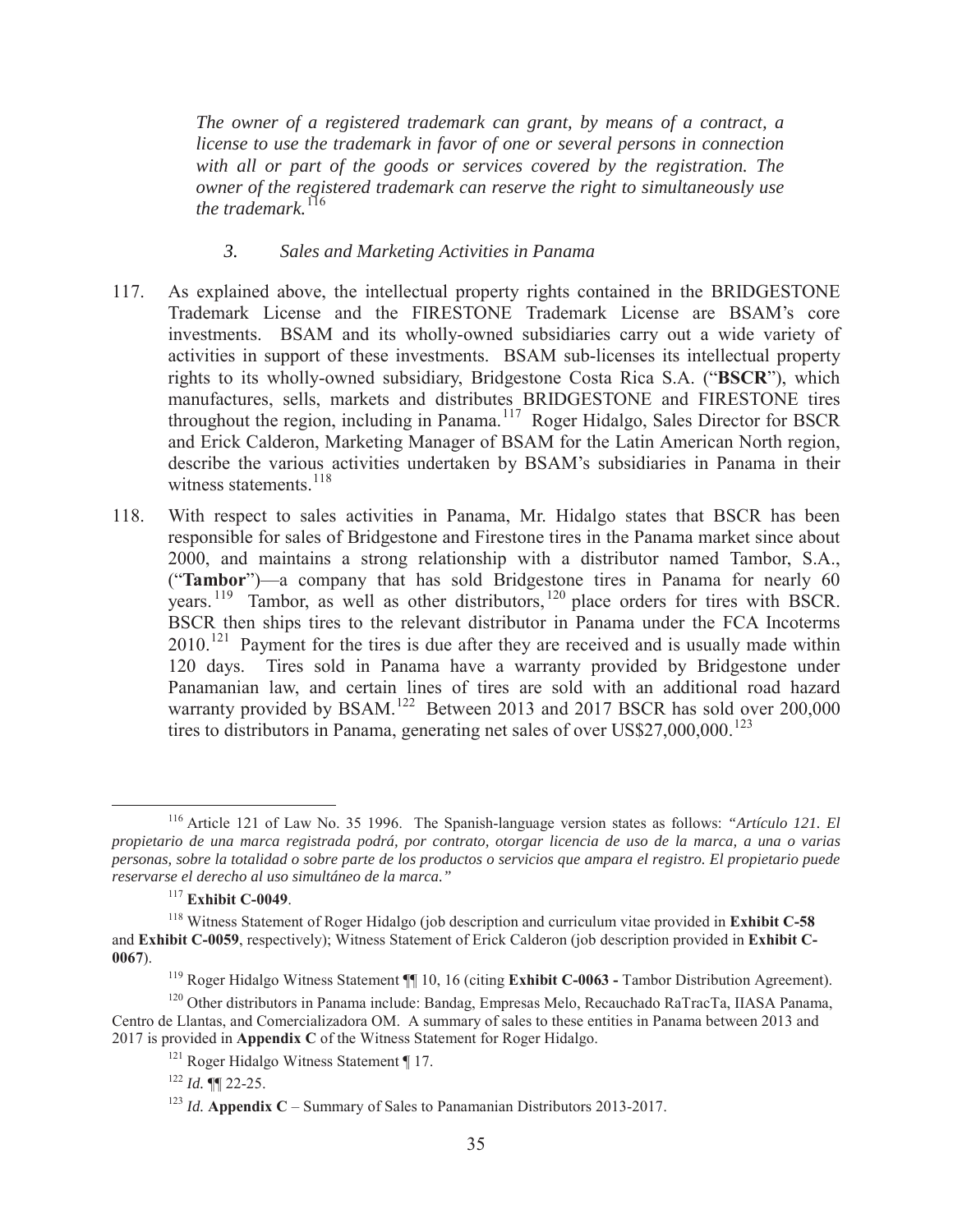- 119. BSCR has a sales team that travels to Panama frequently to sell Bridgestone and Firestone products sold by BSAM (consumer, truck and bus, and industrial and agricultural) and to grow the business in the Panama market.<sup>124</sup> Apart from Mr. Hidalgo, this team consists of three sales managers (one for each product line), three salesmen, two sales engineers and a country manager. A representative of this team travels to Panama at least every two to three weeks to meet with distributors and potential customers.<sup>125</sup> At such meetings, the sales managers review business plans and sales strategies, and provide training to personnel in Panama on the products and warranties offered by Bridgestone.<sup>126</sup> Between 2013 and 2016, BSCR's sales team, collectively, made a total of 112 trips to Panama. <sup>127</sup> Furthermore, since May 2017, BSCR has employed a new sales representative who lives and works in Panama and has exclusive oversight of the Panama market across all three product lines.<sup>128</sup>
- 120. Marketing activities in Panama are set at the regional level by BSAM and implemented locally by marketing managers at BSCR (pre-October 2015) and Bridgestone Latin America North ("BS-LAN") (post-October 2015). <sup>129</sup> For the Panama market specifically, Mr. Calderon works out of the Costa Rica offices of BSCR and receives marketing support by the regional marketing team for BS-LAN based in Mexico City, Mexico.<sup>130</sup> He oversees the marketing strategy for BRIDGESTONE, FIRESTONE, and BANDAG products in Panama, which includes investment in the following marketing activities:
	- (a) advertisements in various forms of media that specifically target the Panamanian market (*e.g.*, advertisements in regional magazines, product catalogues, point of purchase materials, radio and television commercials);  $^{131}$
	- (b) web-based tools, such as webpage for BRIDGESTONE and FIRESTONE products to advertise these products to online consumers;  $132$
	- (c) seasonal promotions that involve season-specific advertisements and customer discounts (*e.g., "buy three tires, get the fourth free"* sales);  $^{133}$

<sup>129</sup> Erick Calderon Witness Statement ¶ 6. BS-LAN is a sub-regional business unit formed in October 2015 to consolidate and share resources among BSAM subsidiaries more efficiently, such as human resources and marketing services. BS-LAN includes the territories covered by the three BSAM subsidiaries that comprise the "North" of Latin America, such as Bridgestone Mexico ("**BSMX**"), Bridgestone Colombia ("**BSCO**"), and BSCR.

 $124$  *Id.* 13.

 $^{125}$  *Id*.

<sup>126</sup> *Id.* ¶¶ 13-14.

<sup>&</sup>lt;sup>127</sup> *Id.*  $\parallel$  13. Trip authorization records evidencing these trips are provided in **Exhibit C-0061**. For ease of reference, these trips are summarized by year for each sales team representative in **Appendix B** to the Witness Statement for Roger Hidalgo.

<sup>128</sup> *Id.* ¶ 15 (citing **Exhibit C-0062 -** Employment Contract for Sales Services in Panama).

 $130$  *Id.* 12.

<sup>131</sup> *Id.* ¶ 9 (citing **Exhibit C-0068** - Panama-specific Advertisements).

<sup>132</sup> *Id.* ¶ 10 (citing **Exhibit C-0069 -** Web-based marketing).

<sup>133</sup> *Id.* ¶¶ 11-12 (citing **Exhibit C-0070** - Christmas marketing campaign materials).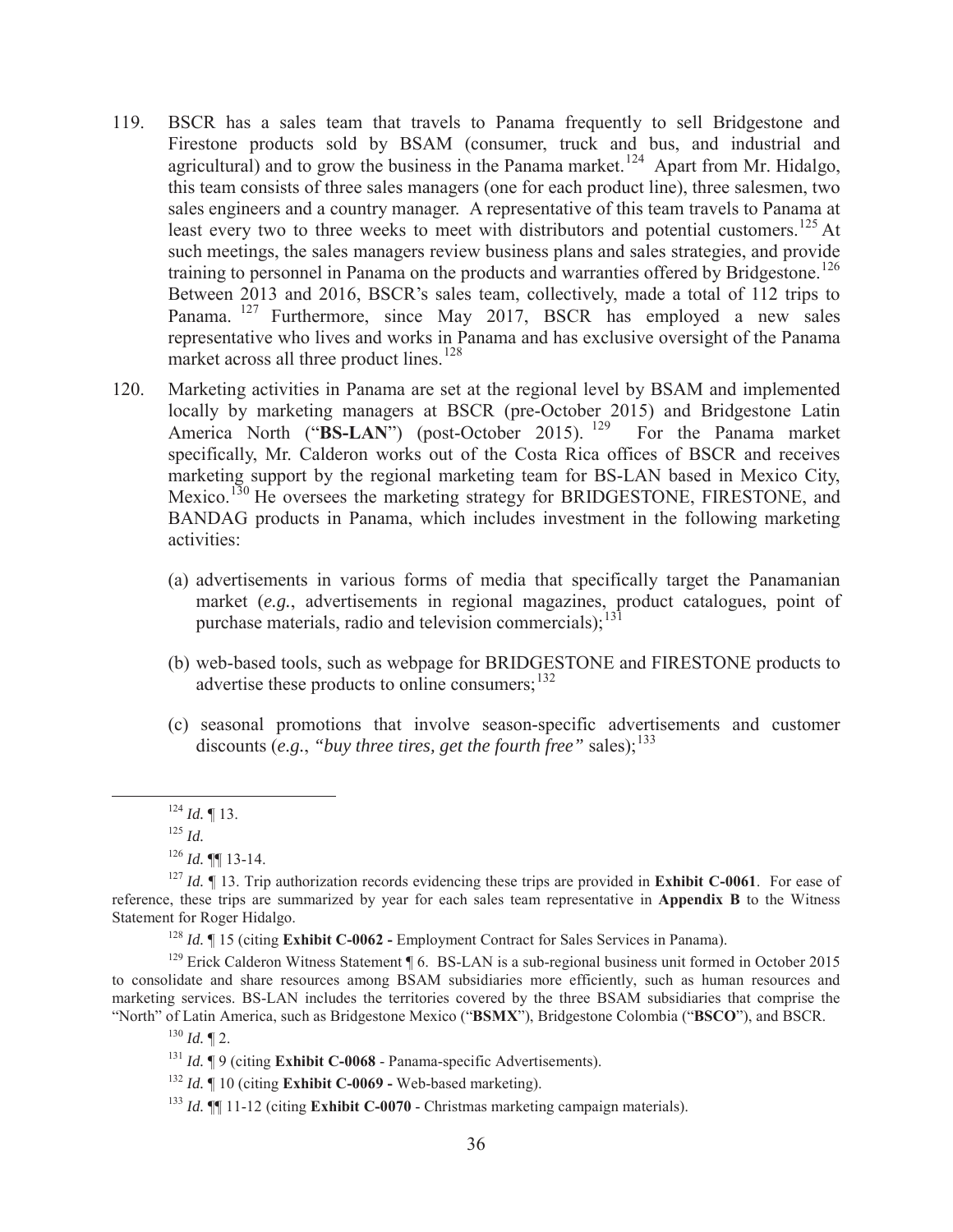- (d) marketing campaigns for the Panama market, such as the *"Bridgestone: Time to Perform"* campaign, <sup>134</sup> the *"Bridgestone Expert"* campaign, <sup>135</sup> and the *"Road Rescue"* campaign;<sup>136</sup>
- (e) new product launches where customers and potential customers are invited to attend and learn about new tires; $137$
- (f) merchandising co-sponsorships with Panamanian stores, such as  $PriceSmart:  $138$$
- (g) attendance at the Latin America Tyre Expo in Panama City, Panama;<sup>139</sup> and
- (h) commissioning market research studies to better understand the position of BRIDGESTONE and FIRESTONE brands in Panama and their market share as compared to other tire brands.<sup>140</sup>
- 121. Since 2013, BSAM (through BSCR and BS-LAN) have spent an estimated US\$469,417 on the above-referenced marketing activities in Panama.<sup>141</sup>
- 122. In addition to the above, BSAM also has revenue sharing rights and licenses in Panama through its wholly-owned indirect subsidiary, Bridgestone Bandag, LLC. BANDAG is a brand associated with Bridgestone's tire retreading business, which is part of BSAM's wholly owned subsidiary, BATO. BATO's wholly-owned subsidiary Bridgestone Bandag, LLC has a franchise agreement with a Panamanian entity known as Bandag de Panama S.A. ("**Bandag Franchise Agreement**").<sup>142</sup> Pursuant to the Bandag Franchise Agreement, Bandag de Panama S.A. uses the Bandag patented method and BANDAG trademarked apparatus and supplies to offer retreading services as a franchisee in Panama. Pursuant to that agreement, Bandag de Panama S.A. pays royalties to Bridgestone Bandag, LLC, and is required to make minimum purchases of supplies such as rubber and retreading materials from Bridgestone Bandag, LLC.
- 123. Sales services and marketing for BANDAG are carried out by BSCR in the same way as described above for the BRIDGESTONE and FIRESTONE brands, but there are certain differences. Marketing for BANDAG is limited to point of purchase materials and signage. Customers buying BRIDGESTONE or FIRESTONE tires from distributors in

<sup>134</sup> *Id.* ¶ 14 (citing **Exhibit C-0071 -** Copa Libertadores marketing materials).

<sup>135</sup> *Id.* ¶ 15 (citing **Exhibit C-0072 -** Bridgestone Expert campaign marketing materials).

<sup>136</sup> *Id.* ¶ 16 (citing **Exhibit C-0073 -** Road Rescue marketing materials).

 $^{137}$  *Id.*  $\P$  17.

<sup>138</sup> *Id.* ¶ 18 (citing **Exhibit C-0074 -** PriceSmart Advertisements).

<sup>139</sup> *Id.* ¶ 19 (citing **Exhibit C-0075 -** Latin American Tyre Expo information).

<sup>140</sup> *Id.* ¶ 20 (citing **Exhibit C-0076 -** Brand Study).

<sup>&</sup>lt;sup>141</sup> *Id.* **[1]** 9-20 (referencing the money spent on Panama-specific marketing activities from 2013 to 2017).

<sup>142</sup> Roger Hidalgo Witness Statement, ¶ 21 (citing **Exhibit C-0064 -** Franchise Agreement between Bandag Incorporated and Rodelag S.A. dated 27 September 1965). On 16 May 1972, Rodelag S.A. assigned the Franchise Agreement to Bandag de Panama. *See* **Exhibit C-0065**. Bandag Incorporated changed its name to Bridgestone Bandag, LLC on 1 June 2007. *See* **Exhibit C-0066**.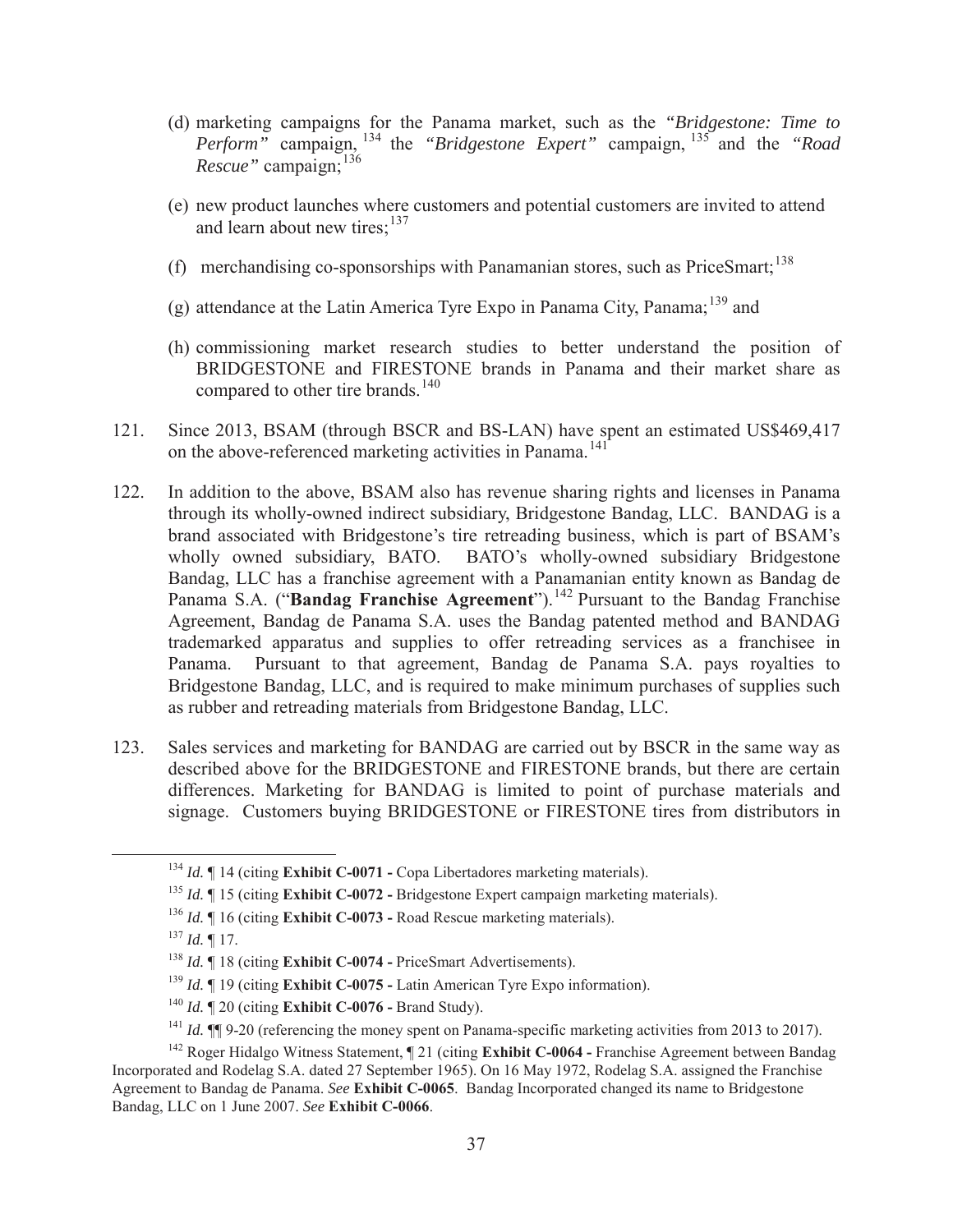Panama will be made aware of the retreading services offered by Bandag de Panama which will extend the life of their tires. Sales personnel from BSCR travel to Bandag de Panama in addition to visiting distributors in Panama, and provide similar support services including training on the products.<sup>143</sup>

- D. Commitment of Capital or Other Resources
- 124. BSAM's assets in Panama also have the *"characteristics of an investment."*
- 125. As described above in relation to the marketing and sale-related activity at paragraphs 109-112*,* BSAM has committed a substantial amount of capital to its investment in Panama, as well as *"other [non-monetary] resources."* Contributions of money, as well as other resources such as know-how and personnel, are to be considered. For example, the tribunal in *Bayindir v. Pakistan* considered contribution in terms of know-how, equipment and personnel, and found that the requirement for a commitment of capital or other resources was fulfilled.<sup>144</sup> In the same vein, the tribunal in *Deutsche Bank v. Sri Lanka* considered that a contribution could take any form, and that it is not limited to financial contributions, but can also include know-how, equipment, personnel and services.<sup>145</sup> Further, the tribunal in *Gavazzi v. Romania* noted that the ICSID Convention imposes no monetary threshold to the notion of investment and also took the view that actual plans to invest may qualify as *"investments"* under the ICSID Convention.<sup>146</sup> Additionally, the TPA also does not include any monetary threshold; therefore, the requirement for commitment of capital should not be understood to mean that only large expenses should qualify, as long as the investor's commitment has some economic value.
- 126. As described above in paragraphs 109-112, BSAM has contributed substantial monetary and non-monetary resources to its investments in Panama. In addition, BSCR has contributed non-monetary resources to its investments by employing personnel who are tasked specifically with Panamanian sales and marketing, and requiring them to travel extensively to Panama to perform their duties. Such duties include the provision of knowhow to local distributors and customers, who are trained in the use of Bridgestone's products and how to assess warranty claims.<sup>147</sup>
	- E. Expectation of Gain or Profit
- 127. It goes without saying that BSAM's investments in Panama were made with the expectation of gain or profit. BSJ and BSLS licensed the use of their trademarks to BSAM (and BSAM's subsidiary) so that BSAM could make money in Panama by selling tires. Similarly, BSAM's subsidiary entered into a franchise agreement with Bandag de Panama with the expectation that it would earn money from Bandag de Panama. In that case, there is a guaranteed minimum payment due to BSAM's subsidiary, because

<sup>&</sup>lt;sup>143</sup> Roger Hidalgo Witness Statement [21.

<sup>144</sup> **CLA-0003** – *Bayindir v. Pakistan* ¶¶ 115-21

<sup>145</sup> **CLA-0007** – *Deutsche Bank v. Sri Lanka* ¶ 297.

<sup>146</sup> **CLA-0015** – *Gavazzi v. Romania* ¶ 105.

<sup>&</sup>lt;sup>147</sup> Roger Hidalgo Witness Statement ¶ 14.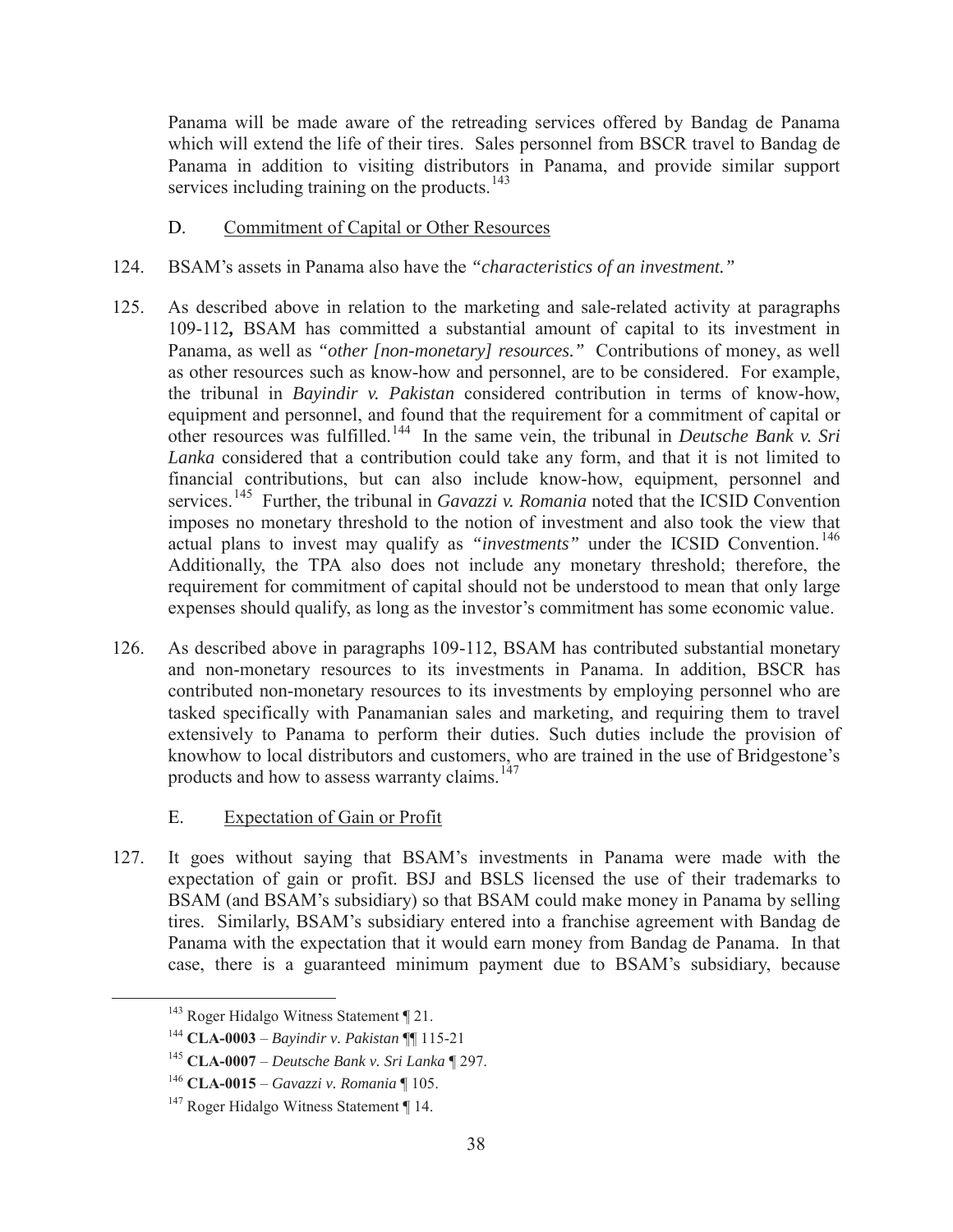Bandag de Panama is required to pay royalties of at least US\$6,000 a year.<sup>148</sup> As with most businesses, in order to make a profit, BSAM has a substantial outlay of capital, as described above*,* in personnel and marketing costs, amongst other things, but all of these activities are done with the expectation of profit.

- F. Assumption of Risk
- 128. Previous tribunals have held that the very existence of an investment dispute can be seen as an indication of a risk. <sup>149</sup> As the Claimants have explained in their Request, the Panamanian Supreme Court decision gave rise to immediate financial loss (*e.g.*, liability in damages and costs) and has created a significant level of risk for the BSAM: the risk that the dilution of the value trademark caused by the judgment will result in trademark infringements, competing registrations, and ultimately reduced sales and decreased profits in Panama because the barrier to entry into the market is reduced. Additionally, BSAM faces risk in its activities including payment risk – it ships tires to Panamanian customers and distributors before being paid for them.
	- G. Duration
- 129. Tribunals have also considered the duration of an activity in order to determine whether such activity amounts to an investment. There is no set period of time in the TPA (or in the ICSID Convention), but it has been held by one tribunal that the minimum length of time is between two and five years for an activity to amount to an investment.<sup>150</sup> BSAM easily meets this criterion, as it has held its investments in Panama based on the BRIDGESTONE Trademark License and the FIRESTONE Trademark License in Panama under its name since 2001, and has sold into Panama for decades through its predecessor, The Firestone Tire and Rubber Company. Further, BSAM's wholly-owned subsidiary BSCR has been in charge of the Panama market since 1997, and has been sending personnel to the market and developing its relationship with Tambor and other distributors from the beginning of their operations.<sup>151</sup> Also, the distribution agreement with Tambor to sell Bridgestone tires dates back to 1979,<sup>152</sup> and the Bandag Franchise Agreement dates back to 1965.<sup>153</sup> Accordingly, BSAM's investment in Panama involves a long-term investment.
	- H. Conclusion

<sup>151</sup> Roger Hidalgo Witness Statement ¶ 16-17.

<sup>&</sup>lt;sup>148</sup> Exhibit C-0064 – Franchise Agreement between Bandag Incorporated and Rodelag S.A. dated 27 September 1965 (stating, under Section VIII, that Bandag de Panama pays a royalty of 10 cents per pound of rubber (section II), and must pay a royalty on at least 60,000 pounds of rubber each year).

<sup>149</sup> **CLA-0008** – *FEDAX v. Venezuela* ¶ 40.

<sup>150</sup> **CLA-0030** – *Salini v. Morocco* ¶ 54.

<sup>152</sup> **Exhibit C-0063** – Tambor Distribution Agreement.

<sup>153</sup> **Exhibit C-0064** – Franchise Agreement between Bandag Incorporated and Rodelag S.A. dated 27 September 1965.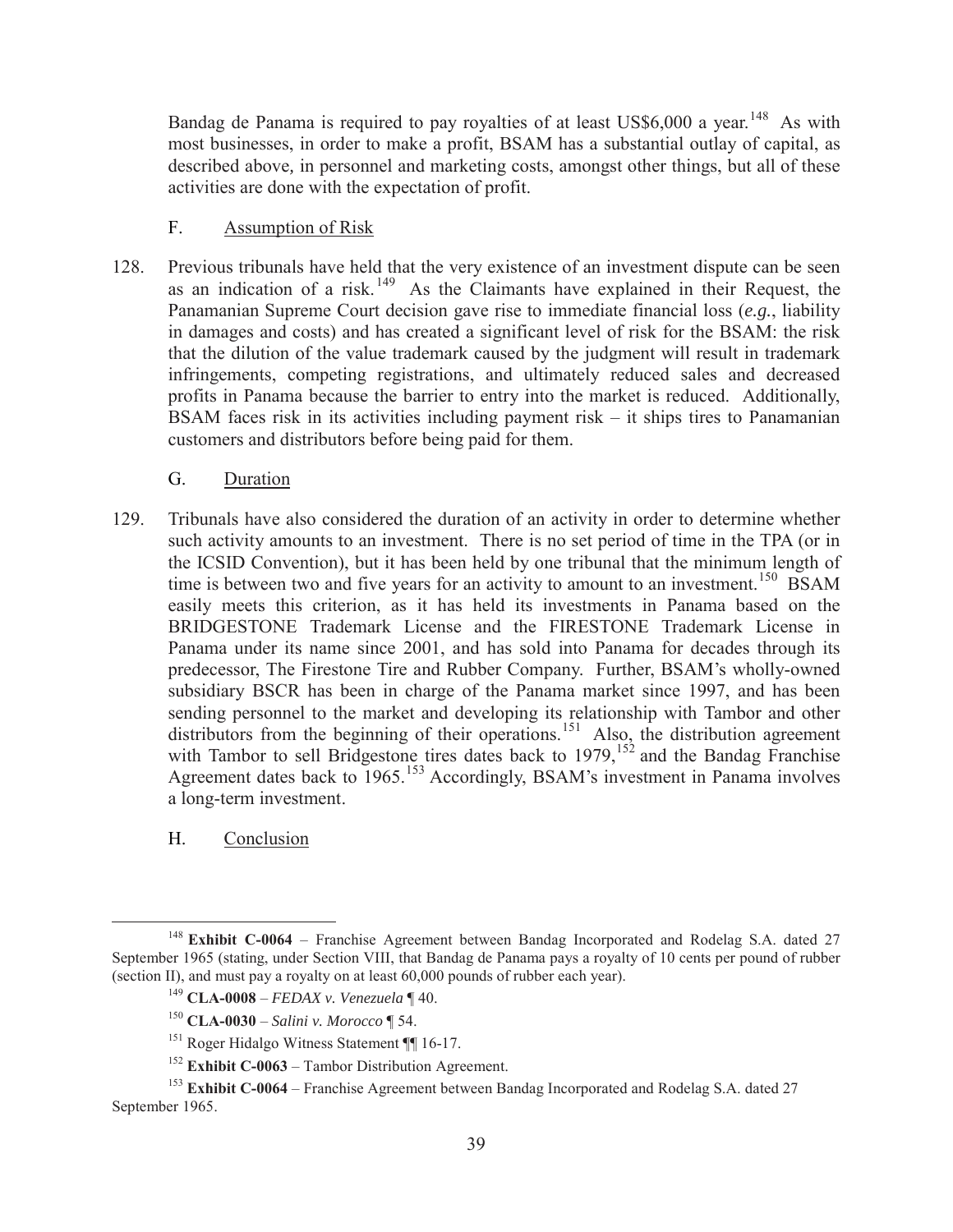130. The Respondent has argued that BSAM has no qualifying *"investment"* because ordinary commercial transactions are not investments, and because the assets identified by the Claimants in their Request and letter to ICSID dated 25 October 2016 do not have the requisite characteristics of an investment. The Claimants submit that the Tribunal's approach to this objection should be to consider the facts alleged by the Claimants in their Request and letter to ICSID dated 25 October 2016, and determine whether the investments identified by the Claimants therein are *"investments"* for the purposes of the TPA. The Claimants respectfully submit that they are. Alternatively, the Claimants have provided further evidence of the nature of their investments in Panama, and the Tribunal is invited to conclude that BSAM has a qualifying investment under the TPA and Article 25(1) of the ICSID Convention.

### **X. PANAMA'S SECOND OBJECTION: BSAM'S DISPUTE DOES NOT ARISE OUT OF AN INVESTMENT**

- 131. The Respondent's second objection is that even if BSAM did have an investment, it cannot show that its dispute arises directly out of BSAM's investment, as required by Article 25(1) of the ICSID Convention. The Respondent argues that because the claims in this case arise out of the Supreme Court decision which ordered BSLS and BSJ (and not BSAM) to pay US\$5.4 million to Muresa, BSAM has nothing to do with this dispute and cannot have any claims arising out of it.
- 132. The second objection is misconceived because the Respondent has misunderstood the Claimants' case as it relates to BSAM.
- 133. Paragraphs 54 to 58 of the Request set out the loss suffered by the Claimants. Paragraph 54 of the Request stated:

*As a consequence of the Supreme Court decision and the penalty imposed therein, BSAM and BSLS have suffered loss and damage in excess of USD 16,000,000. This sum includes the USD 5,431,000 in damages and fees that were ordered by the Supreme Court, as well as an estimate of the loss that has been and will be incurred by BSLS and BSAM as a result of the decision.<sup>154</sup>*

134. As the Respondent correctly identifies, the Supreme Court penalty of US\$5.4 million was made against BSJ and BSLS, who were held jointly and severally liable for the total. BSLS ultimately paid the whole sum. Thus, it is BSLS who has lost that US\$5.4 million and BSLS claims the return of that sum. BSLS's investment was in the form of its ownership of the FIRESTONE trademark, and its dispute arises directly out of that investment. BSAM's core investment, as described above is its intellectual property rights – its licenses to use the BRIDGESTONE and FIRESTONE trademarks in Panama. Its dispute is that its intellectual property rights have been diluted as a consequence of the Supreme Court decision. It claims (together with BSLS, which also suffers some loss in excess of the US\$5.4 million for the same reason) loss resulting from the Supreme Court decision because the Supreme Court decision has ultimately made it much more costly

 $154$  Request ¶ 54.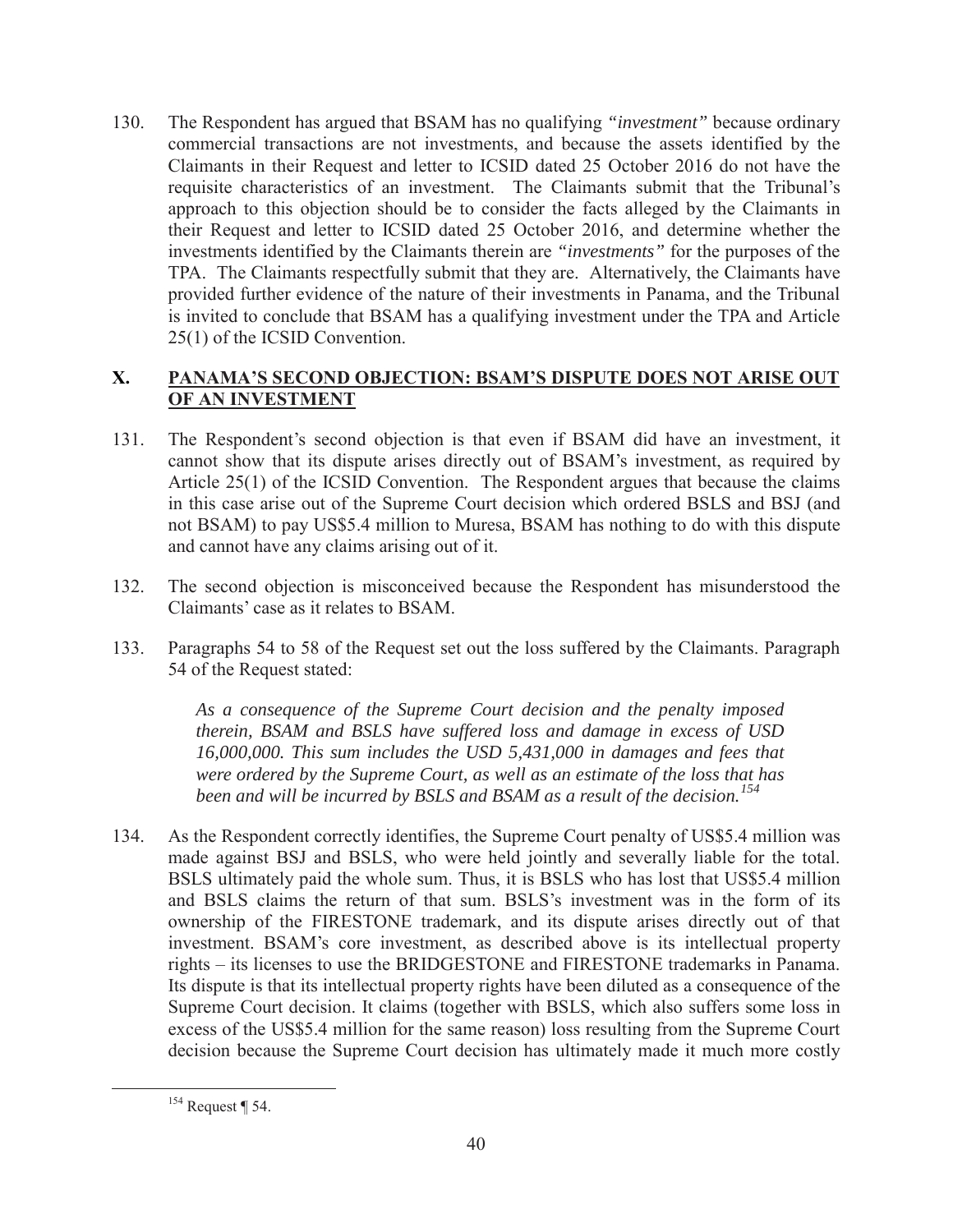for BSAM to maintain its investment in Panama and in other countries in the region. The reasons for this are set out at paragraphs 55 to 58 of the Request: (i) payment of the damages has had a direct impact on the ability of the U.S. Bridgestone entities to reinvest in their business; (ii) the Supreme Court decision may be followed in other neighboring countries as a matter of government policy, leading to a reduction in trademark protections and ultimately a reduction in sales and market share; (iii) the Supreme Court decision may establish a precedent that is likely to be followed within and outside of Panama; and (iv) it is likely that there will be more trademark applications that are similar and confusingly similar to the BRIDGESTONE and FIRESTONE marks, by Muresa's group of companies and by unrelated competitors.

- 135. While BSLS earns a small amount of trademark royalties for use of the FIRESTONE brand in Panama, as described above, and suffers some loss of royalty because of the dilution of its trademark, it is BSAM and its subsidiaries that license the BRIDGESTONE and FIRESTONE trademarks that carry out activities in Panama, spend money in connection with their investment with Panama, and ultimately stand to substantially lose if the trademarks that are at the center of their investment are devalued. Similarly, the BANDAG retreading business relies on a strong system for the protection of intellectual property. When cheap tires flood the market due to weak intellectual property protection, the retread market suffers, because customers decide to buy cheap tires and replace them with other cheap tires, rather than buy high quality brands like BRIDGESTONE and then have them retreaded by Bandag. Sales of retreads by Bandag de Panama S.A. (and consequently the amount of rubber and supplies Bandag de Panama S.A. acquires from Bridgestone) have decreased, which is due in part to the weaker intellectual property protection in Panama resulting from the Supreme Court decision. BSAM's claims therefore arise directly out of their investment in Panama.
- 136. In summary, this objection is misconceived, does not take account of the realities of international businesses and the ways in which entities within a group are interrelated and appears to arise out of the Respondent's misunderstanding of the Claimants' case. BSAM does not claim the loss of the US\$5.4 million which the Supreme Court ordered that BSLS and BSJ pay to Muresa. Instead, BSAM (which is the main entity carrying out business activities in Panama, both by itself and through its wholly-owned subsidiaries) claims loss arising directly out of the measure adopted by Panama, *i.e.*, the Supreme Court decision, because that decision has had the immediate effect of making it much more costly for BSAM to do business in Panama. Accordingly, the Claimant respectfully submits that BSAM's dispute arises directly out of its investment.

#### **XI. PANAMA'S THIRD OBJECTION: PANAMA PURPORTS TO DENY THE BENEFITS OF THE TPA TO BSLS**

137. The Respondent purports to deny the benefits of the TPA to BSLS under the provision in Article 10.12.2 of the TPA, which provides:

> *Subject to Articles 18.3 (Notification and Provision of Information) and 20.4 (Consultations), a Party may deny the benefits of this Chapter to an investor of the other Party that is an enterprise of such other Party and to investments*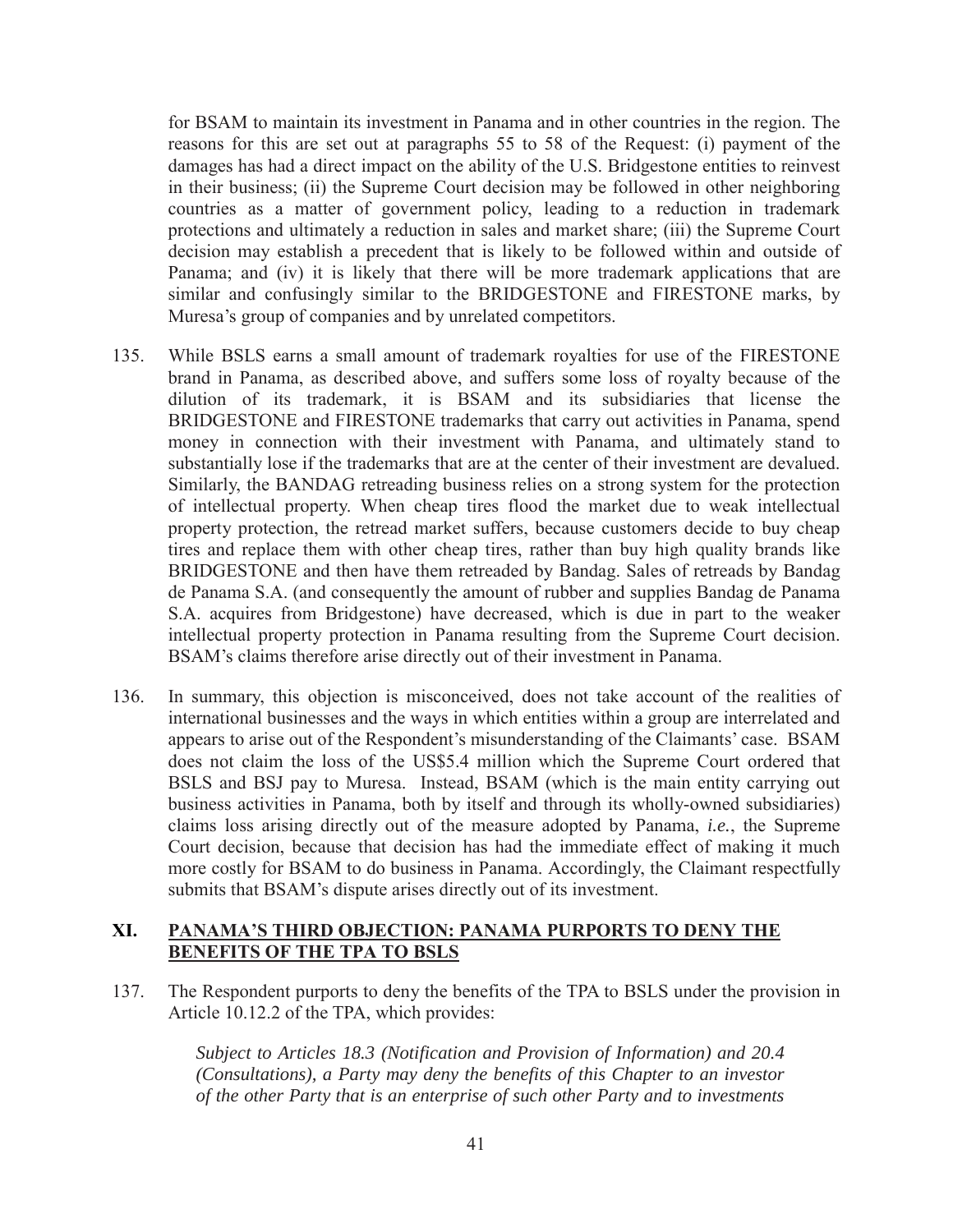*of that investor if the enterprise has no substantial business activities in the territory of the other Party, and persons of a non-Party, or of the denying Party, own or control the enterprise.*<sup>155</sup>

- 138. In order to effectively deny the benefits of the TPA to BSLS, the following requirements must be satisfied, pursuant to Article 10.12 of the TPA:
	- (a) Panama must have provided adequate notice to the United States of its intention to deny the benefits of the TPA to BSLS, pursuant to Article 18.3 of the TPA, and engaged in any consultations with the United States pursuant to Article 20.4 of the TPA;
	- (b) Panama must show that BSLS is owned or controlled by persons of a non-Party or of Panama; and
	- (c) Panama must show that BSLS has *"no substantial business activities"* in the United States.
- 139. BSLS is owned by a Japanese-incorporated entity, as the Claimants explained at paragraph 1 of the Request. Other than that, the requirements for denial of benefits have not been met by the Respondent. Panama's notification to the United States of its intention to deny the benefits of the TPA to BSLS was inadequate, since it was sent around one week before submitting its Objections, and when the current proceedings were underway, thereby depriving the United States of any meaningful opportunity to engage in the consultation procedure in the TPA before the Tribunal must consider this issue. The Respondent also cannot show that BSLS has *"no substantial business activities"* in the United States, having applied a set of random criteria to determine this issue (such as a search of online databases) rather than following the approach set out in case law and considering whether BSLS meets the criteria therein. In paragraphs 144 to 162 below, and in the witness statement of Thomas R. Kingsbury, the Claimants describe the relevant criteria, and provide the relevant evidence of BSLS's business activities in the United States.
	- A. Notification of intention to deny benefits to the US
- 140. As to the first requirement, Article 18.3 provides:

*1. To the maximum extent possible, each Party shall notify the other Party of any proposed or actual measure that the Party considers might materially affect the operation of this Agreement or otherwise substantially affect the other Party's interests under this Agreement.* 

*2. On request of the other Party, a Party shall promptly provide information and respond to questions pertaining to any actual or proposed measure, whether or not the other Party has been previously notified of that measure.*

<sup>155</sup> **Exhibit C-0117** – TPA, Art. 10.12.2.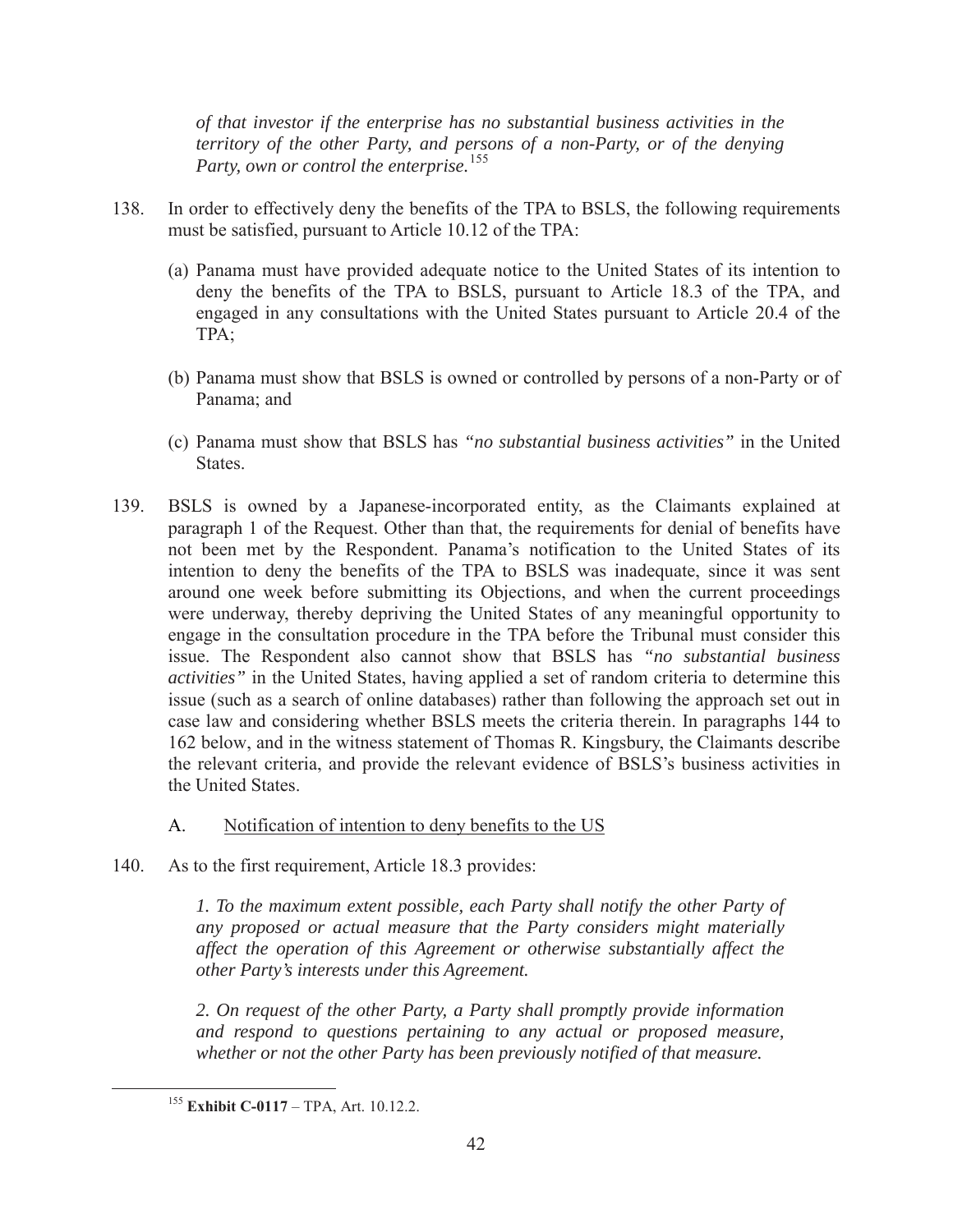*3. Any notification or information provided under this Article shall be without prejudice as to whether the measure is consistent with this Agreement.*<sup>156</sup>

- 141. Panama was required to provide advance notification to the United States of its intention to deny the benefits of the TPA to BSLS *"to the maximum extent possible."* The language of the TPA, *"to the maximum extent possible"* implies that the notifying party needed to do everything in its power to provide advance notice. This language must be contrasted with language in other agreements to which the United States is a party, such as the US-Korea Free Trade Agreement, which requires a denying party to notify "*to the extent practicable.*"<sup>157</sup> Here, the Respondent notified the United States by letter on 22 May 2017, <sup>158</sup> even though the Respondent has known about BSLS's involvement in this dispute for around twenty months—since at least 30 September 2015, when the Claimants wrote to Panama's Chief of International Trade Negotiations at the Ministry of Commerce and Industry, enclosing their notice of intent to submit a claim to arbitration under the TPA.<sup>159</sup> Even if the Respondent wanted to wait until it had received a request for arbitration before attempting to deny benefits to BSLS, it has had the Request since it was registered, on 28 October 2016, which is almost seven months before its notification to the United States. The Respondent certainly did not notify the United States as promptly as it could have done, and has provided no explanation either in the Objections or in the notice to the United States of the denial of benefits for the delay.
- 142. Indeed, Panama's delay in notifying the United States effectively deprives the United States of the opportunity to respond to Panama and engage in consultations on this important issue before it is considered by the Tribunal. This appears to be a tactical move on the part of the Respondent. In *Pac Rim v El Salvador*, the respondent notified the United States five months before invoking the denial of benefits provision in its jurisdictional objections. The United States accordingly had the opportunity to decide whether it wanted to engage in consultations with the Republic of El Salvador, and had the opportunity to submit a non-disputing Party submission.<sup>160</sup> In this case, since the United States was notified of the denial of benefits a mere one week before the Respondent submitted its Objections, and since the Respondent has elected to use an expedited procedure to deal with its jurisdictional objections (along with a truncated timetable for submissions) there has been no realistic or proper opportunity for the United States to engage in consultations with Panama before this issue falls to be determined by the Tribunal.

#### B. Ownership or Control by a Non-Party or by Panama

<sup>156</sup> **Exhibit C-0117** – TPA, Art. 18.3.

<sup>157</sup> **Exhibit C-0116** – US-Korea Free Trade Agreement, Article 11.11.2

<sup>158</sup> Objections ¶ 31 (citing **Exhibit R-013** - Notification of the Government of Panama to the Government of the United States of America of Denial of Benefits to Bridgestone Licensing Services, Inc. under Article 10.12.2 of the TPA).

<sup>159</sup> **Exhibit C-0043**; Request ¶ 81.

<sup>160</sup> **CLA-0018** – *Pac Rim v. El Salvador*, Jurisdictional Objections 4.51-4.62.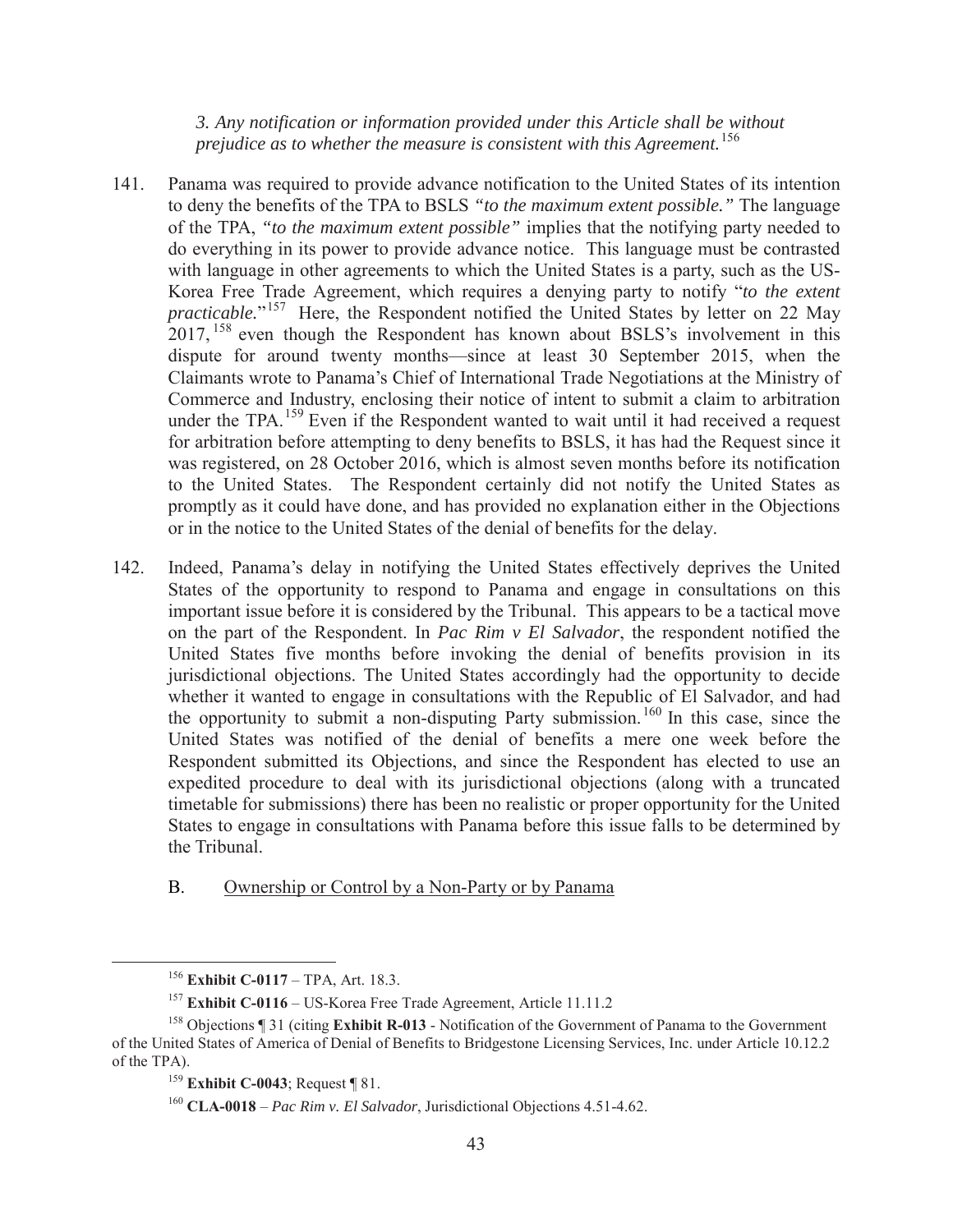- 143. As the Claimants stated in their Request, BSLS is an entity incorporated in Delaware, <sup>161</sup> and is a wholly-owned subsidiary of BSJ, which is incorporated in Japan.<sup>162</sup> Accordingly, the Claimants accept that BSLS meets this condition, but of course this alone cannot permit Panama to deny the benefits of the TPA to BSLS.
	- C. Substantial Business Activities in the United States
- 144. The Respondent cannot prove that BSLS lacks substantial business activities in the US.
- 145. *First*, the Claimants have asserted facts and evidence in their Request and the Letter to ICSID dated 25 October 2016 regarding BSLS's business activities in the United States. The Respondent ignores these completely, but as explained above, the Tribunal is required to assume that these facts are true for the purposes of determination of the Respondents' Objections. The asserted facts are as follows:
	- (a) At paragraph 4 of the Request, the Claimants stated, *"The Claimants are U.S. incorporated companies. BSLS is incorporated in the State of Delaware and BSAM is incorporated in the State of Nevada. Both Claimants maintain their principal place of business at 535 Marriott Drive, Nashville, Tennessee 37214, United States of America."* The Claimants exhibited BSLS's incorporation documents at **Exhibit C-0004**, which show that it has a Board of Directors, is duly constituted under the laws of the State of Delaware, and has a physical location in the United States. In *Pac Rim v El Salvador*, the tribunal held that a company with a substantial presence in the claimant's state would have a Board of Directors – the claimant in *Pac Rim* did not.<sup>163</sup>
	- (b) In the Claimants' letter to ICSID dated 25 October 2016, the Claimants described BSLS's ownership of the FIRESTONE trademark in Panama and the fact that the use of such trademark had been licensed to BSAM.<sup>164</sup> The Claimants exhibited a copy of the license agreement between BSLS and BSAM. <sup>165</sup> The license agreement is governed by U.S. law, a fact of which the Respondent is well aware, because this forms the basis of another of its objections: *"All of the "revenue sharing", "license," and "intellectual property" rights described in this document were created under U.S. law, are expressly governed by U.S. law, and are performed under U.S. law."*<sup>166</sup> Thus, on the Respondent's own case, BSLS is engaged in business activity in the United States, as it enters into contracts such as this one, which also includes a notice provision requiring notices under the contract to be delivered to BSLS at its address in the United States.<sup>167</sup>

 $161$  Request ¶ 4.

 $162$  Request 1.

<sup>163</sup> **CLA-0018** – *Pac Rim v. El Salvador*, Jurisdictional Objections ¶ 4.72.

<sup>164</sup> **Exhibit C-0103** – Letter to ICSID dated 25 October 2016, at 4.

<sup>165</sup> **Exhibit C-0048** – FIRESTONE Trademark License.

 $166$  Objections ¶ 18.

<sup>167</sup> **Exhibit C-0048** – FIRESTONE Trademark License § 22.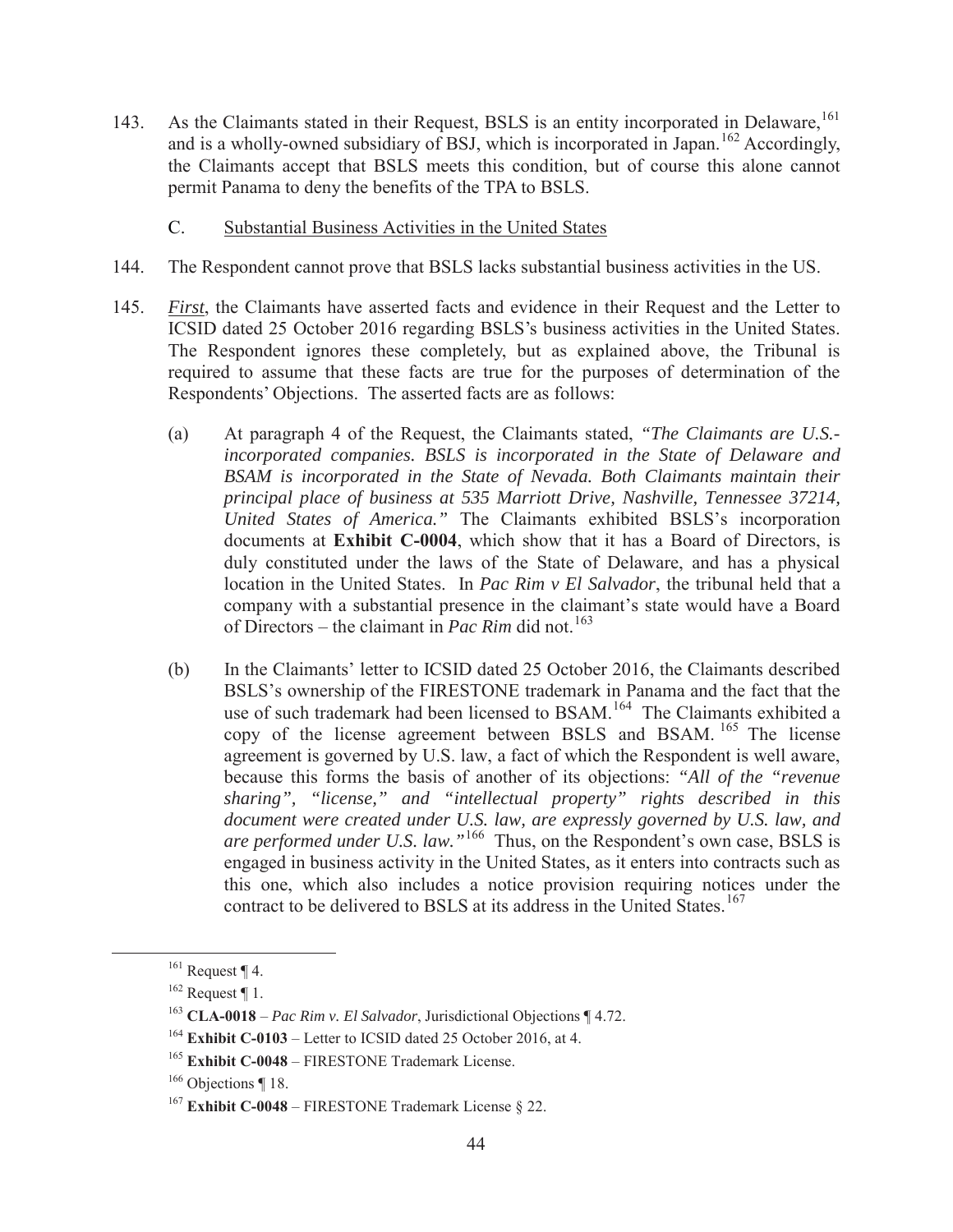- 146. *Second*, instead of addressing the facts and evidence described above, the Respondent asserts that no evidence on this question has been provided by the Claimants. Not only is this inaccurate, the Respondent attempts to deal with this by making unfounded factual assertions of their own regarding BSLS's business activities in the United States. As explained above, the Respondent is not entitled to do this, as it is limited by the procedure contained in Article 10.20.5. The Respondent says in its Objections, *"The only question that is not expressly answered in the Request for Arbitration is whether Bridgestone Licensing has "substantial business activities in the territory" of the United States."*<sup>168</sup> Since Panama chose not to provide advance notice of its purported denial of benefits to BSLS, the Claimants did not know that the Respondent would bring an objection on these grounds. Consequently, and unsurprisingly, they did not include detailed evidence or assertions of fact in the Request as to the business activities of BSLS (or BSAM) in the United States, because such information was not relevant to the facts and matters in dispute. However, the Claimants did provide certain evidence of BSLS's business activities and presence in the United States, which the Respondent has chosen to ignore, as described above.
- 147. Under the procedure in Article 10.20.5, (i) the Tribunal is required to assume that facts alleged in the Request are true, and (ii) the Respondent is not entitled to introduce new facts for determination by the Tribunal. The Claimants submit that the evidence already provided of BSLS's activities in the United States, as described above, should satisfy the Tribunal that denial of benefits is unavailable to Panama. Alternatively, if the Tribunal considers the evidence submitted by the Claimants in the Request, as supplemented by the letter to ICSID dated 25 October 2016, is insufficient for these purposes, then the Claimant submits that the Tribunal is unable to determine the Respondent's objection on this ground given that to do so, the Tribunal would need to consider the additional factual assertions made by the Respondent, which is not permitted under Article 10.20.5.
- 148. However, the Respondent takes a different view of the process under Article 10.20.5, as noted earlier, although it has refused to explain its position. Therefore, the Claimants set out in the following paragraphs additional evidence on BSLS's business activities in the United States, in the event that the Tribunal does consider it appropriate to make a determination on this issue at this stage.
- 149. The matter of whether a claimant lacks substantial business activities in its home State is the core factual question in a denial of benefits claim, and is intended to ensure that there is a *"bond of economic substance between the corporation and the state."* <sup>169</sup> Such economic bond is designed to exclude from arbitration those claimants that lack a *"factual business connection"* and operate merely as a *"mailbox"* or *"shell"* company in the territory of the host State, $1^{70}$  with the purpose that persons of a non-Party do not "*freeload*" off the rights granted under a treaty.<sup>171</sup>

<sup>&</sup>lt;sup>168</sup> Objections ¶ 31.

<sup>169</sup> **CLA-0035** – Dolzer and Schreuer, *Principles of International Investment Law* 55 (2d. ed. 2008).

<sup>170</sup> **CLA-0034** – Andrew Sinclair, *Substance of Nationality Planning in Investor-State Arbitration* 378.

<sup>171</sup> *Id.* at 385.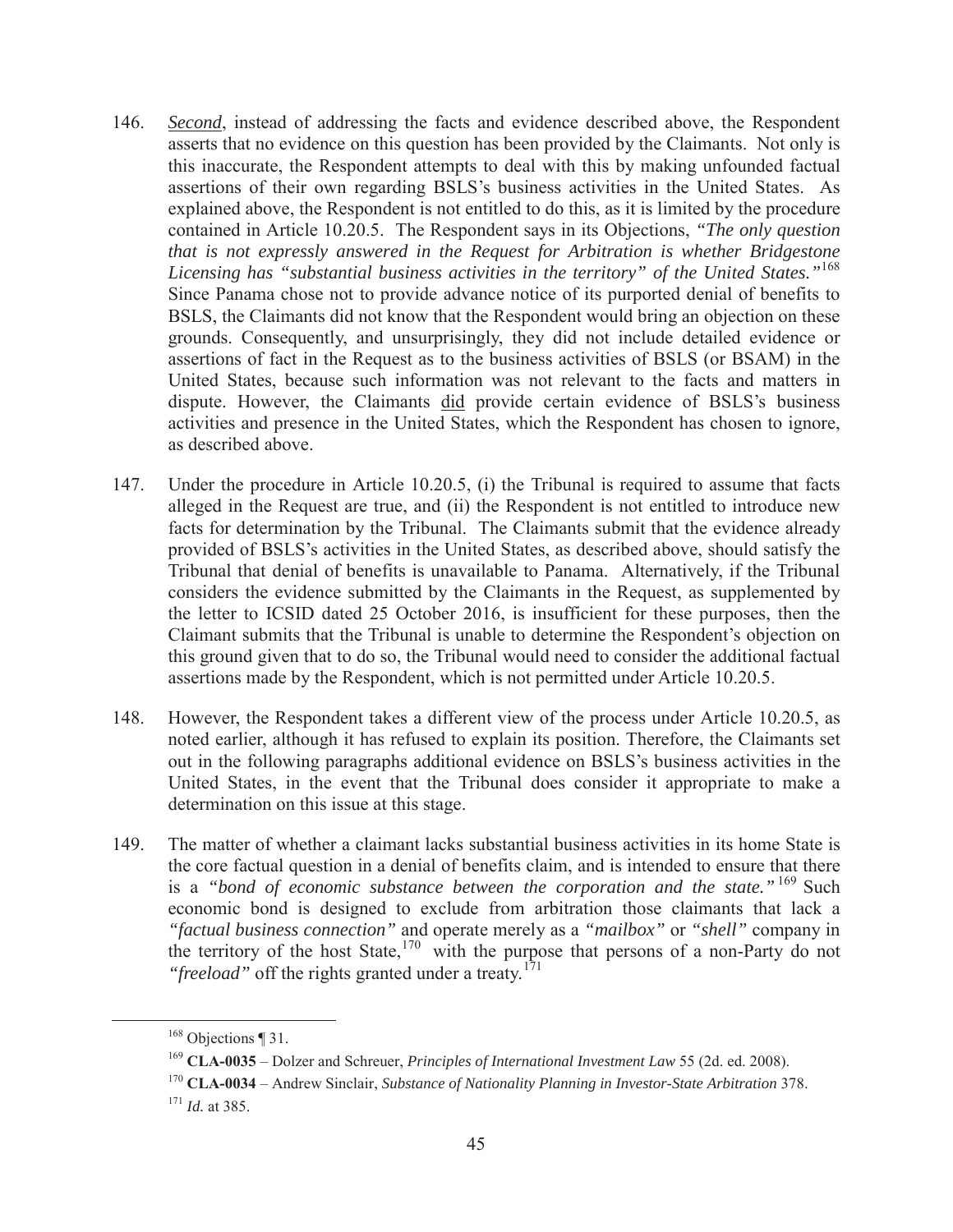- 150. Whether a company maintains "*substantial business activities*" in the host state has been the subject of extensive debate in prior disputes, and, as the Respondent notes, *"there is no bright-line standard for determining whether an enterprise has "substantial business activities" in a particular country."*<sup>172</sup> The Respondent cites the decision in *Pac Rim v. El Salvador*, but this award does not assist the Respondent as that case dealt specifically with a self-described "holding company."<sup>173</sup> While the tribunal did not make any pronouncements as to whether or not a holding company, by its nature, fails to meet the substantiality requirement, it nonetheless serves as a useful benchmark. The tribunal found that the claimant there was *"not a traditional holding company actively holding shares in subsidiaries but more akin to a shell company with no geographical location for its nominal, passive, limited and insubstantial activities."*<sup>174</sup> The tribunal referred to the claimant's witness evidence, which revealed that the claimant (i) did not have employees; (ii) did not lease office space; (iii) served only to hold assets of the company; (iv) did not have a bank account; and (v) did not have a board of directors.<sup>175</sup> Moreover, the tribunal noted that the claimant's activities in the U.S. were indistinguishable from those when it was registered in the Cayman Islands, suggesting no material territorial nexus with the United States apart from nationality.<sup>176</sup> As explained further below, these facts are materially different to BSLS's position and presence in the United States.
- 151. Denial of benefits was further considered in **CLA-0013 –** *Amto v. Ukraine.* In that case, the tribunal considered the position of a financial investment company with limited business activities in its state (Latvia), including holding shares in various companies, agreements and share certificates related to these investments, and a preliminary purchase agreement involving a real estate acquisition. In finding that the respondent could not deny the benefits of the Energy Charter Treaty ("**ECT**") to the claimant, the tribunal emphasized that the word *"'substantial' in this context means 'of substance, and not merely of form'. It does not mean 'large', and the materiality not the magnitude of the business activity is the decisive question."*<sup>177</sup> The tribunal concluded that the claimant engaged in substantial business activities because it conducted activities *"from premises in Latvia and employ[ed] a small but permanent staff."*<sup>178</sup> Additionally, the claimant paid taxes in Latvia, held a multi-currency account in a Latvian bank, and rented office space in Latvia. Similarly, as described further below, BSLS conducts business activities from Akron, Ohio, USA and Nashville, Tennessee, USA, pays federal and state taxes in the United States, and holds a bank account with JP Morgan Chase Bank in the United States.
- 152. The Respondent advances several factual assertions in its Objections which it claims proves that BSLS lacks *"substantial business activities"* in the United States. These facts are based on a review of *"a broad range of databases including corporate directories,*

 $172$  Objections ¶ 32.

<sup>173</sup> **CLA-0018** – *Pac Rim v. El Salvador*, Jurisdictional Objections ¶ 4.75.

<sup>174</sup> *Id*.

<sup>175</sup> *Id. ¶* 4.69.

<sup>176</sup> *Id.* ¶ 4.73.

<sup>177</sup> **CLA-0013** – *Amto v. Ukraine* ¶ 69.

<sup>178</sup> *Id*.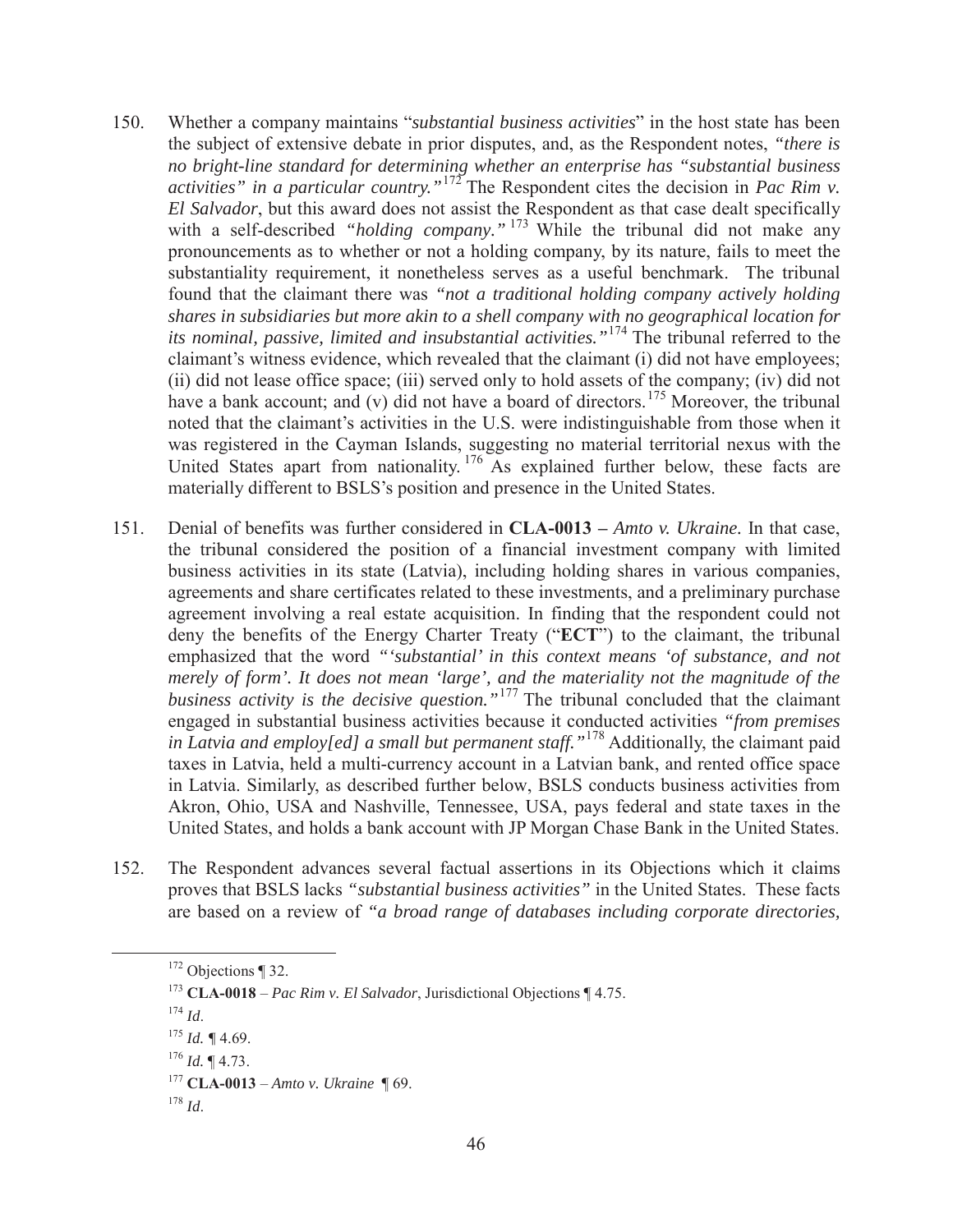*trade journals, and trademark registration databases,"* which according to the Respondent, show that BSLS does not have *"any business activities in the United States."*<sup>179</sup> The Respondent says that BSLS "*does not appear on the "Subsidiaries and Business Units" page of the Bridgestone Americas website, which is described as the "Regional Headquarters" and would presumably list all regional subsidiaries and Bridgestone Units*."<sup>180</sup> This is not so. The BSAM website lists a small number of its subsidiaries and does not provide a full structure chart of BSAM or BSJ. But the BSAM website would naturally only list subsidiaries of BSAM, and since BSLS is not a subsidiary of BSAM, it is hardly surprising that BSLS is not mentioned. As the Claimants stated at paragraph 1 of the Request, BSLS is a wholly-owned subsidiary of BSJ, and so is BSAM. The two companies are sister companies with a common parent.

- 153. The Respondent has the burden of proving that the Claimant has no *"substantial business activities"* in the United States. The relevant standard is not whether or not BSLS appears in the selection of databases that the Respondent has apparently searched, or the volume of BSLS's activity as compared with BSAM. As explained below, when considered in relation to the sorts of criteria that previous tribunals have looked at in denial of benefits cases (rather than the arbitrary selection of criteria the Respondent has advanced), it is abundantly clear that BSLS easily meets this requirement.
- 154. As discussed by Thomas R. Kingsbury, Assistant Secretary of BSLS, BSLS is a U.S. company that is incorporated in Delaware and maintains a registered address in Nashville, Tennessee, USA.<sup>181</sup> The company *"owns the intellectual property rights to the FIRESTONE trademark, as well as other FIRESTONE-related trademarks, registered in countries around the world.*"<sup>182</sup> As the owner of this intellectual property, BSLS must manage these trademarks on a coordinated basis, and it does so from the United States: it registers trademarks, it monitors its trademarks and the registration of competing trademarks, and it protects its trademarks by engaging in court processes in various jurisdictions, such as the one in Panama involving Muresa that was the precursor to the Supreme Court decision. <sup>183</sup> The structuring of Bridgestone's business in this way is historical. As explained at paragraph 10 of the Request, BSJ acquired the Firestone Tire & Rubber Company, an Ohio-based business which owned the FIRESTONE brand in 1988. On the acquisition BSJ retained the corporate structure which had all of the non-United States FIRESTONE trademarks held and administered by one company, and therefore transferred all of the non-United States FIRESTONE trademarks to BSLS.<sup>184</sup>
- 155. BSLS has a Board of Directors, the members of which change from time to time. The current Board of Directors consists of Mr. Mistsuru Araki, Mr. Tomoki Akiyama, and Mr. Michinobu Matsumoto. Messrs. Araki and Matsumoto are based in Tokyo, Japan, and Mr.

BSLS).

 $179$  Objections ¶ 33 (emphasis added).

<sup>&</sup>lt;sup>180</sup> Objections, n.112.

<sup>181</sup> Witness Statement of Thomas R. Kingsbury ¶ 3 (citing **Exhibit C-0078 -** Articles of Incorporation for

<sup>182</sup> *Id.* ¶ 8.

 $^{183}$  *Id.* **¶** 9-13.

 $184$  *Id.* 11.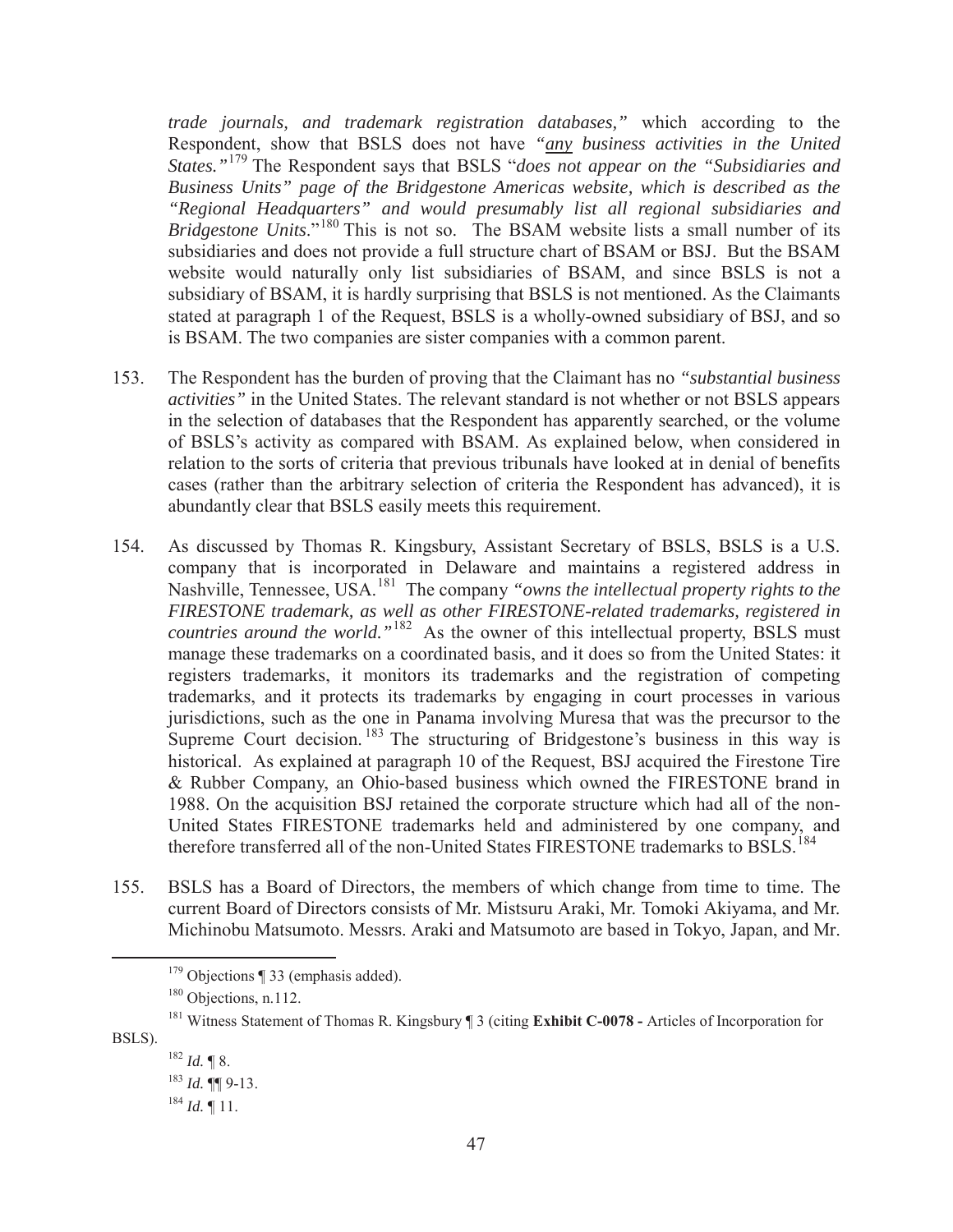Akiyama is based at BSLS's headquarters in Nashville, Tennessee.<sup>185</sup> While they do not typically have annual meetings, the directors hold regular telephone conferences to discuss business and strategy.<sup>186</sup> The Board of Directors have issued written resolutions which authorize them to take various actions on behalf of the company, such as executing contracts and strategizing regarding lawsuits in which BSLS is involved.<sup>187</sup>

- 156. The Claimants exhibited one contract to which BSLS is a party when they submitted their letter to ICSID dated 25 October 2016, as discussed above at paragraph 8.<sup>188</sup> In addition to this contract, BSLS is also a party to a number of other contracts with many U.S. based counterparties, such as Microsoft and Mattel.<sup>189</sup> A table summarizing these agreements is included in **Appendix A** of the Witness Statement of Thomas R. Kingsbury dated 21 July 2017. <sup>190</sup> As Mr. Kingsbury explains at paragraph 14 of his witness statement, some of BSLS's contracts are license agreements pursuant to which BSLS earns royalties (which are paid into BSLS's U.S. bank account), and others are product placement agreements (*i.e.*, no royalty is paid to BSLS but the FIRESTONE trademark is used by companies such as Microsoft in video games, which serves as a form of advertising for FIRESTONE). According to BSLS's financial statements, between 2014 and 2016, BSLS generated a total of USD \$18,448,801 in trademark-related income.<sup>191</sup>
- 157. There are officers of BSLS, including Mr. Kingsbury (Assistant Secretary) and Mr. Crothers (Assistant Treasurer), who are U.S. citizens based in the United States.<sup>192</sup> All of the Bridgestone entities work closely together. Accordingly, even though Mr. Kingsbury is employed by BSAM, ever since he joined the company, part of his duties have involved work for BSLS.<sup>193</sup> As described above in paragraph 154, BSLS's role is to register, maintain and protect the FIRESTONE trademark held in foreign jurisdictions. To this end, since the company's inception (and dating back to the Firestone Tire & Rubber Company days), BSLS has retained the New York law firm, Ladas & Parry LLP, to monitor its trademarks and to supervise any necessary local proceedings.<sup>194</sup> Ladas & Parry provide a trademark monitoring service to BSLS called "Watch Services" which tracks trademark registrations around the world, and allows BSLS to find out whether competing trademarks have been registered. If trademark opposition actions are required, Ladas & Parry may instruct local counsel on BSLS's behalf with respect to appropriate

 $185$  *Id.* ¶ 4.

<sup>186</sup> *Id.* 

<sup>187</sup> *Id.* (citing various resolutions of the BSLS Board of Directors: **Exhibit C-0079**, **Exhibit C-0080**, **Exhibit C-0081**, **Exhibit C-0082**, and **Exhibit C-0083**).

<sup>188</sup> **Exhibit C-0048**.

<sup>189</sup> Witness Statement of Thomas R. Kingsbury ¶¶ 14-16 (citing **Exhibit C-0089** – Licensing Agreements); *see also* **Exhibit C-0090** Microsoft Licensing Agreement and **Exhibit C-0091 -** Mattel Licensing Agreement.

<sup>190</sup> *Id.* **Appendix A**.

<sup>191</sup> *Id.* ¶ 17 (citing **Exhibit C-0092 -** BSLS Financial Statements for 2014 to 2016). BSLS's financial statements show that the company had income of US\$7,665,330 in 2014, US\$5,762,590 in income in 2015, and US\$5,020,881 in 2016. *Id.*

<sup>&</sup>lt;sup>192</sup> *Id.* ¶ 5 (citing **Exhibit C-0084** – passport photocopies for Thomas R. Kingsbury and James Crothers).  $^{193}$  *Id.* **¶** 9-13.

<sup>194</sup> *Id.* ¶ 11 (citing **Exhibit C-0088** – Ladas & Parry payment documentation).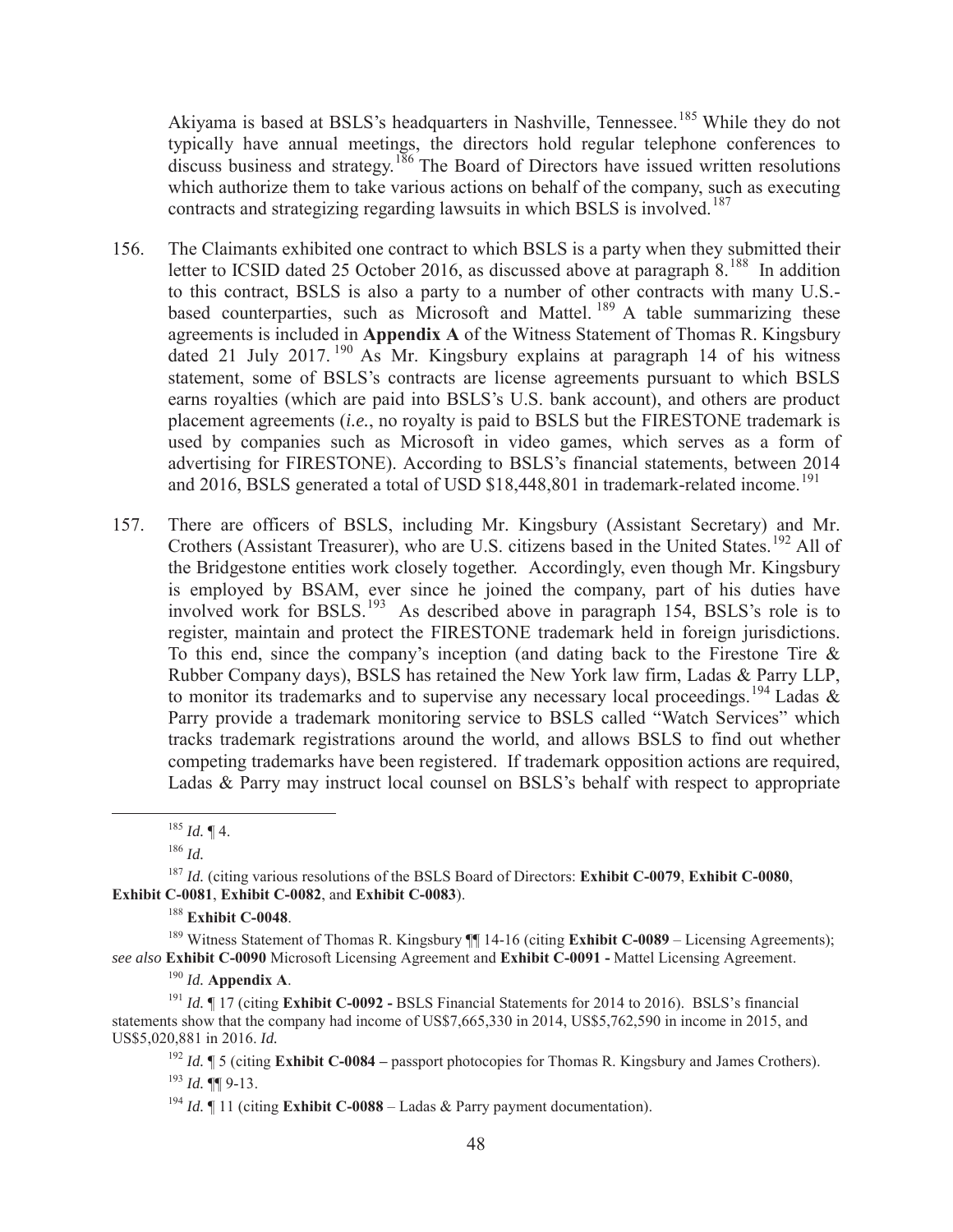action—such was the case in Panama where Ladas & Parry instructed local firm Benedetti & Benedetti for the trademark opposition action against Muresa. <sup>195</sup> Mr. Kingsbury provided similar intellectual property law services for BSLS and has overseen the relationship with Ladas & Parry. Between 2010 and 2013, Mr. Kingsbury did most of the legal work for BSLS with the assistance of an intellectual property attorney and paralegal from the law firm of Ulmer Berne LLP.<sup>196</sup> In 2013, BSLS engaged an intellectual property lawyer from Akron, Ohio-based law firm Emerson Thomson Bennett to work on a part-time basis (three days a week) for BSLS. That lawyer, Ms. Mallory Smith, has continued to work for BSLS on the same basis since then.<sup>197</sup>

- 158. BSLS also retains the services of another law firm in New York, Pillsbury Winthrop Shaw Pittman LLP, which provides corporate legal services for BSLS, such as the filing of state reporting requirements and the preparation and filing of board resolutions.<sup>198</sup>
- 159. BSLS pays for these legal expenses from its U.S. bank account with JP Morgan Chase, which is based in San Antonio, Texas.<sup>199</sup> These expenses include legal services and litigation fees (such as the fees expended in the Panama civil damages litigation and subsequent investor-state arbitration), intra-company loans, and corporate fees (*e.g.*, filings with the Delaware Franchise Tax Board and Annual Reports with the Tennessee Secretary of State).<sup>200</sup> BSLS also operates out of the same office in Nashville as BSAM, where Mr. Akiyama and Mr. Crothers are based, and pays a "handling fee" to BSAM for shared services, such as accounting.<sup>201</sup>
- 160. BSLS also pays U.S. federal, state, and local taxes from the same bank account.<sup>202</sup> These tax filings are managed internally within BSLS in Nashville, Tennessee by Mr. Crothers and Mr. Akiyama who serve as BSLS's Assistant Treasurer and Treasurer, respectively. Between 2013 and 2015, BSLS paid US\$4,795,390 in federal taxes alone (specifically, US\$1,909,112 (2013), US\$1,714,792 (2014), and US\$1,171,486 (2015)).<sup>203</sup> This is in addition to state and local taxes, which, according to BSLS's financial statements, totaled US\$303,233 between 2014 to 2016.<sup>204</sup>
- 161. Lastly, profits generated by BSLS are reinvested by the company into the FIRESTONE intellectual property portfolio in the form of brand enhancement initiatives through collaborative initiatives with similar entities within the Bridgestone family of companies,

 $^{202}$  *Id.*  $\blacksquare$  18.

*<sup>195</sup> Id*. ¶¶ 11-13.

<sup>196</sup> *Id.* ¶ 10 (citing **Exhibit C-0087** – Ulmer Berne agreement).

<sup>197</sup> *Id.* ¶ 10 (citing **Exhibit C-0086 -** Legal Representation agreements for Mallory Smith).

<sup>198</sup> *Id.* ¶ 7 (citing **Exhibit C-0085** - Invoices from Pillsbury Winthrop Shaw Pittman LLP).

<sup>199</sup> *Id.* ¶¶ 17-19 (citing **Exhibit C-0093** – JP Morgan Chase Bank Account Record).

<sup>200</sup> *Id. ¶* 19 (citing **Exhibit C-0092 -** BSLS Financial Statements for 2014 to 2016).

<sup>&</sup>lt;sup>201</sup> *Id.* Between 2014 and 2016, BSLS had a total of USD \$12,321,030 in expenses.

<sup>203</sup> *Id* (citing **Exhibit C-0094** – BSLS Corporate Tax Declaration (Form 8453-C))

<sup>204</sup> *Id.* (citing **Exhibit C-0092 -** BSLS Financial Statements for 2014 to 2016).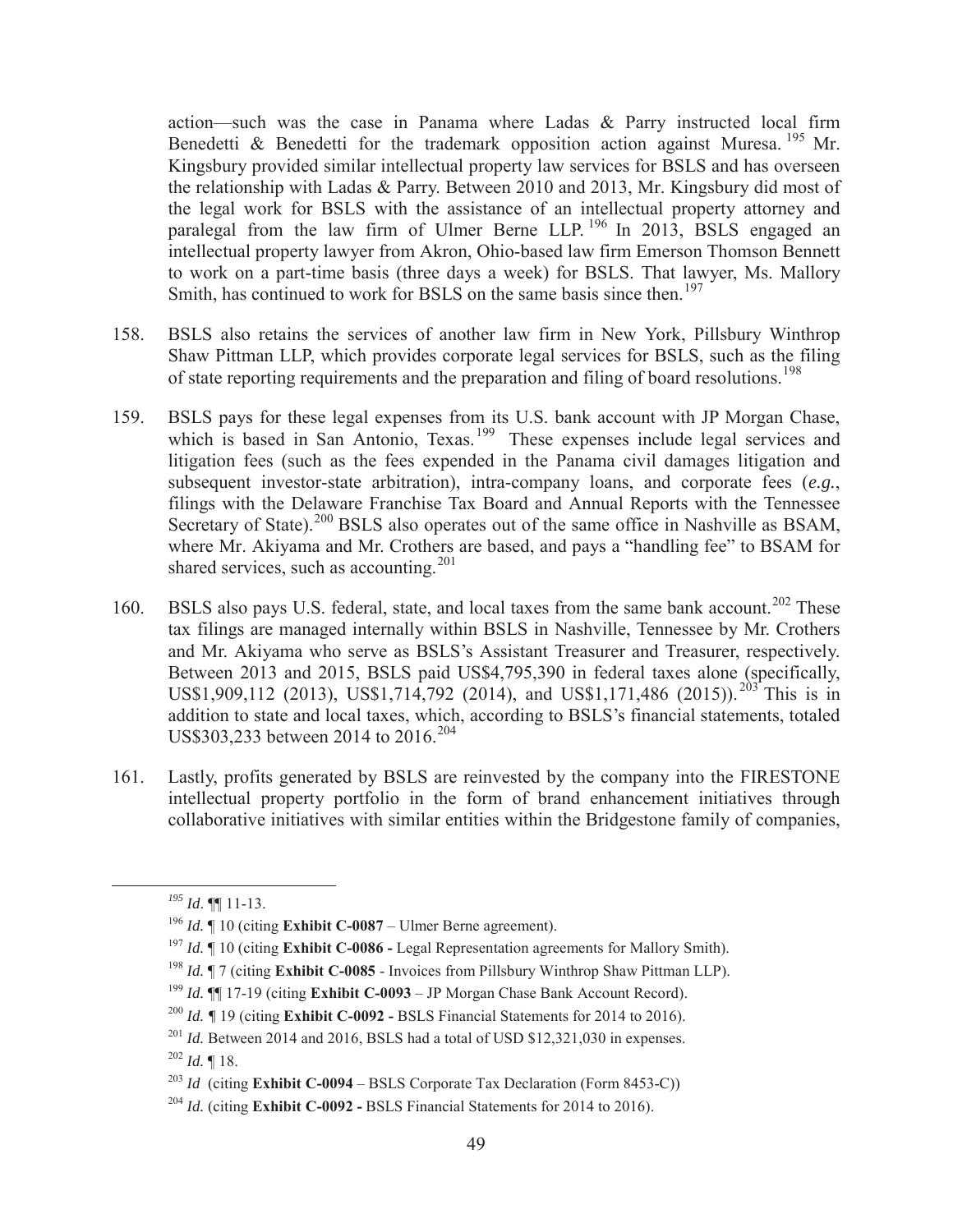such as Bridgestone Brands LLC (the entity that manages the FIRESTONE trademark portfolio inside the United States).  $205$ 

- 162. In summary, it is clear that BSLS has *"substantial business activities"* within the United States for the following reasons:
	- 1. BSLS has a Board of Directors, who pass resolutions, are empowered to act on behalf of the company, and meet regularly by teleconference to discuss company issues and strategy. One member of the Board of Directors is located in the United States.<sup>206</sup> This contrasts with the claimant in *Pac Rim v El Salvador*, which did not have a board of directors.<sup>207</sup>
	- 2. BSLS owns intellectual property assets in foreign jurisdictions. It administers these assets on a coordinated basis from the United States – applying for registrations, monitoring the markets in the various jurisdictions, and protecting its trademarks by engaging in trademark opposition actions as necessary. <sup>208</sup> This is similar to the claimant in **CLA-0013 –** *AMTO v Ukraine*, which did various activities in its home state relating to its investments.<sup>209</sup>
	- 3. BSLS has officers based in the United States who are U.S. citizens who perform specific functions for BSLS. These include Mr. Kingsbury, who is Assistant Secretary of BSLS and who currently spends up to  $10\%$  of his time on BSLS matters.<sup>210</sup> This contrasts with the claimant in *Pac Rim v El Salvador*, which did not have any employees. $^{211}$
	- 4. BSLS does the necessary legal work itself, through Bridgestone personnel who, although not officially employed by BSLS, are required to spend a certain portion of their time on BSLS's business.<sup>212</sup> This is similar to the claimant in *AMTO v Ukraine*, which conducted activities from its premises and employed a *"small but permanent staff."*<sup>213</sup>
	- 5. BSLS also currently engages external counsel, including, (i) Pillsbury Winthrop Shaw Pittman LLP in New York to deal with corporate matters; (ii) Ladas & Parry LLP in New York to deal with intellectual property matters; and (iii) Emerson Thomson Bennett in Ohio, which provides a lawyer who has been seconded to BSLS for four years to deal with intellectual property matters. Also, in the past, BSLS retained an

<sup>205</sup> *Id.* 20 (citing **Exhibit C-0097 -** Firestone Global Brand Position Funding Proposal).

 $^{206}$  *Id.* ¶ 4.

<sup>207</sup> **CLA-0018** – *Pac Rim v. El Salvador*, Jurisdictional Objections ¶ 4.69.

 $208$  Thomas R. Kingsbury Witness Statement ¶ 8.

<sup>209</sup> **CLA-0013** – *Amto v. Ukraine* ¶ 69.

<sup>&</sup>lt;sup>210</sup> Thomas R. Kingsbury Witness Statement ¶ 9.

<sup>211</sup> **CLA-0018** – *Pac Rim v. El Salvador*, Jurisdictional Objections ¶ 4.69.

<sup>&</sup>lt;sup>212</sup> Thomas R. Kingsbury Witness Statement  $\P$  10.

<sup>213</sup> **CLA-0013** – *Amto v. Ukraine* ¶ 69.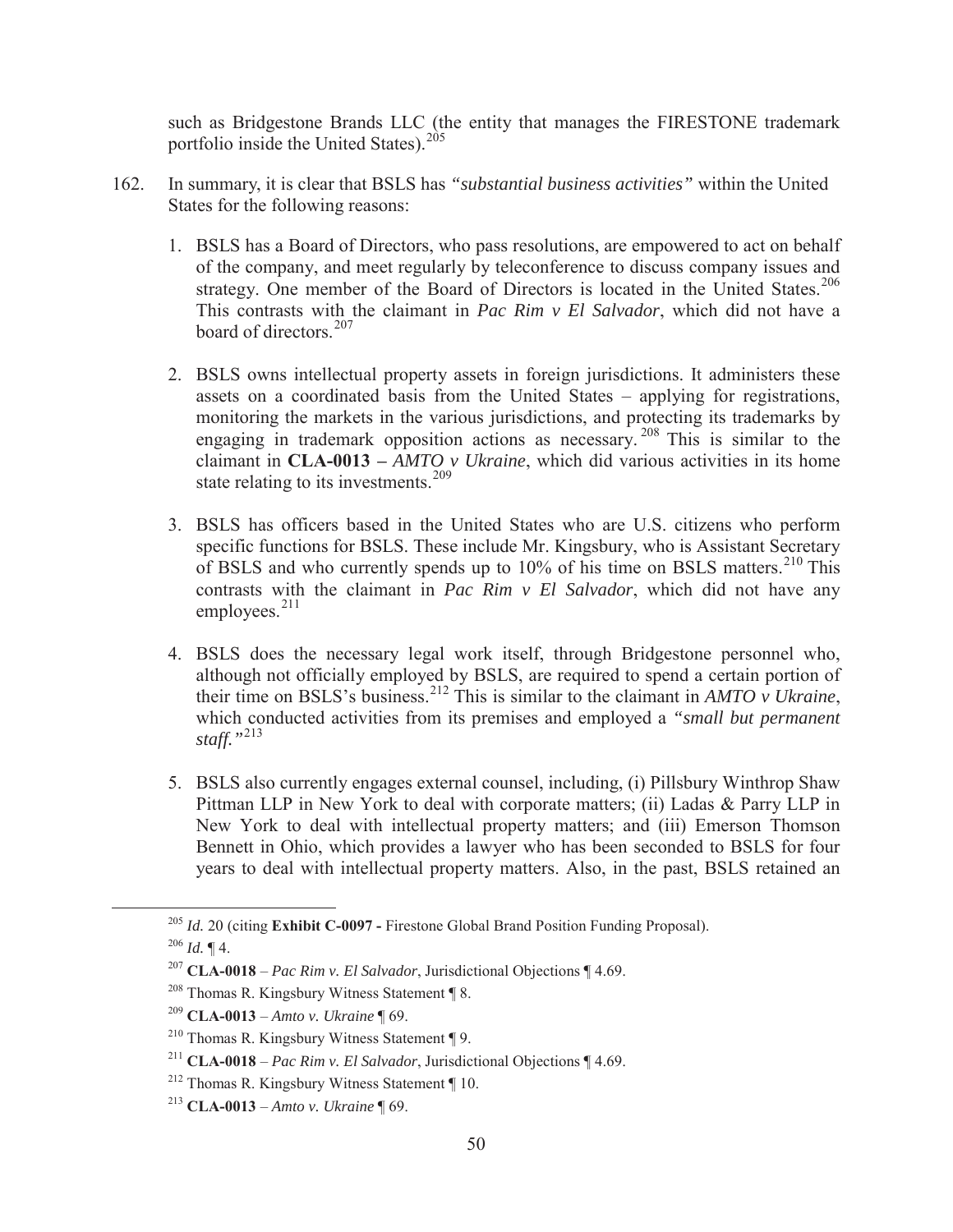attorney and a paralegal from the intellectual property law firm Ulmer Berne. All of these activities are similar to, if not more substantial than, the activities engaged in by the claimant in *AMTO v Ukraine*, which conducted activities from its premises and employed a *"small but permanent staff"*. 214

- 6. BSLS enters into contracts with U.S. and foreign companies which are governed by U.S. law. It earns royalties on some of these contracts. This is similar to the claimant in *AMTO v Ukraine*, which had various agreements related to its investments,  $215$  and contrasts with the claimant in *Pac Rim v El Salvador* which only held assets and did nothing with them. $^{216}$
- 7. BSLS has a U.S. bank account with JP Morgan Chase into which royalties are paid, and out of which expenses including legal fees are paid. <sup>217</sup> This is similar to the claimant in *AMTO v Ukraine*, <sup>218</sup> and contrasts with the claimant in *Pac Rim v El Salvador*, which did not have a U.S. bank account.<sup>219</sup>
- 8. BSLS pays taxes in the United States. Between 2013 and 2016, BSLS paid US\$4,795,390 in federal taxes, and approximately US\$303,233 in state and local taxes between 2014 and 2016.<sup>220</sup> This is similar to the claimant in *AMTO v Ukraine*, which paid taxes in its home state. $221$
- 9. BSLS has its office at 535 Marriott Drive, Nashville, Tennessee, USA and pays a handling fee to BSAM for its shared services. This is similar to the claimant in *AMTO v Ukraine*, which leased office space in its home state,<sup>222</sup> and contrasts with the claimant in *Pac Rim v El Salvador*, which did not lease any office space.<sup>223</sup>
- 10. BSLS has been located in the United States since its formation, performing the same function. This contrasts with the claimant in *Pac Rim v El Salvador*, which had previously been registered in the Cayman Islands, and there had been no change in its activities when it moved to the United States.<sup>224</sup>

<sup>224</sup> *Id.* ¶ 4.73.

<sup>214</sup> *Id*.

 $^{215}$  *Id.* 

<sup>216</sup> **CLA-0018** – *Pac Rim v. El Salvador*, Jurisdictional Objections ¶ 4.69.

<sup>217</sup> Witness Statement of Thomas R. Kingsbury ¶¶ 17-19 (citing **Exhibit C-93** – JP Morgan Chase Bank Account Record).

<sup>218</sup> **CLA-0013** – *Amto v. Ukraine* ¶ 69.

<sup>219</sup> **CLA-0018** – *Pac Rim v. El Salvador*, Jurisdictional Objections ¶ 4.69.

<sup>220</sup> Witness Statement of Thomas R. Kingsbury ¶ 18 (citing **Exhibit C-94 -** BSLS Corporate Tax Declaration (Form 8453-C)). 221 **CLA-0013** – *Amto v. Ukraine* ¶ 69.

 $^{222}$  *Id.* 

<sup>223</sup> **CLA-0018** – *Pac Rim v. El Salvador*, Jurisdictional Objections ¶ 4.69.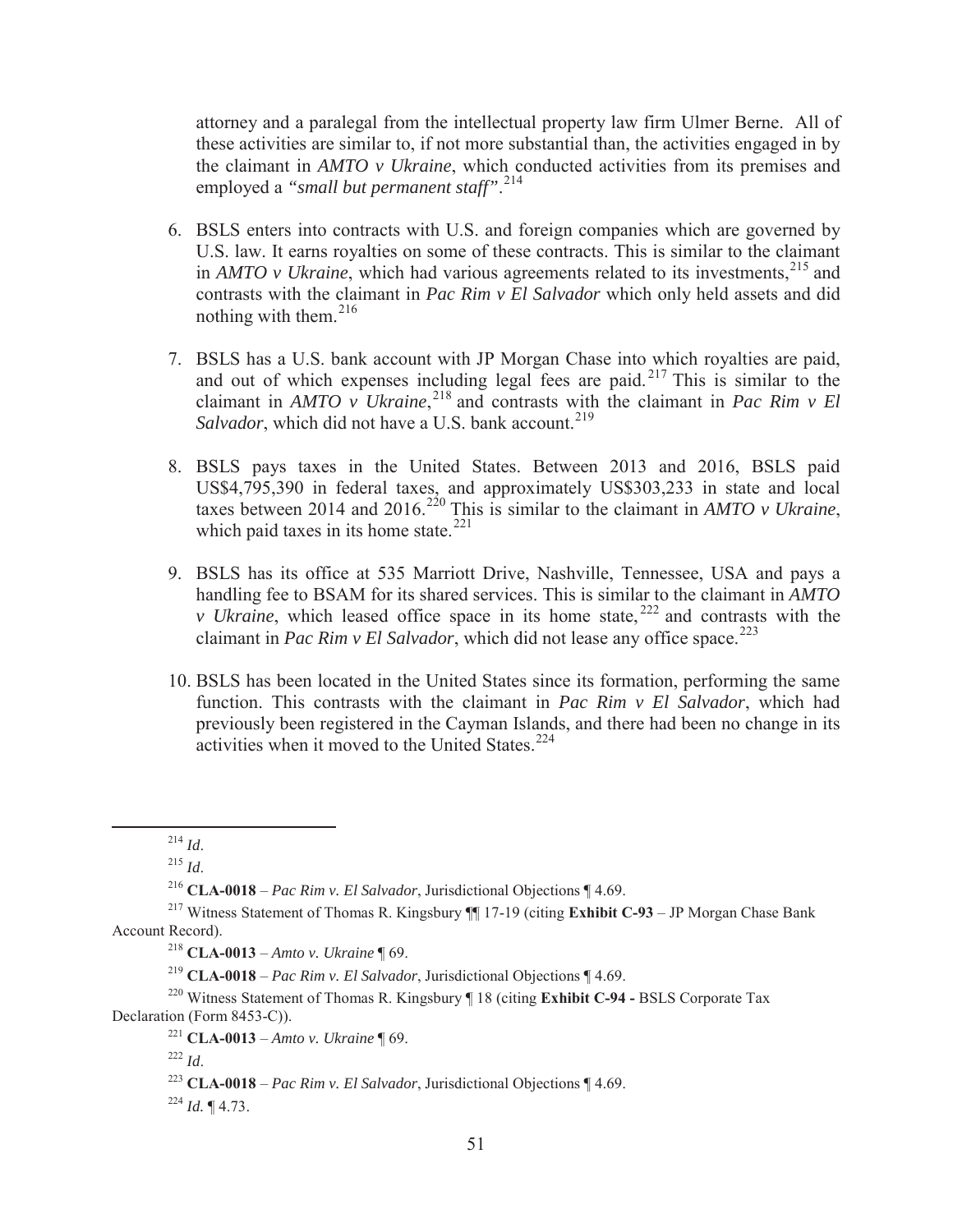#### D. Conclusion

163. Accordingly, Panama has failed to show that the requirements for denial of the benefit of the TPA to BSLS are satisfied. Specifically, (i) the Respondent did not provide advance notice *"to the maximum extent possible"* to the United States of its intention to deny the benefits of the TPA to BSLS, and (ii) the Respondent has failed to show that BSLS lacks *"substantial business activities"* in the United States. Therefore, the Tribunal should dismiss the Respondent's objection, and should find that the Respondent is not permitted to deny the benefits of the TPA to BSLS.

#### **XII. PANAMA'S FOURTH OBJECTION: BSLS'S ALLEGED ABUSE OF PROCESS**

- 164. The Respondent argues that BSLS's claims amount to an abuse of process. This section of the Objections is vague and confused, but as far as the Claimants can make out, the alleged abuse of process arises because BSLS is said to have manipulated its own nationality, the nationality of the investment and/or the nationality of the claim.<sup>225</sup> BSLS is said to have done this by choosing to pay the Supreme Court damages award, in order to incur loss to allow it to make a claim, but due to Panama's denial of benefits, it is not entitled to bring such claim. As set out below, these arguments are illogical and meritless: in particular, the Respondent conveniently ignores that the Supreme Court held BSLS jointly and severally liable for the damages award, and therefore BSLS did not force itself to incur loss – Panama did that with its Supreme Court decision.
- 165. This objection seems to be tacked on as an afterthought, and is predicated on the success of the Respondent's denial of benefits argument, which, as explained above, cannot succeed. Consistent with the approach taken in the rest of its Objections, the Respondent does not set out the legal basis for its abuse of process objection, or explain what the applicable standard of review should be.
- 166. An allegation of abuse of process should not be made lightly, and the Respondent has a high bar to meet. The tribunal in *Phillip Morris v. Australia* recently reviewed case law on abuse of process at length, and stated:

*[I]t is clear, and recognised by all earlier decisions that the threshold for finding an abusive initiation of an investment claim is high. It is equally accepted that the notion of abuse of process does not imply a showing of bad faith. Under the case law, the abuse is subject to an objective test and is seen in the fact that an investor who is not protected by an investment treaty restructures its investment in such a fashion as to fall within the scope of protection of a treaty in view of a specific foreseeable dispute*. 226

167. It is true that some tribunals have declined jurisdiction over a claimant who has engaged in *"abuse of process,"* which is a legal device intended to address the issue of *"nationality planning"* or *"treaty shopping."* These actions may not be illegal or

 $225$  Objections ¶ 38.

<sup>226</sup> **CLA-0022** – *Philip Morris v. Australia* ¶ 539.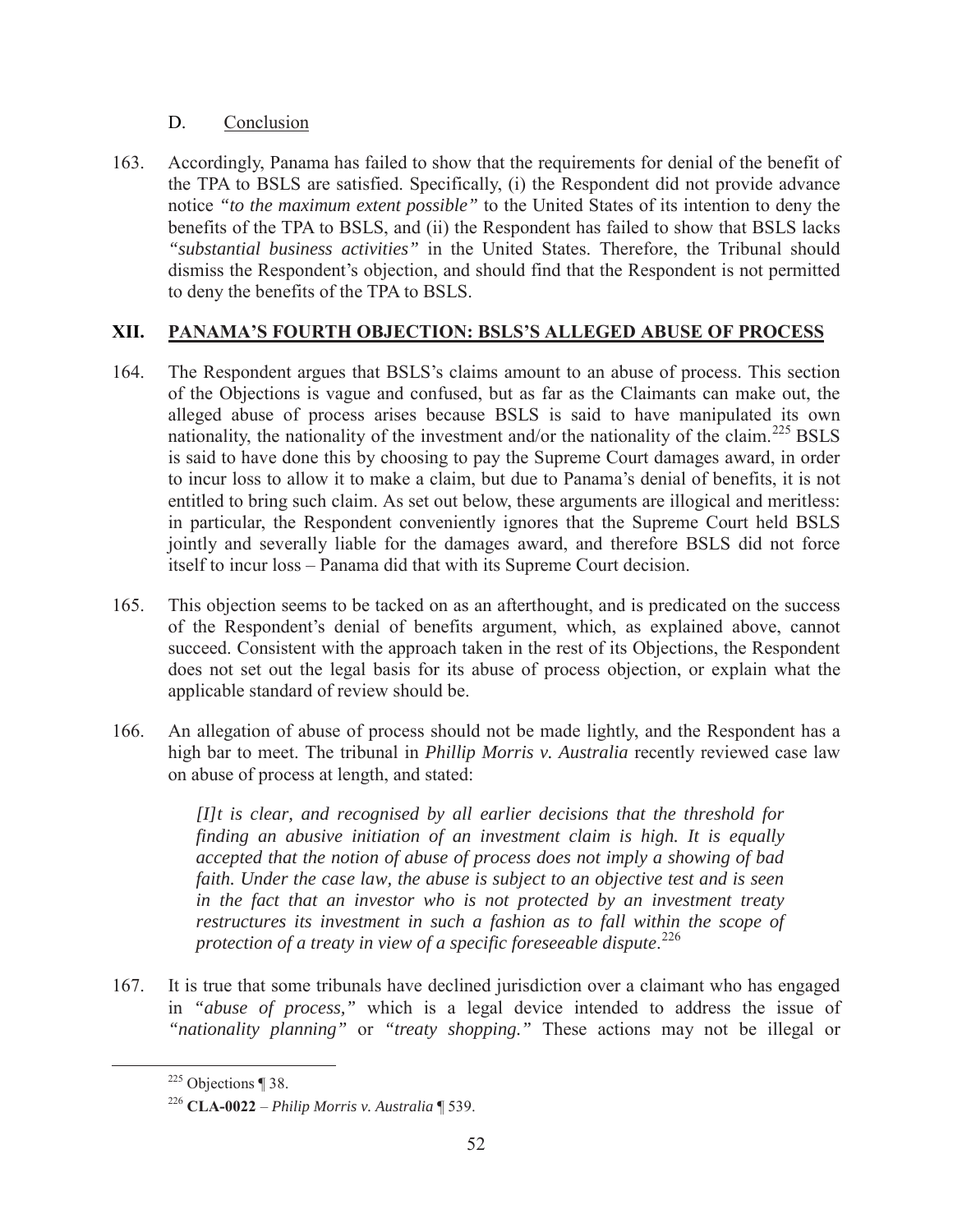unethical, but certain tribunals have held that a "*state may regard corporate structuring for the purposes of obtaining advantages from treaties as undesirable and take appropriate measures against it*." <sup>227</sup> The tribunal in *Philip Morris v. Australia* formulated the test for abuse of process as follows:

*[T]he initiation of a treaty-based investor-State arbitration constitutes an abuse of rights (or an abuse of process, the rights abused being procedural in nature) when an investor has changed its corporate structure to gain the protection of an investment treaty at a point in time when a specific dispute was foreseeable. The Tribunal is of the opinion that a dispute is foreseeable*  when there is a reasonable prospect, as stated by the Tidewater tribunal, that *a measure which may give rise to a treaty claim will materialise.*<sup>228</sup>

168. The Respondent does not attempt to set out any test for abuse of process, much less apply it to the facts, and simply states vaguely:

> *[I]f a jurisdictional defect exists at the time a dispute arises, a claimant cannot simply take matters into its own hand and "fix" the effect unilaterally by manipulating its own nationality, the nationality of the investment, or the nationality of the claim. It is widely considered an abuse of process for a claimant to proceed in that manner. Yet, that is precisely what Bridgestone*  Licensing has done."<sup>229</sup>

The Respondent fails clearly to specify why there is said to be a jurisdictional defect, or which of the abuses BSLS is said to have committed. It cannot be said that BSLS *"manipulated"* its own nationality, because BSLS is and always has been a USincorporated company, and its corporate nationality long predates this dispute.  $^{230}$  It cannot be said that BSLS manipulated the *"nationality of the investment"* because the investment is and always was Panamanian. As best the Claimants can discern, the Respondents appear to argue for the third item, that the nationality of the claim has been manipulated, arguing that: (i) BSLS could not submit a claim under the TPA in 2015 and *"much of 2016"* because the damages assessed by the Supreme Court had not been paid; (ii) it would have been *"logical"* for BSJ to have made the payment because BSLS *"is a shell company with no discernible assets of its own"*, but if BSJ paid then it would not have been able to bring an investment treaty claim as it is not covered by any treaty; (iii) therefore BSLS made the payment in order to put it *"in a better position to claim "loss or damage""*; and (iv) in so doing, BSLS *"attempted to manipulate the nationality of the claim after the dispute had already materialized, in an attempt to create a basis for jurisdiction where none otherwise existed.*<sup>"231</sup> This argument is incoherent.

<sup>227</sup> **CLA-0035** – Dolzer & Schreuer, *Principles of International Investment Law* 52.

<sup>228</sup> **CLA-0022** – *Philip Morris v. Australia* ¶ 554.

 $229$  Objections ¶ 38.

<sup>230</sup> Witness Statement of Thomas R. Kingsbury ¶ 3 ("*BSLS was duly incorporated under the laws of the State of Delaware on September 10, 2001."* (citing **Exhibit C-0078** – Articles of Incorporation for BSLS)).

 $231$  Objections ¶ 40-42.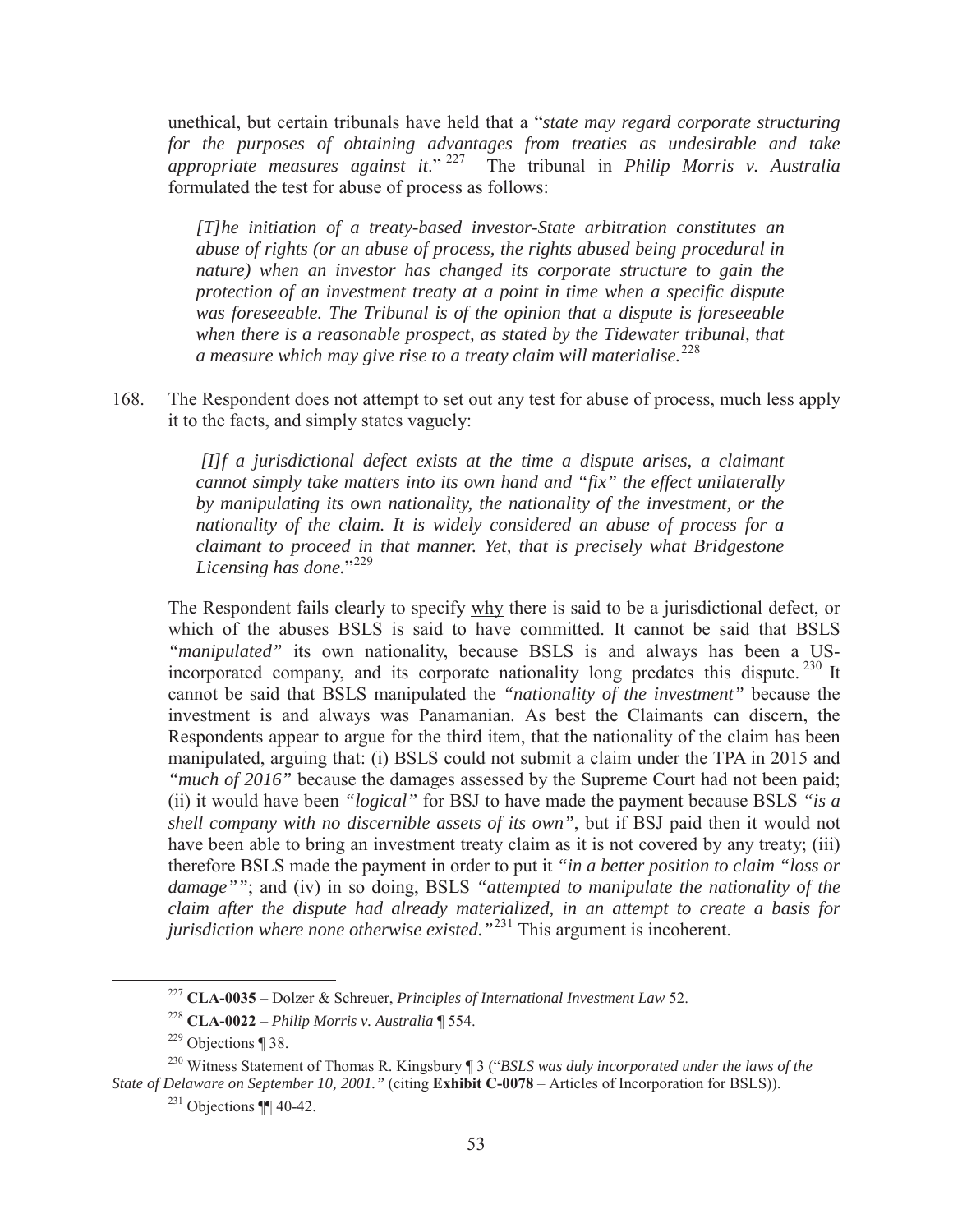- 169. *First*, the Respondent argues that *"in order to submit a claim under the TPA, Bridgestone*  Licensing would have to be able to show that it had "incurred loss or damage.""<sup>232</sup> Since the Supreme Court ordered BSLS to pay the damages in its judgment of 28 May 2014, that is the date on which BSLS incurred the loss to BSLS. It does not matter when BSLS paid the damages, because the *"unlawful taking"* by Panama took place when its *"measure"* was implemented, *i.e.*, the date of the judgment.<sup>233</sup>
- 170. *Second*, the Respondent states that it would have been *"logical"* for BSJ to have paid the damages award, but ignores the fact that BSJ and BSLS were held jointly and severally liable for the whole of the sum by the Supreme Court of Panama. While the Respondent may argue that BSJ rather than BSLS *could have* paid the damages, it can hardly argue that BSLS somehow abused the process of investor-state arbitration by paying a sum it had been ordered by a court to pay. The Respondent further asserts that it would have been illogical for BSLS to pay because BSLS *"is a shell company with no discernible assets of its own,"* and by footnote refers back to the section of its Objections dealing with denial of benefits. This is both circular and disingenuous—the, Respondent merely asserts, without proper basis, that BSLS is a "*shell company with no discernible assets of its own.*" and this directly contradicts the facts that the Claimants put forward in their Request and the letter to ICSID dated 25 October 2016, which are set out at paragraph 144 above. In an Article 10.20.5 expedited objections process, the Tribunal must deem the facts asserted by the Claimants to be true, and cannot take into account disputed facts asserted by the Respondent. This argument is also entirely reliant on the success of the Respondent's denial of benefits argument, which as explained above, cannot succeed. If, as is the case, BSLS did have substantial business activities in the United States, then there is nothing illogical about BSLS paying a sum for which it is liable and suffering loss accordingly. Indeed, even if the Tribunal found that BSLS does not have substantial business activities in the United States, the fact remains (and has not been disputed by the Respondent) that BSLS was liable for that sum.
- 171. *Third*, the Respondent absurdly claims that BSLS made the damages payment in order to put itself into a better position, so that it could claim loss under the TPA. But, as explained above, the Supreme Court held BSLS jointly and severally liable. The Court therefore imposed on BSLS a liability, and had BSLS not discharged that liability it would have been exposed to enforcement action against its assets in Panama.

#### **XIII. PANAMA'S FIFTH OBJECTION: JURISDICTIONAL BASIS FOR CLAIMS IN EXCESS OF US\$5.4 MILLION**

172. The Respondent's final objection is that neither BSAM nor BSLS can claim for loss and damage in excess of US\$5.4 million because any loss incurred as a result of actions taken by other states cannot be attributed to Panama. This objection is misconceived, as the loss claimed by BSAM and BSLS in excess of US\$5.4 million arises directly out of the Panamanian Supreme Court decision, and there is no reason why such loss must only be

 $232$  Objections ¶ 40.

<sup>233</sup> **CLA-0001** – *See, e.g.*, *Ascom v. Kazakhstan* ¶ 1497.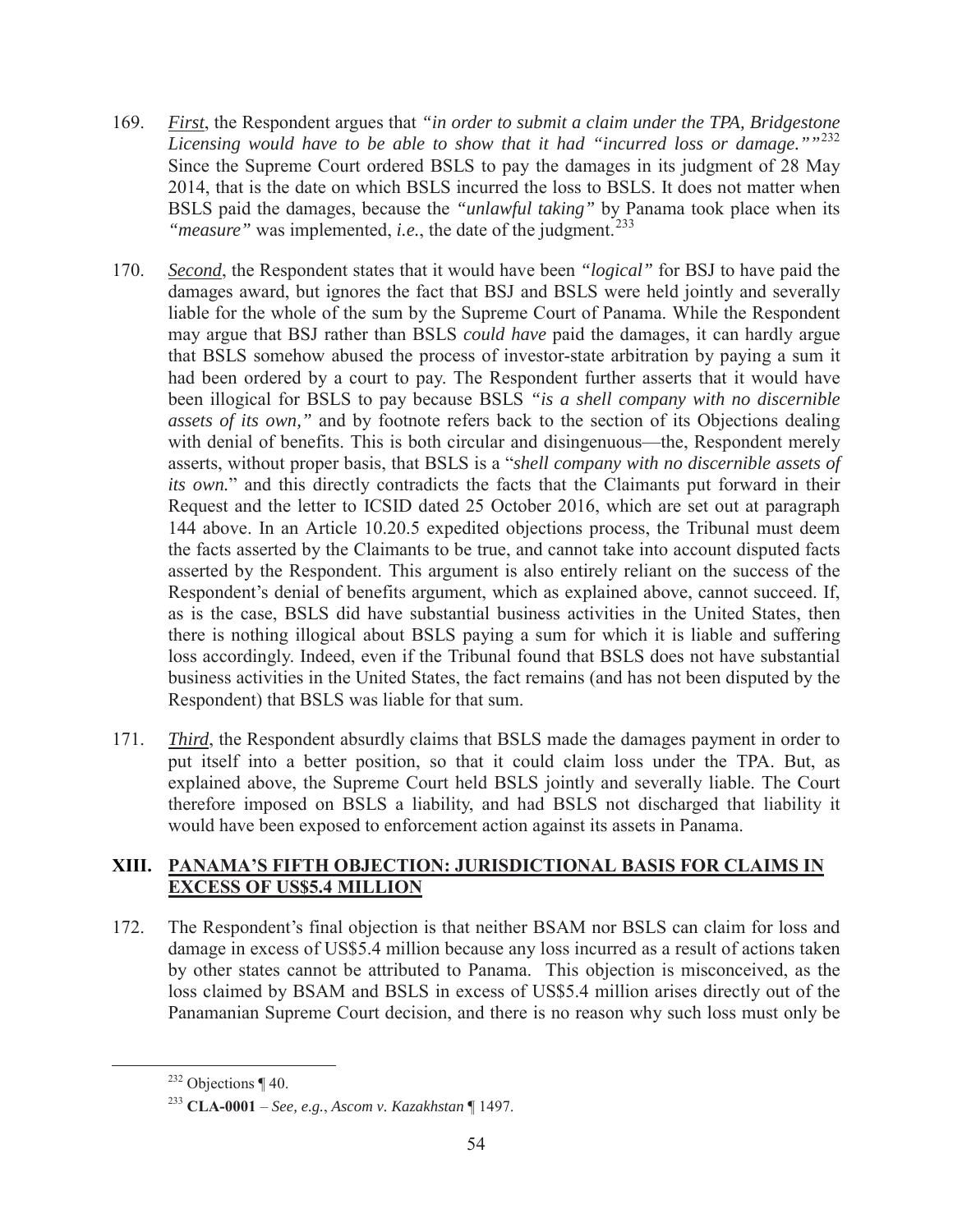felt in Panama. The relevant test as to whether loss has been suffered in any other country is the usual test for causation.

- 173. The Respondent has devoted only eight short paragraphs to this objection, and it is couched in terms of state responsibility and Panama's inability to be held liable for the actions of other states. But in reality this objection relates to matters of causation, foreseeability, and loss. As such, these are all matters that cannot be properly considered under Article 10.20.5: this is not an objection that can be resolved as a matter of law and the claims are not claims for which an award in favor of the Claimants cannot be made under Article 10.26 of the TPA.
- 174. With respect to both BSLS and BSAM, the Respondent objects to the Claimants' claims for loss and damage in excess of US\$5.4 million. This loss is detailed at paragraphs 55 to 58 of the Request, and is summarized as follows: (i) payment of the damages has had a direct impact on the ability of the U.S. Bridgestone entities to reinvest in their business; (ii) the Supreme Court decision may be followed in other neighboring countries as a matter of government policy, leading to a reduction in trademark protections and ultimately a reduction in sales and market share; (iii) the Supreme Court decision may establish a precedent that is likely to be followed within and outside of Panama; and (iv) it is likely that there will be more trademark applications that are similar and confusingly similar to the BRIDGESTONE and FIRESTONE marks, by Muresa's group of companies and by unrelated competitors.
- 175. In its Objection, the Respondent only disputes two of these points, those at (ii) and (iii) above.<sup>234</sup> Accordingly, even if the Respondent succeeded in persuading the Tribunal that these two factors could not result in loss to the Claimants, the Claimants' claim for damages in excess of US\$5.4 million still stands on the basis of the other factors raised in the Request.
- 176. In relation to the two points rejected by the Respondent, the Objections state*, "The only claims that the Tribunal has jurisdiction to entertain are claims that Panama allegedly has breached the TPA, through 'measures' that Panama has 'adopted or maintained.*<sup>"235</sup> This is correct: the *"measure*" in question is the Supreme Court decision.<sup>236</sup> In respect of damages incurred outside of Panama, the Claimants do not contend that the Respondent is responsible for measures (such as court decisions or government policies) adopted by any neighboring countries. Instead, the Claimants allege that losses in neighboring countries may result from the measures that Panama adopted in Panama, and the Claimant is entitled to do so, since there is no provision in the TPA that loss must only be sustained in Panama. This point is further supported by prior arbitral awards. In *S.D. Myers v Canada*, for example, the tribunal held, "*[t]o be recoverable, a loss must be linked causally to interference with an investment located in a host state. There is no*

<sup>&</sup>lt;sup>234</sup> Objections ¶ 45.

 $235$  Objections ¶ 48.

<sup>236</sup> The decision of a Supreme Court is a "*measure*" adopted by a state. **CLA-0035** – *See* Dolzer and Schreuer, *Principles of International Investment Law* 216-17; **CLA-0028** – *Saipem v. Bangladesh* ¶¶ 188-90; **CLA-0027** – *Azinian and others v. Mexico* ¶¶ 97-203.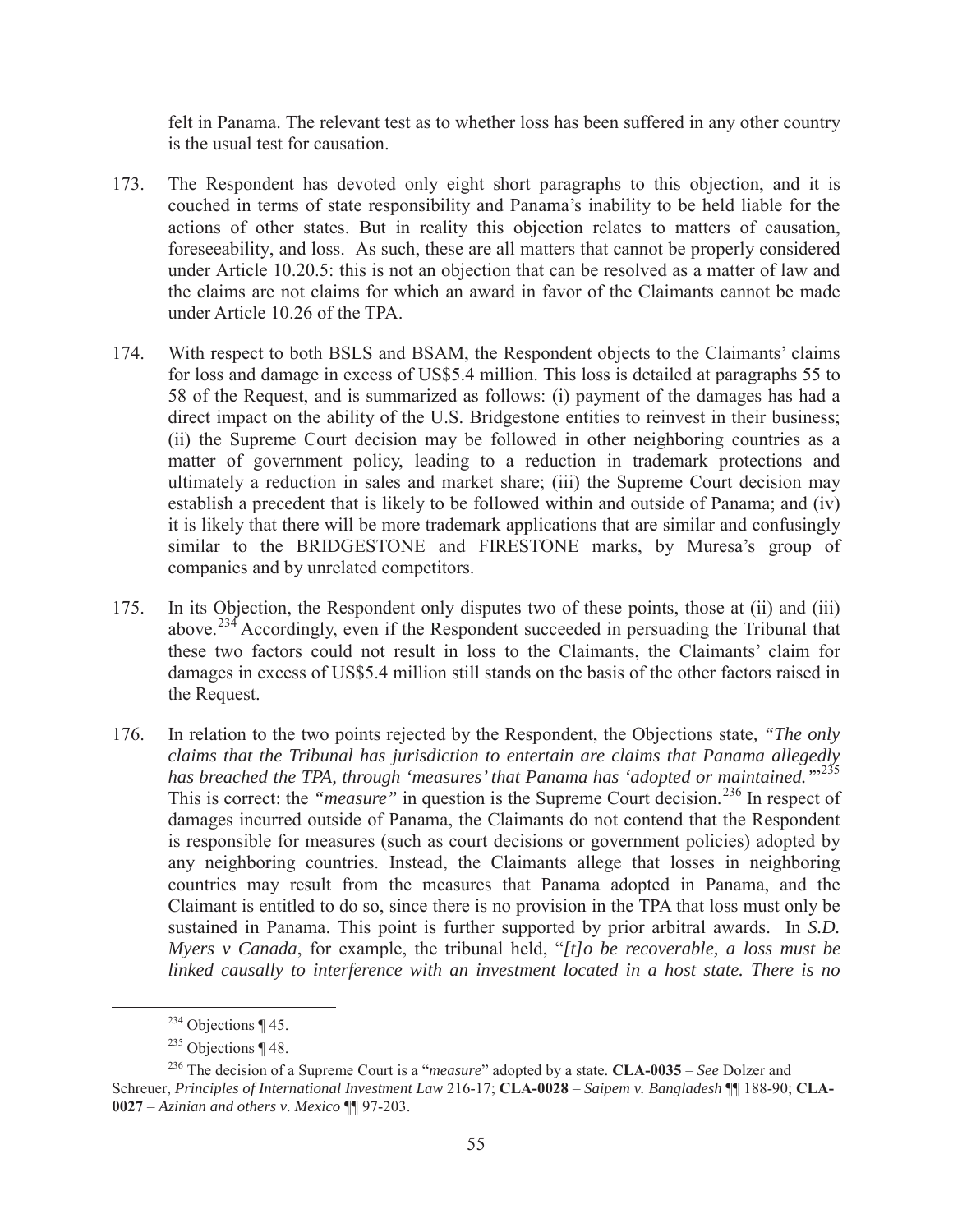*provision that requires that all of the investor's losses must be sustained within the host state in order to be recoverable."*<sup>237</sup> Therefore, the test for whether loss can claimed is the usual test for causation: *"the test is that the loss to the (foreign) investor must be suffered as a result of the interference with its investment in the host state."*<sup>238</sup>

- 177. The damages must be the consequence of the wrongful act. The tribunal in *S.D. Myers v Canada* held, *"a debate as to whether damages are direct or indirect is not appropriate. If they were caused by the event, engage Chapter 11 and are not too remote, there is nothing in the language of [NAFTA] Article 1139 that limits their recoverability."*<sup>239</sup> Damages must also be reasonably foreseeable: *"offenders must be deemed to have foreseen the natural consequences of their wrongful acts.*<sup>"240</sup> It is foreseeable that a Panamanian Supreme Court decision will be followed by courts of other countries, as the Claimants explained in their Request: *"it is also an established practice of Latin American courts to reference rulings of peer courts and supranational tribunals in the area of intellectual property, and indeed Latin America legal systems are changing rapidly through a process of reflection and imitation at the regional level.*"<sup>241</sup>
- 178. It appears that this objection is not directed to the facts of causation and loss, and accordingly the Claimants have not put in any evidence of fact on this matter. Of course, while the Respondent may wish to argue that the Claimants cannot show causation, that is not an argument it is entitled to make under Article 10.20.5. As a matter for preliminary objections under Article 10.20.5, the Respondent can only argue that the Claimants' claim is legally impossible or outside of the competence of the Tribunal. Such argument cannot possibly discharge Panama's burden of proof for its Article 10.20.5 Objections: first, the Respondent has not objected at all to two of the factors causing loss in excess of US\$5.4 million; and second, questions of causation and loss can only satisfactorily be dealt with at trial. It is submitted that the Tribunal does not have the factual and expert evidence that it would need in order to reach any conclusion as to whether the Supreme Court decision may influence courts elsewhere in Latin America. Certainly, Panama does not even begin to discharge its burden of proof for the purposes of its present Objections that there is no such causation or loss.
- 179. Accordingly, the Respondent's final objection should also be dismissed.

#### **XIV. CONCLUSION**

180. For the reasons explained above, the Claimants submit (i) that the Respondent's application to dismiss the Claimants' claims be stayed pending payment of its share of the costs ordered by ICSID; and (ii) if and when such payment is made, that the Objections should be dismissed in their entirety. As explained at paragraph 15 above, the Claimants

<sup>237</sup> **CLA-0031** – *S.D. Myers v. Canada* ¶ 118.

<sup>238</sup> **CLA-0031** – *S.D. Myers v. Canada* ¶ 118.

<sup>239</sup> **CLA-0031** – *S.D. Myers v. Canada ¶* 160.

<sup>240</sup> **CLA-0010** – *Joseph Lemire v. Ukraine* ¶ 170.

<sup>241</sup> Request ¶ 57 (citing **Exhibit C-0041** and **Exhibit C-0042**).